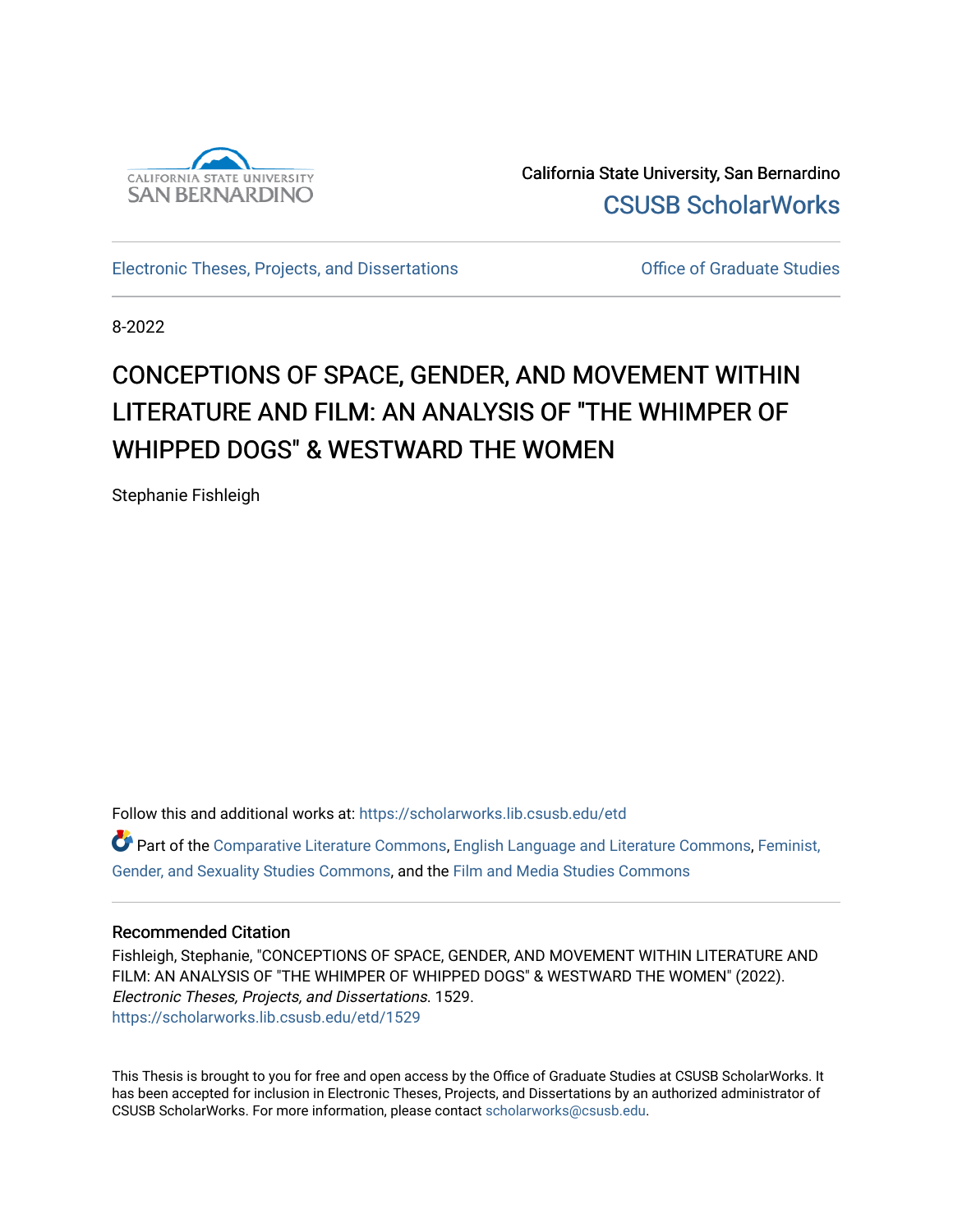# CONCEPTIONS OF SPACE, GENDER, AND MOVEMENT WITHIN LITERATURE AND FILM: AN ANALYSIS OF "THE WHIMPER OF WHIPPED DOGS" & *WESTWARD THE WOMEN*

A Thesis

Presented to the

Faculty of

California State University,

San Bernardino

In Partial Fulfillment

of the Requirements for the Degree

Master of Arts

in

English Literature

by

Stephanie Marie Fishleigh

August 2022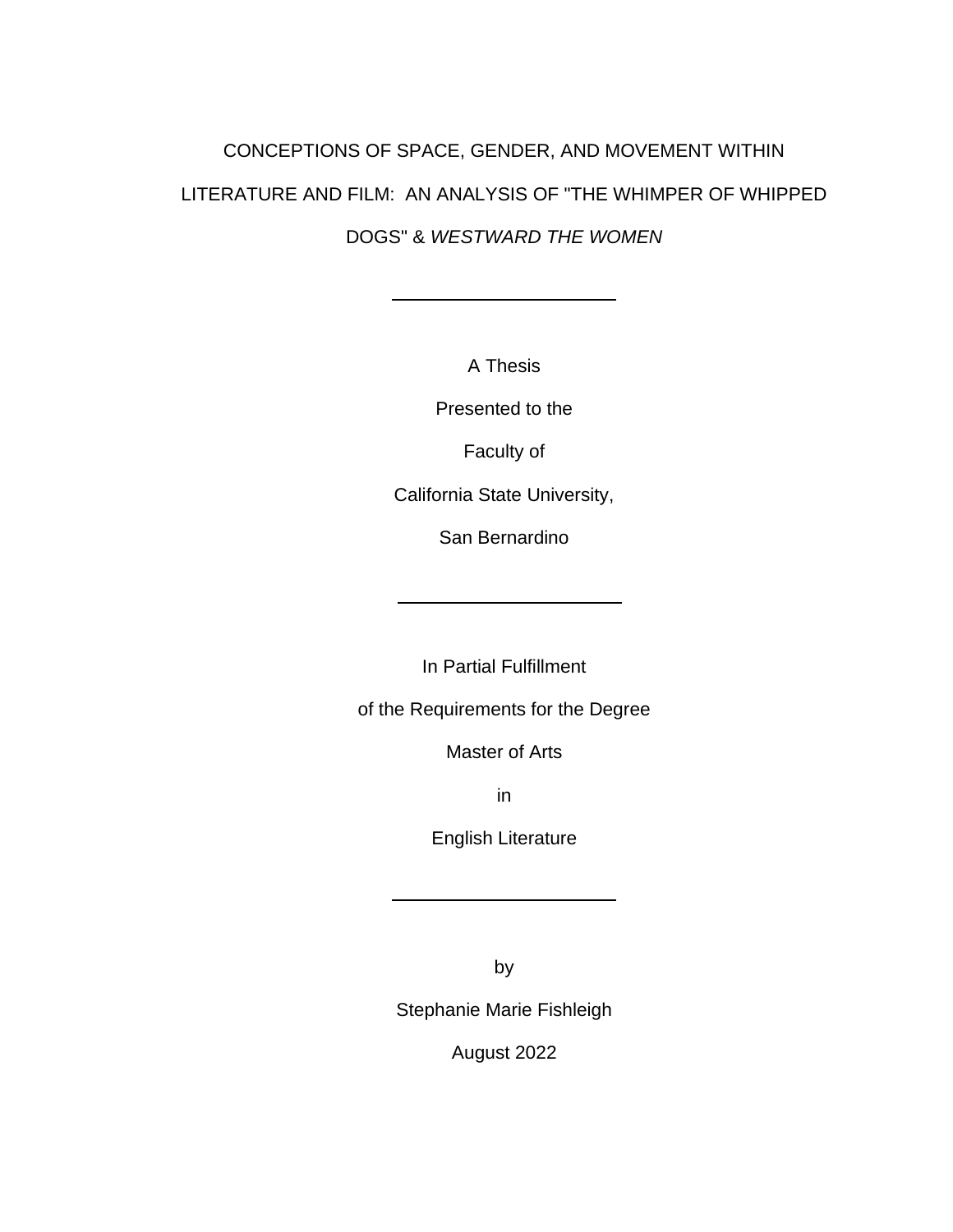# CONCEPTIONS OF SPACE, GENDER, AND MOVEMENT WITHIN LITERATURE AND FILM: AN ANALYSIS OF "THE WHIMPER OF WHIPPED DOGS" & *WESTWARD THE WOMEN*

A Thesis

Presented to the

Faculty of

California State University,

San Bernardino

by

Stephanie Marie Fishleigh

August 2022

Approved by:

Yumi Pak, Committee Chair, English

Robert Kyriakos Smith, Committee Member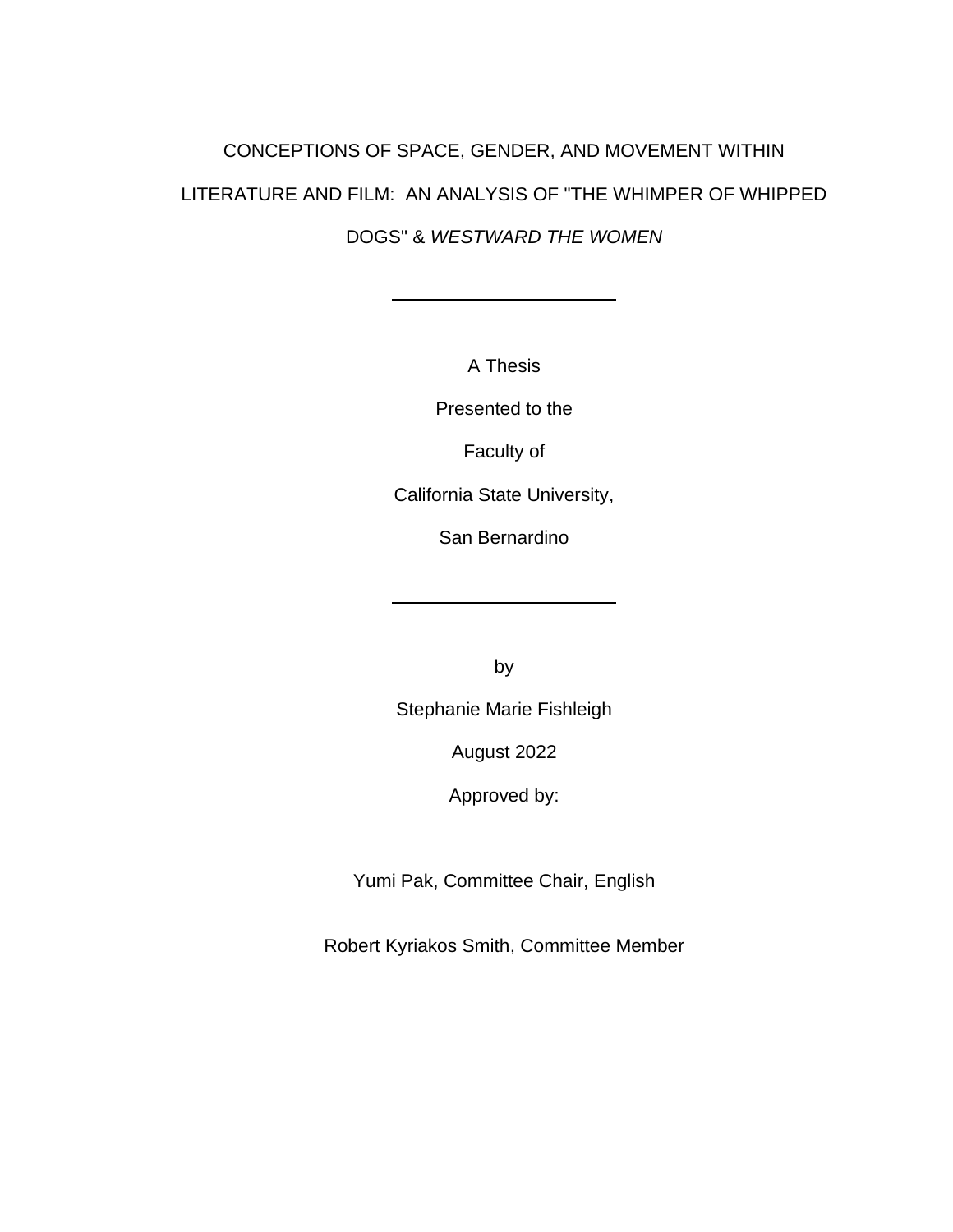© 2022 Stephanie Marie Fishleigh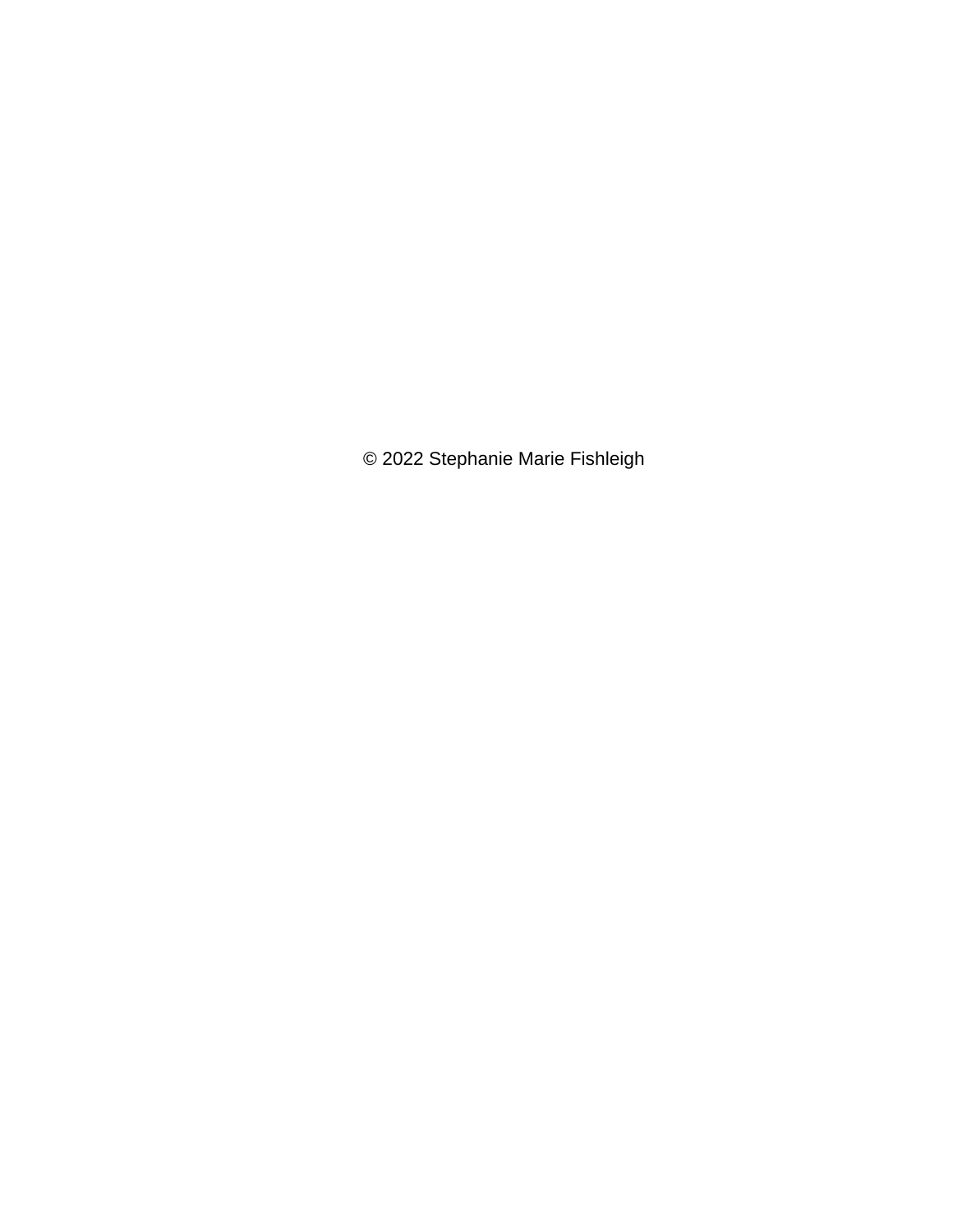#### ABSTRACT

<span id="page-4-0"></span>Often portrayed as static, and neutral, "space," as it is used in this paper, refers to a literary conception, one which encompasses a sphere of locations as well as settings of events, characters, and objects within a literary narrative. Much to our detriment, humans are often compelled to codify and compartmentalize the world around us, using perceived differences as our epistemological touchstone. This phenomenon extends even to our relationship to space. In examining the interplay between space, geographies, genre, and gender, using two objects of analysis, this paper seeks to further the current scholarship on how gender ideology informs our perception of space and, conversely, how space structures our perception of gender, establishing how spatialization not only dictates access, movement, and status within a community but also how we perceive those who must negotiate these geographies

I argue that spaces are neither static nor neutral but are instead constructs continuously being formed via our perceptions and interactions with them. In fact, by juxtaposing my two objects of analysis, Harlon Ellison's short story "The Whimper of Whipped Dogs," and the film *Westward the Women* (1951), and how they present two different forms of space—the western frontier versus the urban city—I aim to illustrate the arbitrariness of these spatial constructions. Instead of being diametrically opposite constructions, two different spaces presented in different texts and genres can be unified and shaped based on how we perceive them in our minds. And in demonstrating the arbitrariness of spatial construction,

iii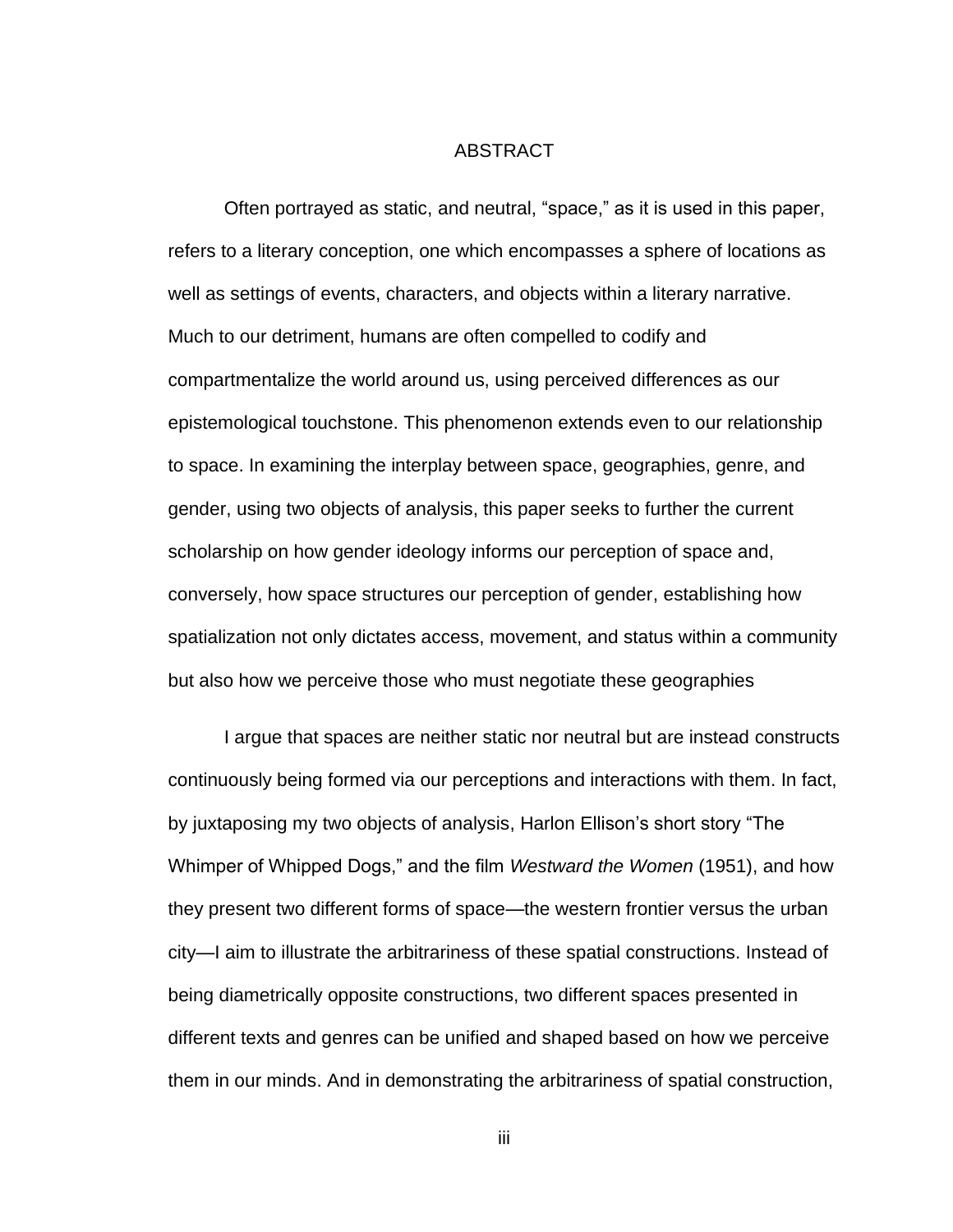I intend to illustrate the harm that the belief in the naturalized and neutral constructions of space can have in larger societal terms.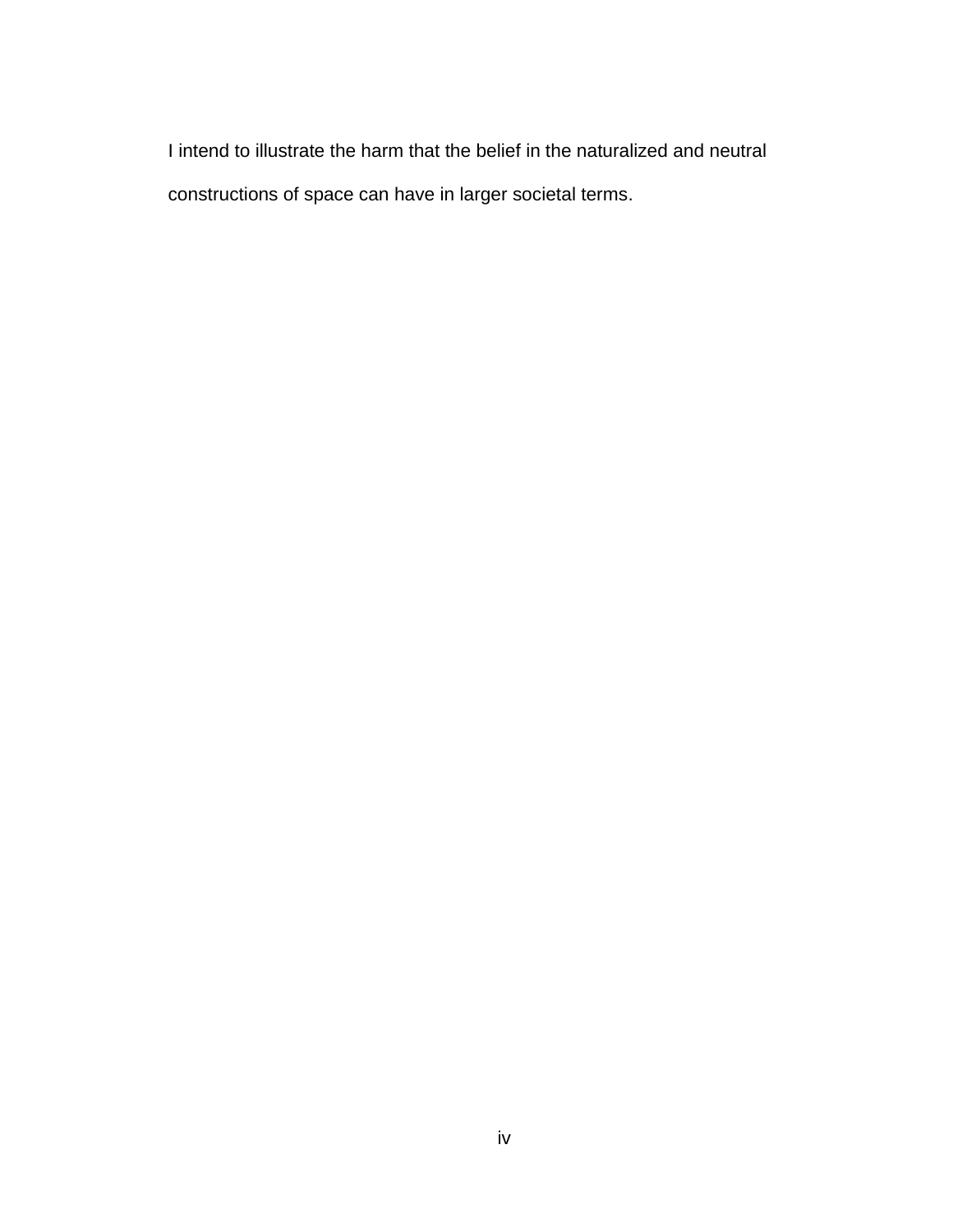### DEDICATION

I would like to dedicate this project to my partner Peter, without whom this paper would have likely been possible, but whose presence and contribution would have been impossible to have gone without.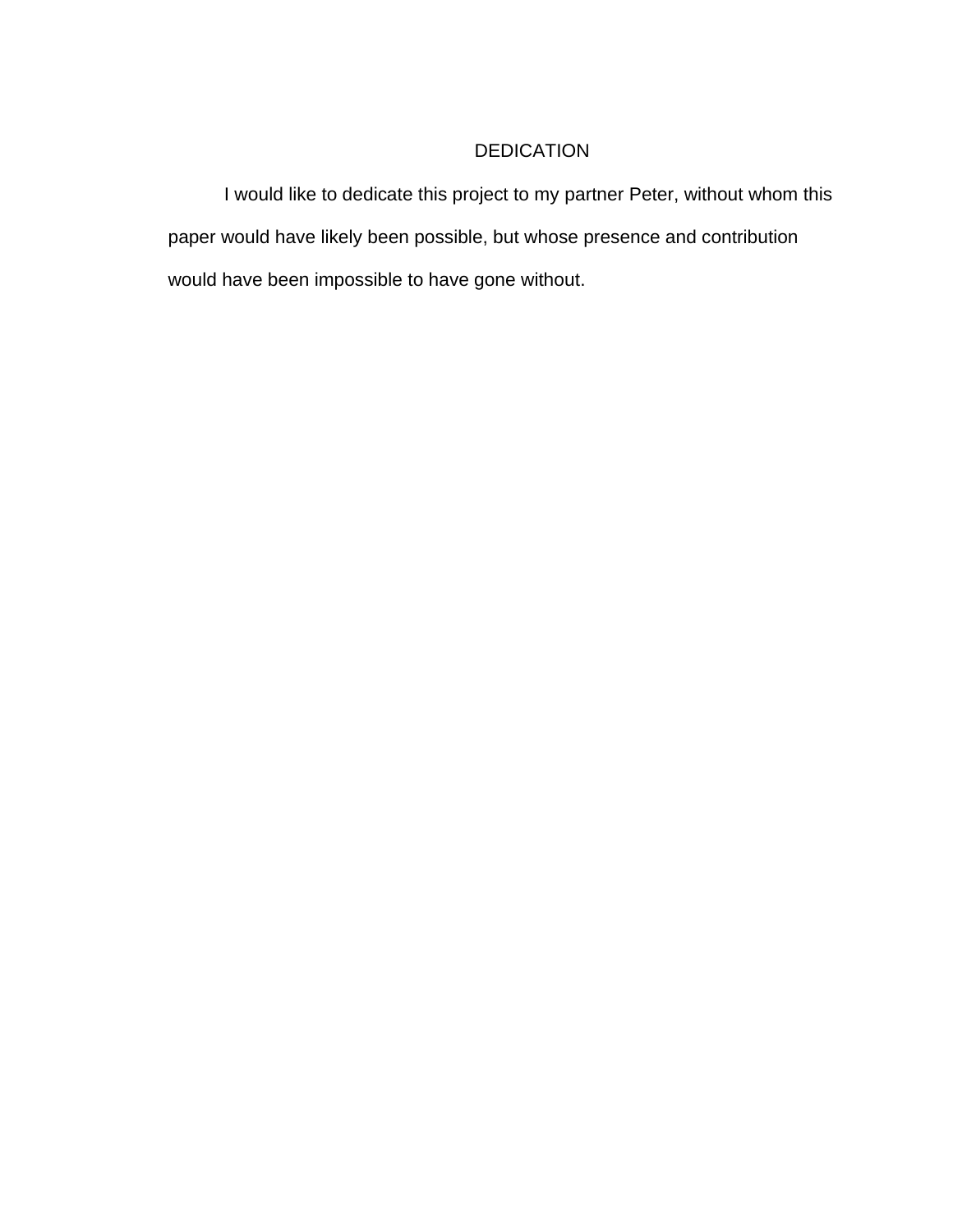### TABLE OF CONTENTS

| CONCEPTIONS OF SPACE, GENDER, AND MOVEMENT WITHIN<br>LITERATURE AND FILM: AN ANALYSIS OF "THE WHIMPER OF WHIPPED |
|------------------------------------------------------------------------------------------------------------------|
|                                                                                                                  |
| "THE WHIMPER OF WHIPPED DOGS": THE URBAN SPACE AND                                                               |
| WESTWARD THE WOMEN: THE FRONTIER SPACE AND GENDER26                                                              |
| CONCLUSION & SYNTHESIS: WHAT DO CONCEPTIONS OF GENDER,<br>SPACE, AND MOVEMENT MEAN FOR SOCIETY AND CULTURE 49    |
| <b>REFERENCES</b>                                                                                                |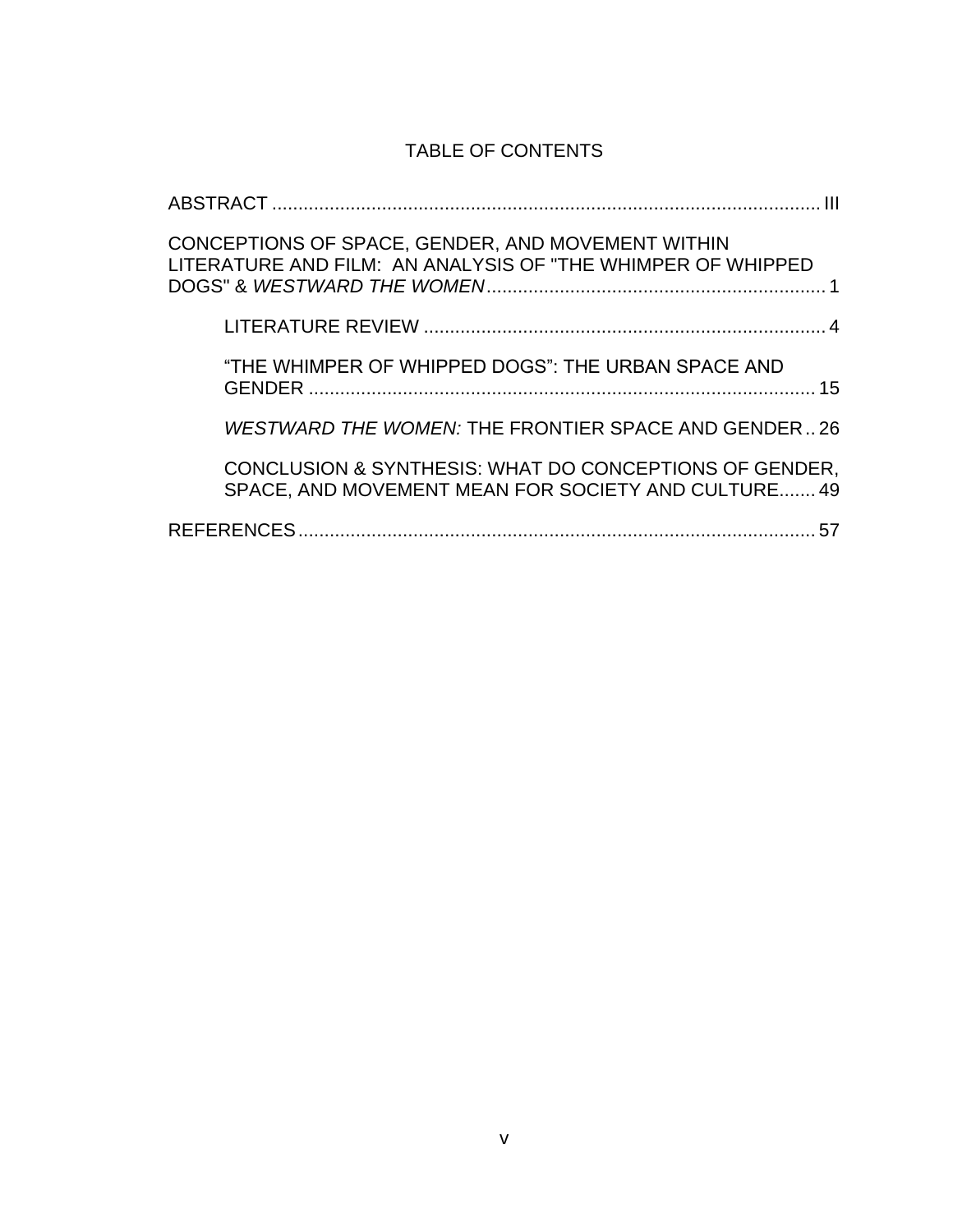## <span id="page-8-0"></span>CONCEPTIONS OF SPACE, GENDER, AND MOVEMENT WITHIN LITERATURE AND FILM: AN ANALYSIS OF "THE WHIMPER OF WHIPPED DOGS" & *WESTWARD THE WOMEN*

Often portrayed as static and neutral, "space," as it is used in this paper, refers to a literary conception, one which encompasses a sphere of locations as well as settings of events, characters, and objects within a literary narrative. Much to our detriment, humans are often compelled to codify and compartmentalize the world around us, using perceived differences as our epistemological touchstone. This phenomenon extends even to our relationship to space. In examining the interplay between space, geographies, genre, and gender, using two objects of analysis this paper seeks to further the current scholarship on how gender ideology informs our perception of space and, conversely, how space structures our perception of gender, establishing how spatialization not only dictates access, movement, and status within a community but also how we perceive those who must negotiate these geographies.

I argue that spaces are neither static nor neutral, and are, in fact, constructs continuously being formed via our perceptions and interactions with them. In fact, by juxtaposing my two objects of analysis, Harlon Ellison's short story "The Whimper of Whipped Dogs," and the film *Westward the Women*  (1951), and how they present two different forms of space—the western frontier versus the urban city—I aim to illustrate the arbitrariness of these spatial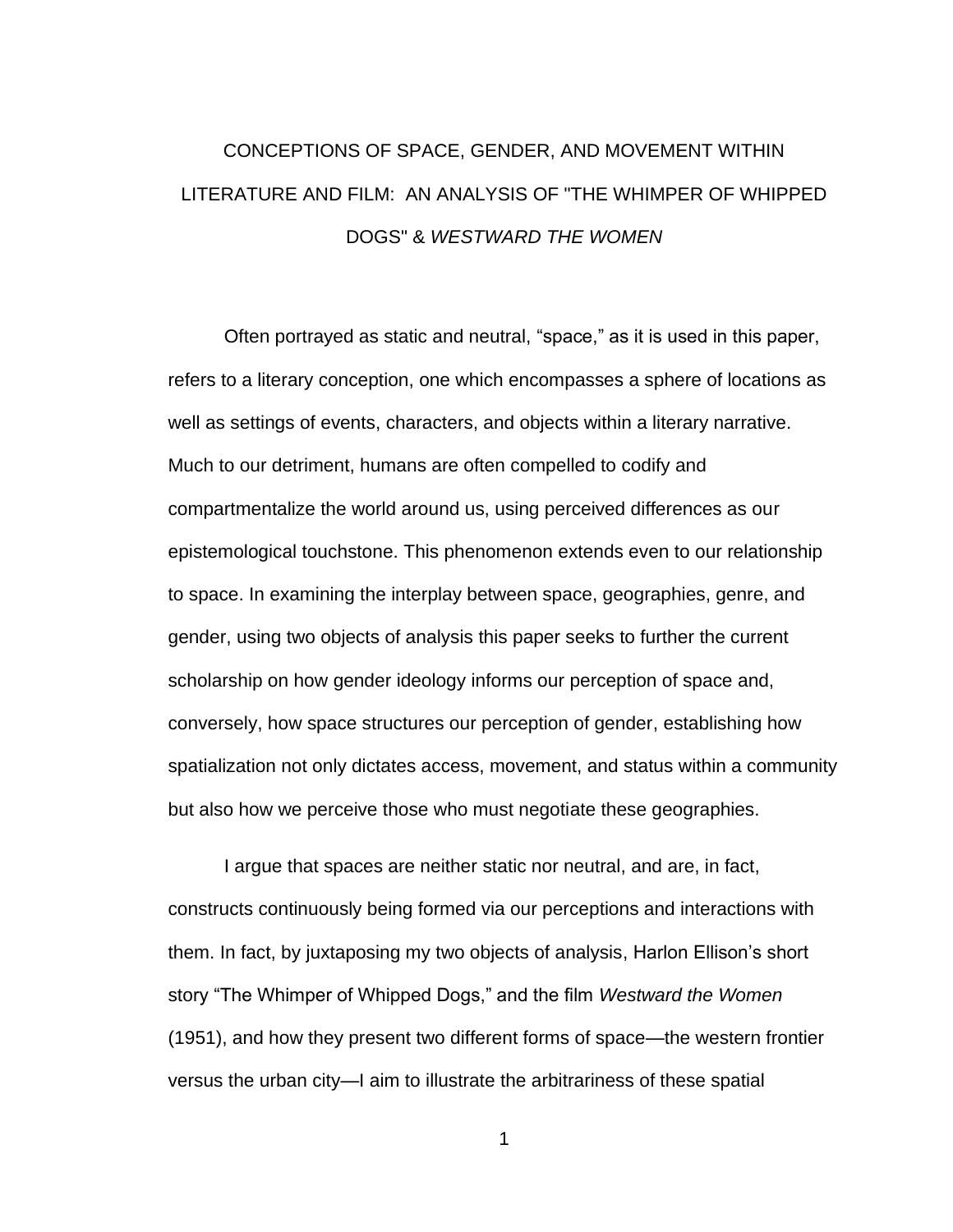constructions. Instead of being diametrically opposite constructions, two different spaces presented in different texts and genres can be unified and shaped based on how we perceive them in our minds. And in demonstrating the arbitrariness of spatial construction, I intend to illustrate the harm that the belief in the static and neutral constructions of space can have in larger societal terms.

The trajectory of this paper is such that I will begin by introducing my two objects of analysis with a brief plot summary of each. I afterward present a review of scholars who have contributed to relevant conversations on space, gender, and gender geographies as they pertain to this paper. Then, by employing a close textual analysis of my texts, I will develop my arguments on these topics. I will conclude this paper by examining the consequences of space, gender, and gender geographies as naturalized and neutral within the larger context of society.

My first object of analysis is Harlon Ellison's short story, "The Whimper of Whipped Dogs," originally published in the 1973 anthology *Bad Moon Rising: An Anthology of Political Forebodings*. Ellison's text falls within the genre of literary horror and is an examination of the violent experiences of his main character, a young choreologist named Beth, who is newly transplanted to New York City from an upstate all-girls university at the beginnings of the Women's Liberation Movement. The story begins with Beth and other residents of her apartment building witnessing a young woman's murder. No one calls the authorities but instead anonymously views the spectacle of the crime. Ellison based this story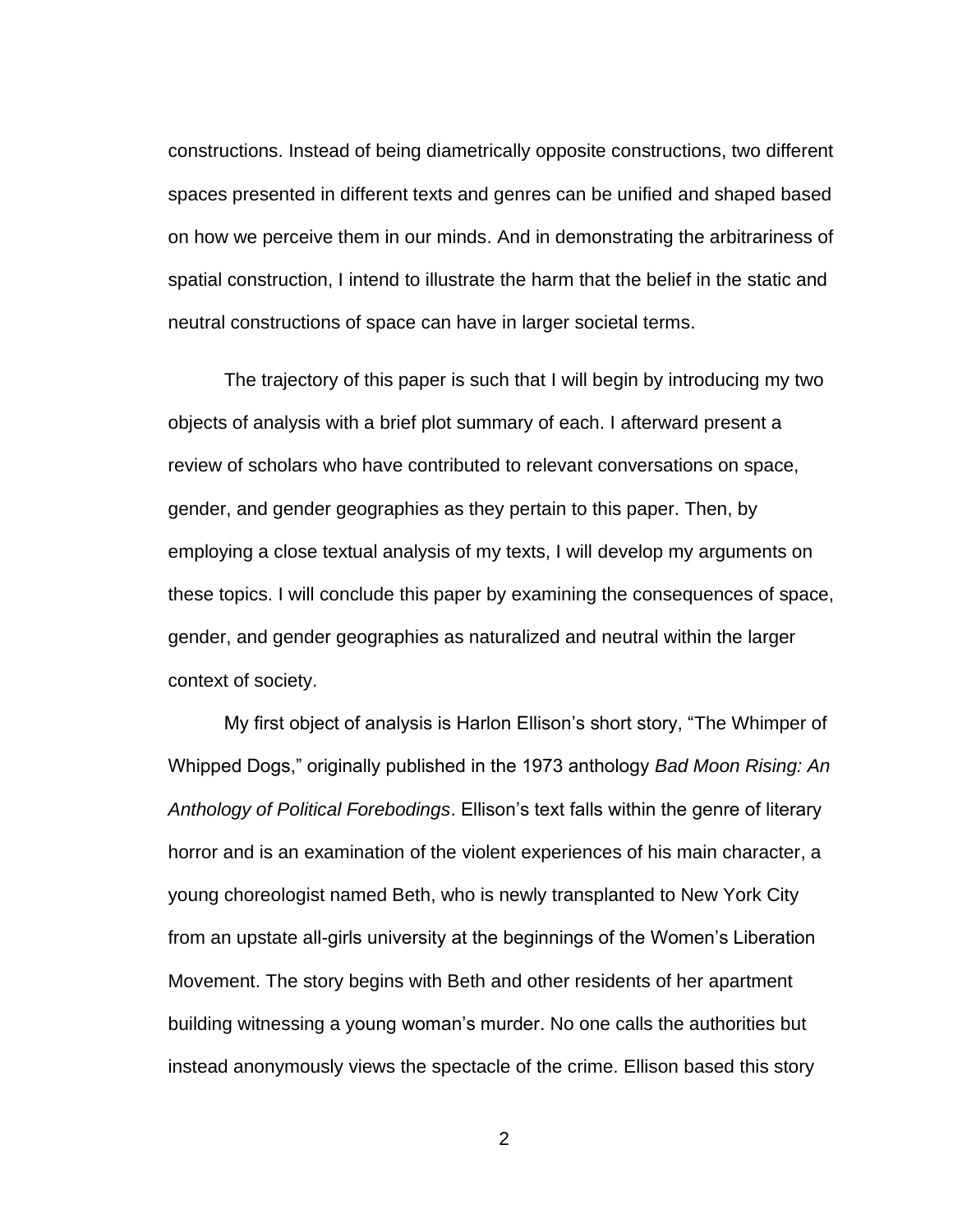on the events of the Kitty Genovese murder that took place in New York in 1964. After this event, Beth becomes involved in a toxic relationship – not only with a suitor but with the masculinized city itself, doing so with the hope of becoming a true member of the city, to belong in the urban space. Central to this text is the concept of movement and belonging in space, and the role that gender has in contributing to this sense of belonging.

My second object of analysis is the film *Westward the Women* (1951) which is referenced early in Ellison's short story. William A. Wellman's Western features the story of a caravan of mail-order brides who must adapt to the frontier space to survive their journey from Chicago to California in 1851. This film is unique in its offering up of counternarratives to the typical Western genre, and as such has been said to be, by some film critics, one of the earliest examples of the sub-genre of the revisionist Western (sometimes also referred to as the anti-Western). The Western film is often viewed as a genre that emphasizes the freedom of action found in rugged individualism. This cinematic tradition evolved from the traditionally nostalgic view of American mythmaking into more complex Western themes that represented more contemporary political and cultural preoccupations. <sup>1</sup> *Westward the Women* is considered one the earliest examples of Western films to contain elements that stretched the parameters of the genre in intriguing and unique ways. The film features Roy Whitman (portrayed by John

<sup>1</sup> Taken from the introduction to the book, *Ride, Boldly Ride: The Evolution of the American Western*, by Mary Lea Bandy and Kevin Stoehr, pages 1-8.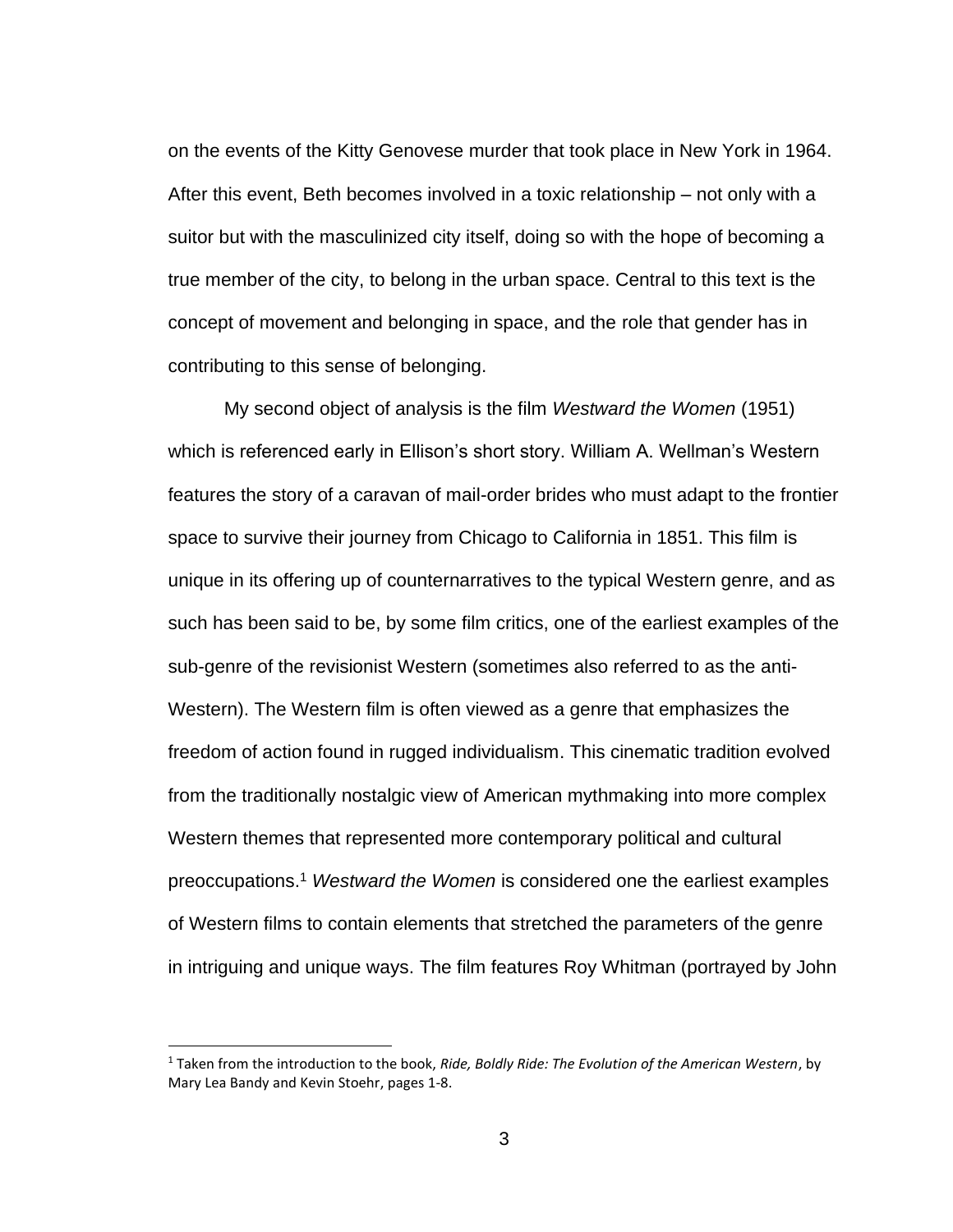McIntire), as a well-established entrepreneur who hires seasoned wagon master Buck Wyatt (Robert Taylor) to lead this caravan. Buck accompanies Whitman to Chicago looking to "recruit" at least 130 women who will become mail-order brides for the men and workers of Whitman's valley. Interestingly, according to the film's original tagline, Buck is charged with turning these women into "men" (Eyman, 2012). This notion that these women must be *masculinized* to survive in the frontier space is what originally drew me to read this film against the short story in which it was originally referenced.

### LITERATURE REVIEW

<span id="page-11-0"></span>I first began this project after taking a course on genre writing in the first year of my bachelor's program. During that course, I read Ellison's short story and I was struck by Ellison's construction of a personified version of New York City. Not only was the city personified but it was also masculinely constructed. I had never before encountered a construction of space that felt more unreal while also recognizing that it was a real place. I knew that this was an invented New York that was unique to the story, but also one that existed in reality. Much like a tourist to a new city, I sought to ground myself in the reality of this space. I looked up various places, the restaurants, the discos, and the streets that were all referred to by name in Ellison's text, including the film *Westward the Women* that is referenced there. I wanted to immerse myself in the reality of this space. And I found that they were all non-fictional places and streets, but they were *also* fictional due to the context of being in a fictional story. These sites were a part of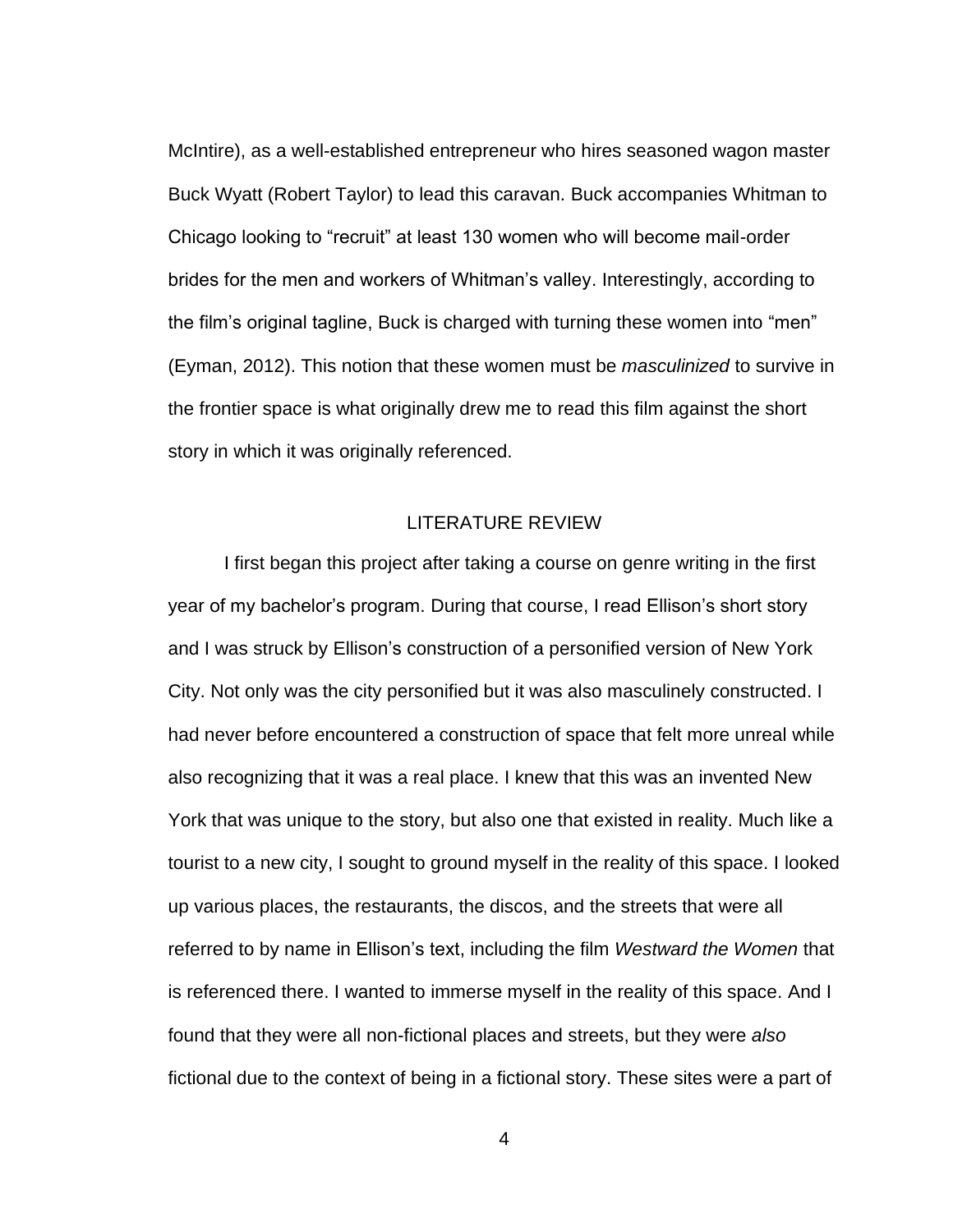a reality that seemed imagined, constructed mentally and physically, by the way the space was viewed by the characters themselves. It was this thought that first began this project. How can a space be both physically and mentally constructed? What are the results of this construction of space? And how does it affect movement for those that must traverse this space?

I believe that there exists a deep entanglement between our reality and our imagination in spatial construction. Reality and our imaginations are viewed as being separate because the concrete and the abstract are portrayed as opposites. But I do not believe this to be the case, especially when it comes to our mental formations. I believe that everything we experience is a form of reality, be it in the form of our thoughts and imaginations or a more tangible form of objects we can interact with, or a space we can occupy.

French philosopher Michel Foucault speaks to a broad epistemological skepticism and an acute awareness of the role of ideology in asserting and maintaining political and economic power in the form of self-sustaining hegemonic frameworks. My argument is informed by Foucault's ideas about space and reality, particularly the distinction he draws between our mental perceptions of reality and the physical manifestations of that reality in society and culture. In other words, just as I view reality as being both mentally and physically experienced and constructed, Foucault views physical space as reflective of psychic or mental space. After all, we do not exist in a kind of void, or vacuum. Our notions of space reach beyond that of our temporal and geographic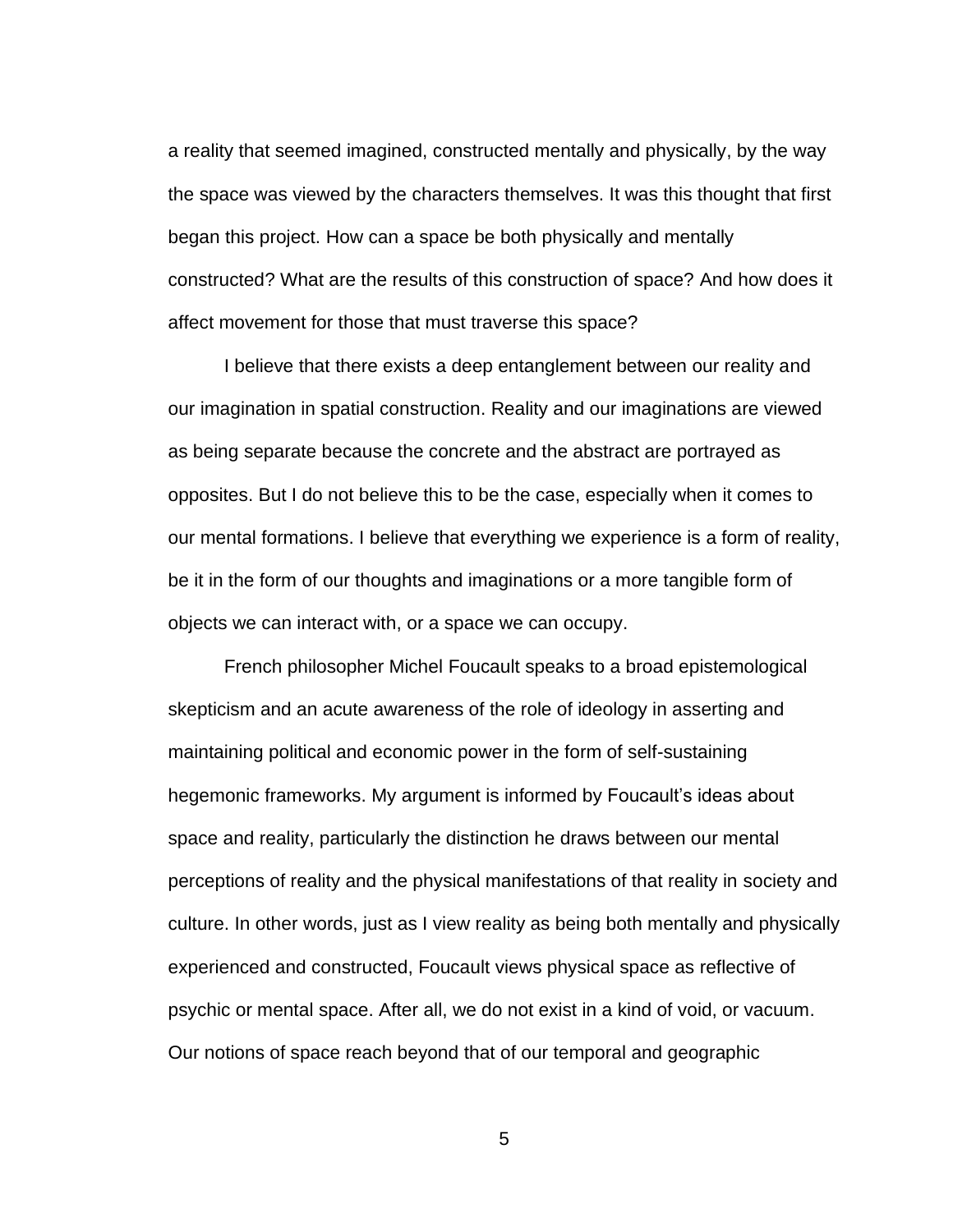understandings of space<sup>2</sup> to a mentally formulated conception of space that weaves together the complicated cultural and ideological foundations of space. We must shape our reality according to how we mentally project that reality ought to be. And it is there in that term, "ought," that ideology is conceived. Not only is this project meant to be an exploration of how mental formation informs spatial construction, but also an exploration of how ideology is central to how space, gender, and reality are constructed and produced.

I focus on how space is shaped by our mental formations as they are influenced by media due to how we perceive the world around us--how we develop our ideology-- is often influenced by, and perpetuated by, the media works we consume daily. If we are what we eat, then media is the "food" we consume most. Media is something we internalize and consider deeply, something that connects to us on deep emotional levels, even when we are unaware of the impact that it has on each of us and how we see the world around us. After all, our knowledge formation is based on what we see and experience. Through media, we can make many of these connections, see things we have never seen, and experience things we have never before experienced. Therefore, to our imagination, what is real and what is imagined are almost indistinguishable.

<sup>&</sup>lt;sup>2</sup> Partially taken from, "Letting Go our Grand Obsessions: Notes Toward a New Literary History of the American Frontier," by Annette Kolodny, pages 1-18.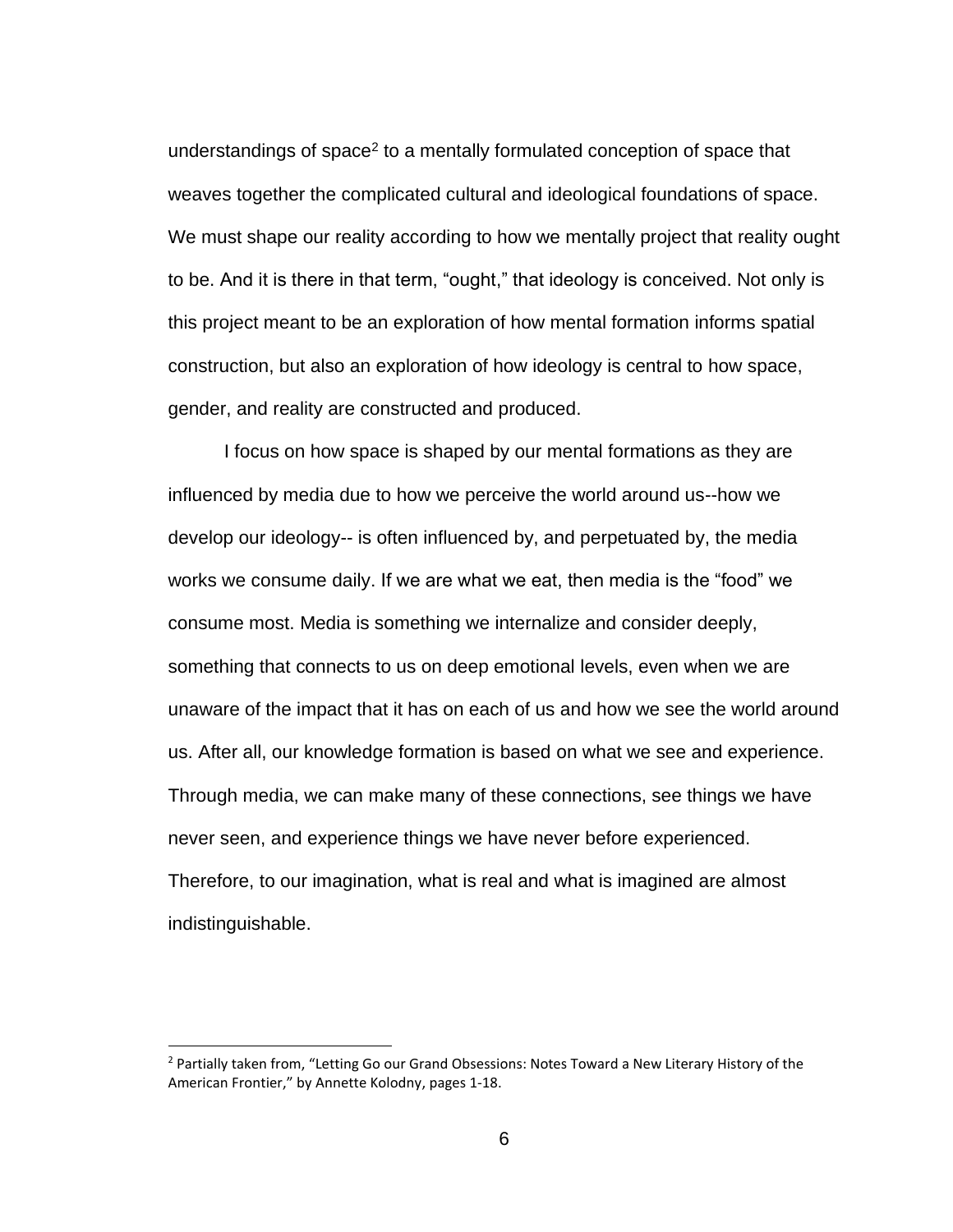Literature as a form of media is deeply evocative in the way that it uses language to form our mental formations and experience of a narrative. Qingwei Zhu and Long Shi have written several papers on the topic of spaces within literature and media. For Zhu and Shi representation is the key to the way that our imagination and literature are linked. They pin-point representation as connected to meaning and thought production (Zhu & Shi 227). Film, like literature, is connected to representation, and thus ideology. I argue that although as forms of media, their delivery differs—one focused on language, the other on visuals and sounds—both film and literature are sources of media that deeply influence the way we construct our mental formations and thus affect how we feel the world around us should be constructed. Ideology is formed out of what we experience, and media in all its forms are a part of that.

In examining Wellman's film, as well as examining the Western film genre, I looked to the audio commentary by film historian Scott Eyman from the DVD version of *Westward the Women*. Eyman's insights provided not only an understanding of the Western genre but also the specific types of film techniques that were utilized in this object as a cinematic construction. As I sought greater insight into the film itself as well as film criticism in general, I found the work of Laura Mulvey and Ben Sachs to be especially helpful. Mulvey clarified for me how visual aspects of film can possess both feminine and masculine connotations, specifically in her theories behind film shots being reflective of what she calls a gaze and the way that these gazes create an object/ subject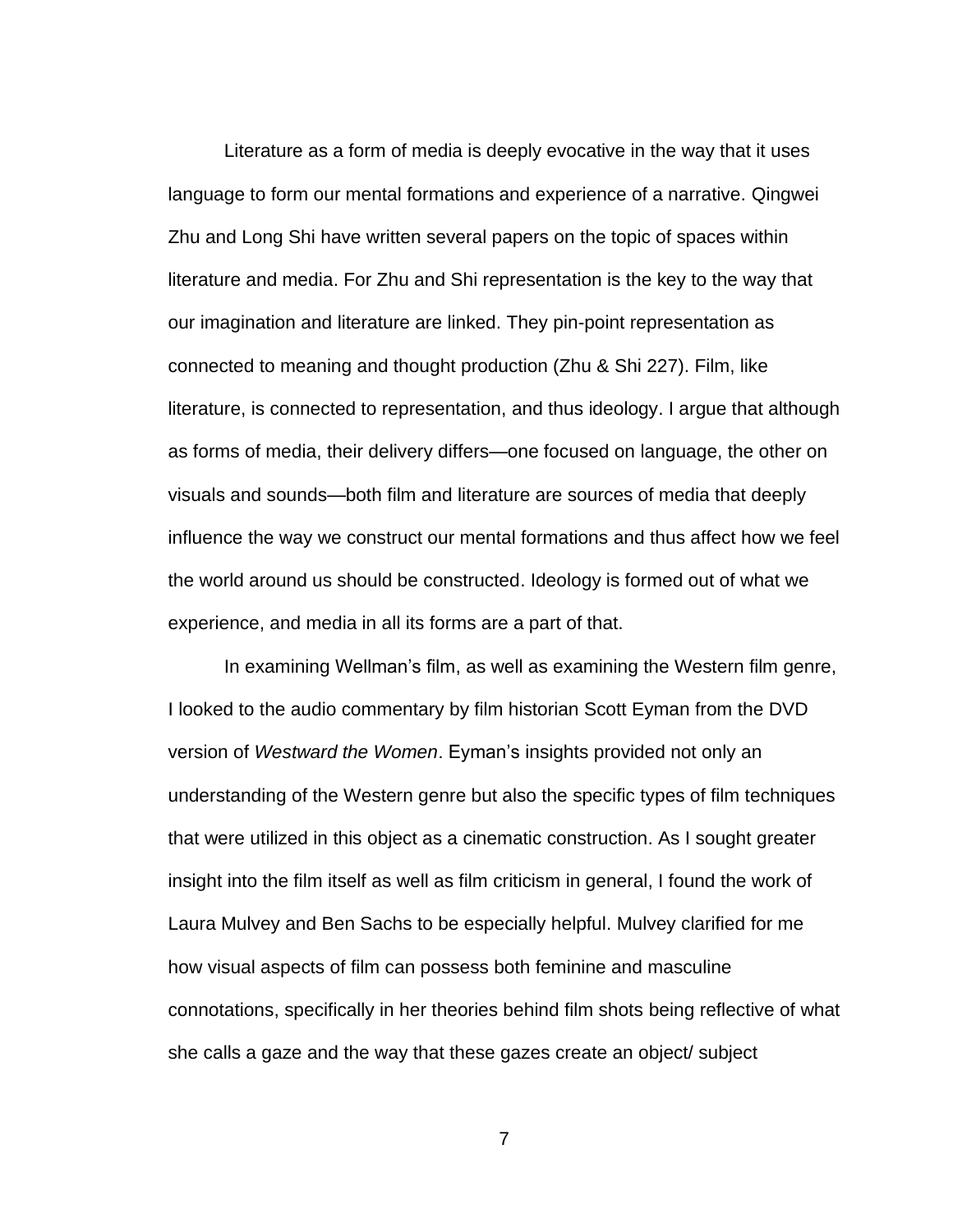relationship. I used much of Mulvey's insights in the formation of my view of how the idea of seeing and being seen behaves within the dynamics of the film and Ellison's text. In my mind seeing and being seen have a great deal to do with power and with judgment. Taken together, I felt that in the concept of seeing in both the film and text, there is an implication of a type of power dynamic, in the way that that which is being *seen* can be viewed as objectified, as being judged, even consumed, whereas the individual in a position to *see* is empowered, even emboldened by their ability to see and surveil another. Both of these play into how gender is read and depicted in different ways in both objects.

Sachs' exploration of the film's thematic focus on gender politics in the Old West speaks to some of the ways that gender is constructed and understood within film media, specifically within the traditional Western genre, something Eyman also touches upon. In my viewing of the film, meant to gain insight into why it was included in Ellison's text in the first place, I found it to be unlike any other Western film I had previously seen. What made the film unique in my mind, especially when it is read against Ellison's text, is how it constructs space and how gender can and cannot function within it. Both Sachs and Eyman speak to a view of *Westward the Women* as being read as an emblematic exploration of the main issues surrounding gender geographies, specifically as they operate within the Western film and the frontier space. Both found that major shifts in gender ideology are influenced by social and cultural conventions, but that *Westward the*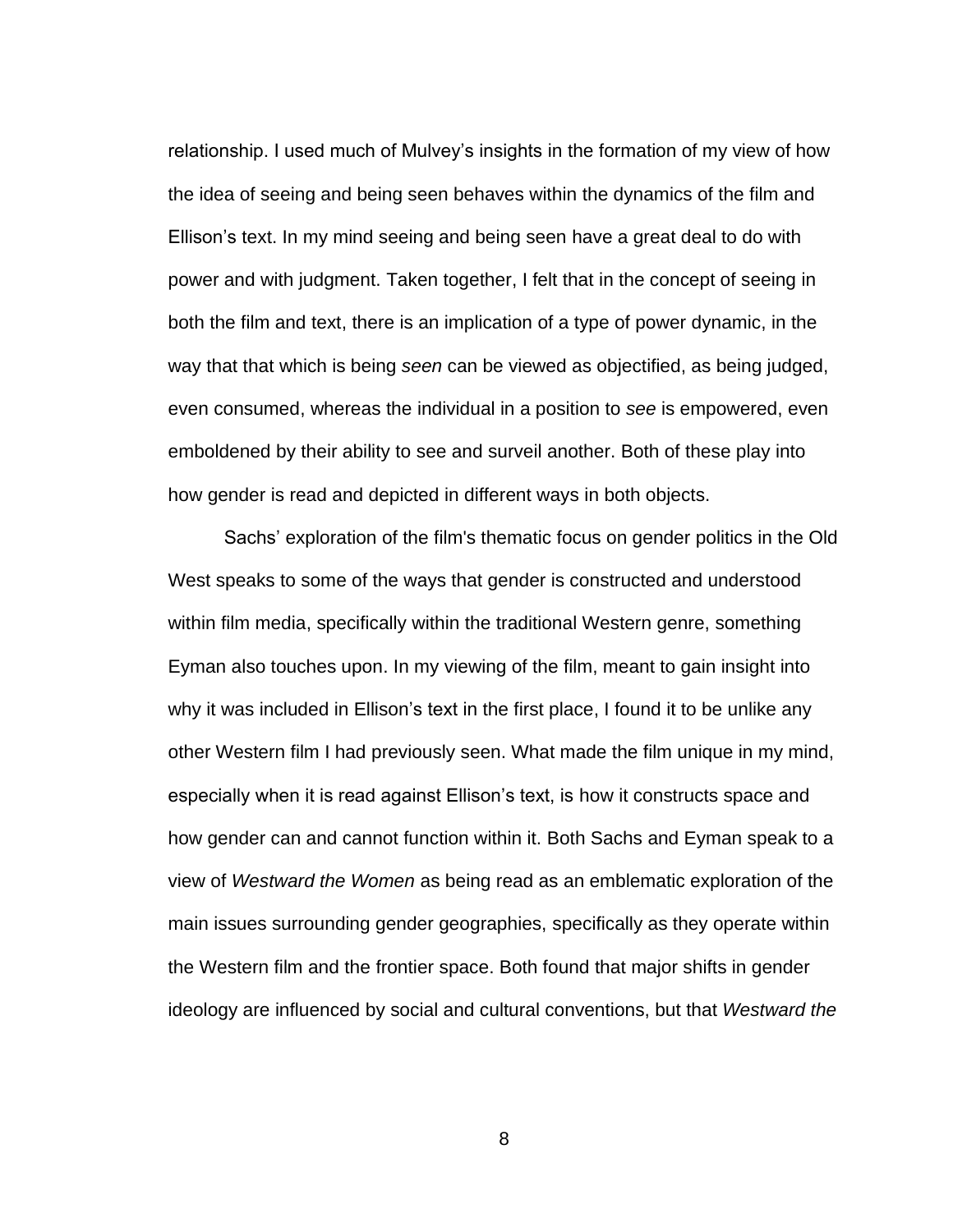*Women* consistently challenges the monolithic and immobile construction of these conventions.

When reading Eyman and Sach's view of the western space against Abraham Akkerman, Liz Bondi, Linda Peake, and Petra Doan's views of the urban space, the issue of gender and space is consistently viewed as inseparable no matter the difference in space, genre, and media. I argue that this idea of gender and space as being inseparable is largely due to the role of media and ideology in our mental formations of space and gender. Foucault similarly argues that mental formations of spatial construction and reality are related to ideology, while ideology is tied to media. Zhu and Shi point to literature as being the key form of media that informs and influences spatial construction, but I argue that film is just as prevalent as a form of media. This argument can also be seen in Mulvey's theories on film and gender as well.

Be it in film or literature, media, or academic conversations, there seems to be an overall trend in the belief that there is a "natural" link between space and gender. Akkerman<sup>3</sup> proposes a view of space and gender as being directly linked rather than independent of each other due to his views of gender and space that are largely informed by a westernized literary canon. This canon presents a view

<sup>&</sup>lt;sup>3</sup> Akkerman views infrastructural concerns, such a city planning, as they are developed in society as being done so via a mutual feedback loop. This feedback loop functions in such a way, that our imaginations, fueled by the media we consume, serves as a visualization for what we eventually build around us and live in, reaffirming our imaginations (229). Akkerman posits that the human imagination is responsible for the gendering of space, and that spaces such as the urban are linked to the psychic concept of masculinity almost as though this process occurs *outside* ideology.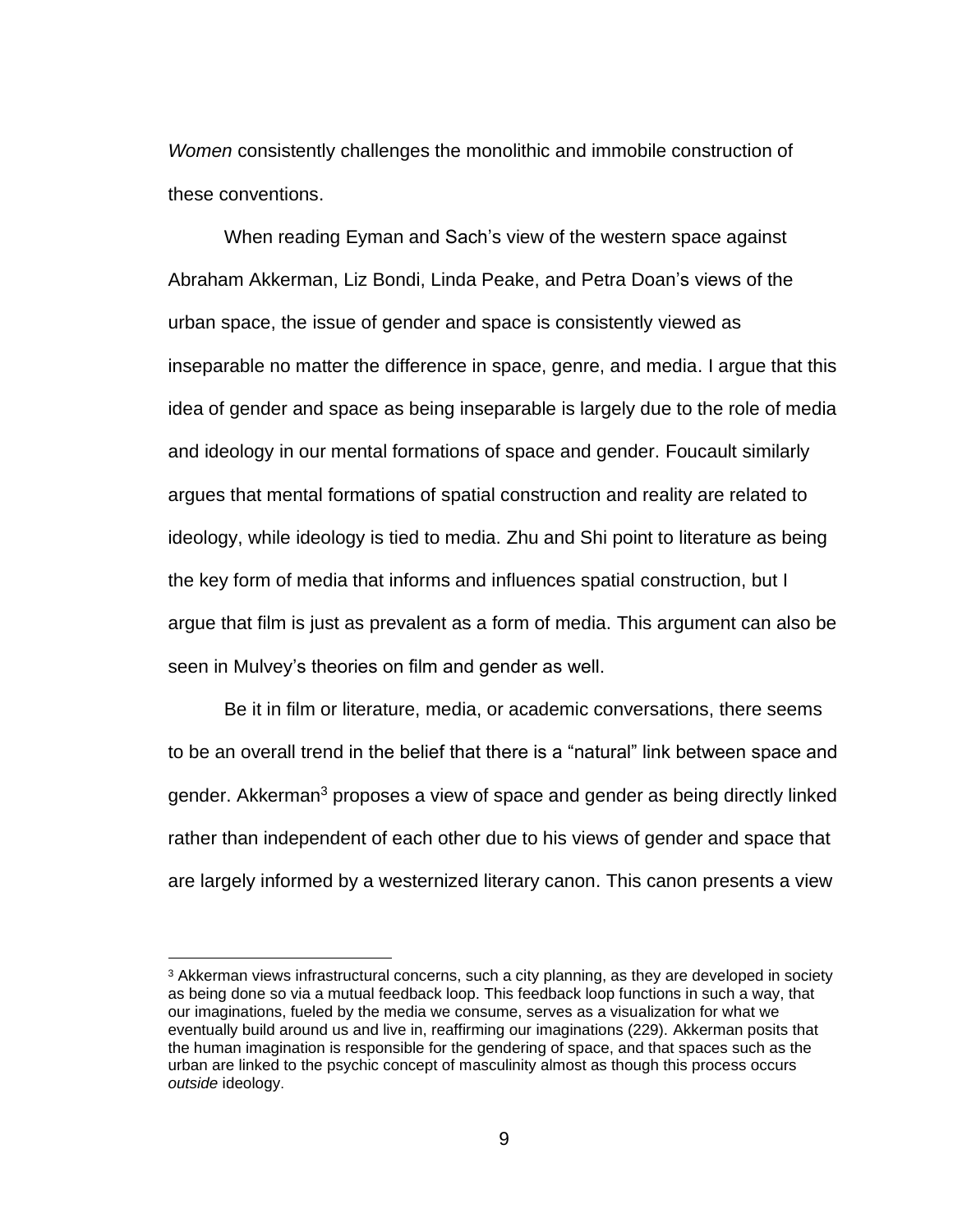of the urban space as being linked to production and commerce, just as Zhu and Shi found, but also links this commerce to masculinity. I find this traditional construction of gender unproductive as well as limiting. This essentialized western way of gender construction as being *only* stabile, natural, nonintersectional, and monolithic does not reflect the realities that are found in the contemporary views of the world today, nor in the texts that I study as part of this project. His thoughts illustrate not just the way that media informs our mental formations of space and gender but how much ideology plays a role in this construction of space and gender, cementing for me the importance of exploring the relationship between space and gender further.

Akkerman is not alone in his linking of gender and space. Liz Bondi's views on gender distinctions within the urban space are both similar to Akkerman's and very different. Bondi argues, like Akkerman, that the urban is a space that is divided between the masculinized and the feminized, distinctive from Zhu and Shi who focused more on the idea of linking the urban to production, with Akkerman extending this argument by linking production to the masculine. Bondi argues that the difference between masculine spaces and feminine spaces mirrors the divisions made between the feminine and masculine *understandings* of the world. For Bondi, not only is space constructed in terms of gender but the very way the world itself is constructed is based on gender terms. My issue with this view is it also presents a very narrow view of gender, one that must be viewed as being set in terms of binary opposition, with both Akkerman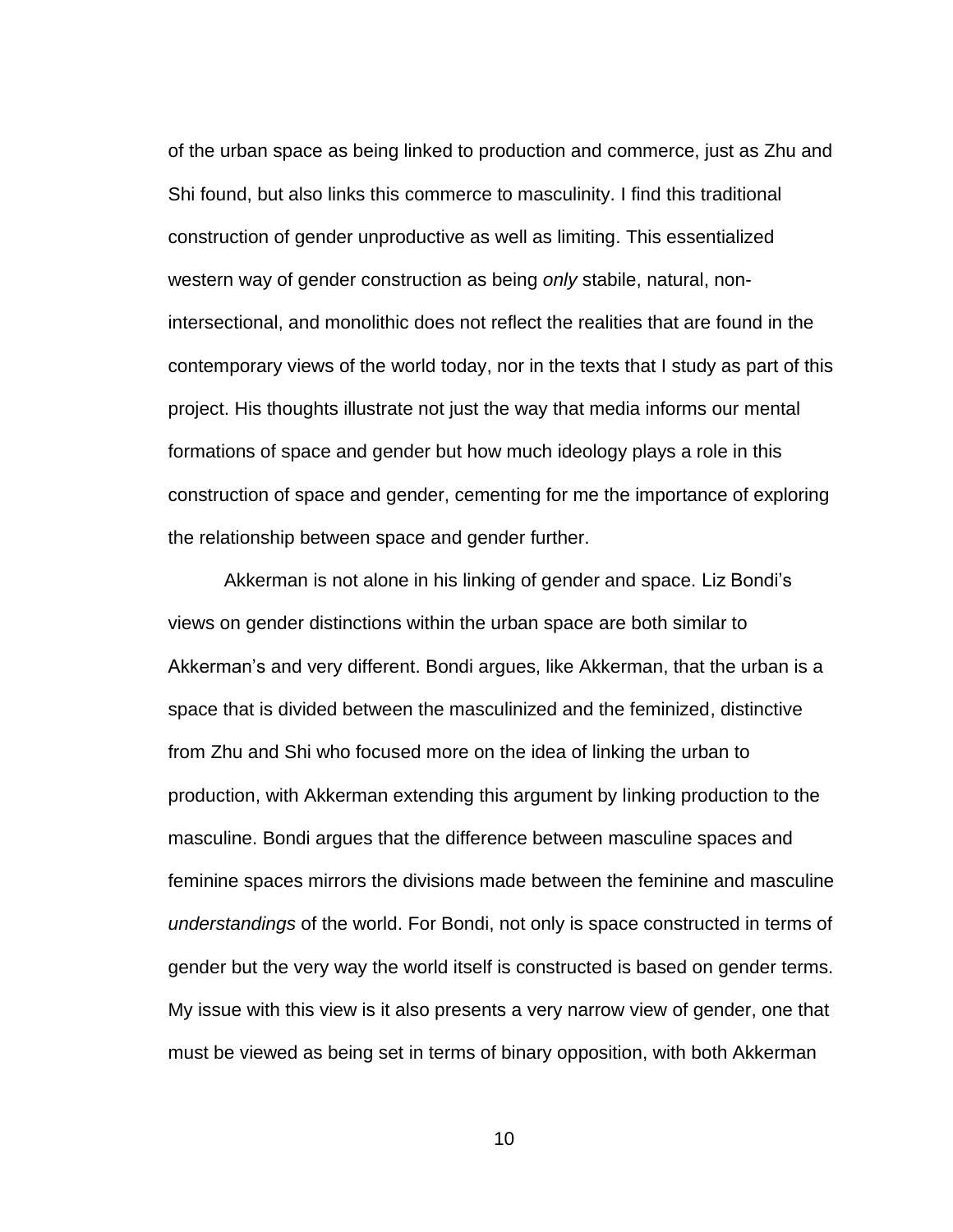and Bondi setting the masculine and the feminine *against* one another in terms of mental constructions. But problems arise when gender is understood in oppositional terms. In both my objects of analysis, we see the issues with viewing male and female genders as conceptually opposed to each other and monolithically constructed. This opposition creates tension, even conflict within both my texts, affecting how space is mentally constructed according to the characters, but also affecting how gender and gender movement are negotiated in both texts.

For example, in both texts, there is a sense of belonging or unbelonging that is constructed along racial, national, and socio-economic lines of gender, with certain characters finding it easier or harder to negotiate and traverse geographies of movement within space based on these concepts and how they are contextualized and naturalized by space. Doan's view of space, gender, and gender movement comes from a place of examining how this oppositional positioning of gender contributes to a sense of conflict between the feminine and the masculine constructions of gender. This is similar to Peake's arguments that those that exhibit features that can be interpreted as being either feminine or masculine and their ambiguity affects how others perceive how they fit into a given space. Thus danger, fear, and safety all become issues that must be considered in traversing gender geographies, or from the exhibiting of ambiguously feminized and masculinized characteristics or gender performances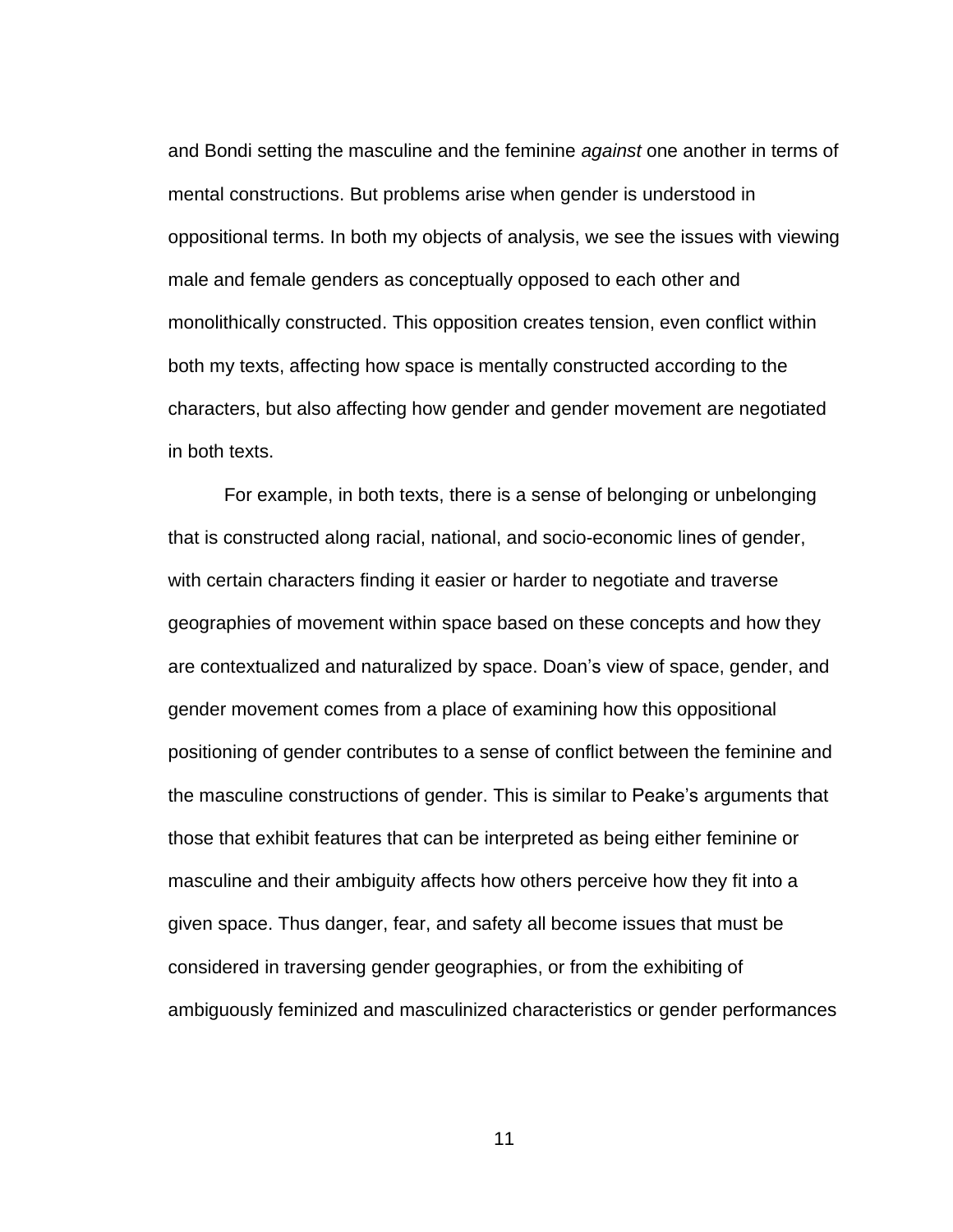according to not only my objects of analysis but also according to several of the scholars I have focused on as part of this project.

Doan explores how fear and safety factors into the urban cityscape via her insights as a transgender woman. In looking into how individuals of all genders must negotiate conceptual space, such as the public urban space and the private space, Doan inhabits a unique positionality on this issue because, as a trans woman, she is vulnerable to numerous forms of confrontation and psychic and emotional violence in public spaces. This mirrors the manifestations of aggression and abuse that the main character of Ellison's story experiences as another figure that troubles the intersection of gender and spatial theory, as well as the violence and judgment received by the women of *Westward the Women*. Akkerman and Foucault both identify urban spaces as sites where danger lurks. But the source of this danger is noted as belonging to varying factors according to scholars when it comes to space and gender.

Like Bondi and Doan, feminist geographer Linda Peake identifies the source of urban danger as being due to the inherent tension between the feminine and the masculine. Peake's theories and her field of Anglo-American feminist urban geography<sup>4</sup> emerged at the same time that the Ellison text is set, the 1970s, and serves as a temporally grounding voice on the topic of shifts in

<sup>4</sup> Urban geography concerns itself primarily with the ways in which cities and towns are constructed, governed, and experienced. Peake argues that though cities are classified as sites of production, just as Akkerman argues, they are also sites where many different communities live. Peake argues that the city is less a site of production but *reproduction*, as in reproducing the labor that takes part in production, and as such this space and its relationship to gender should be viewed differently.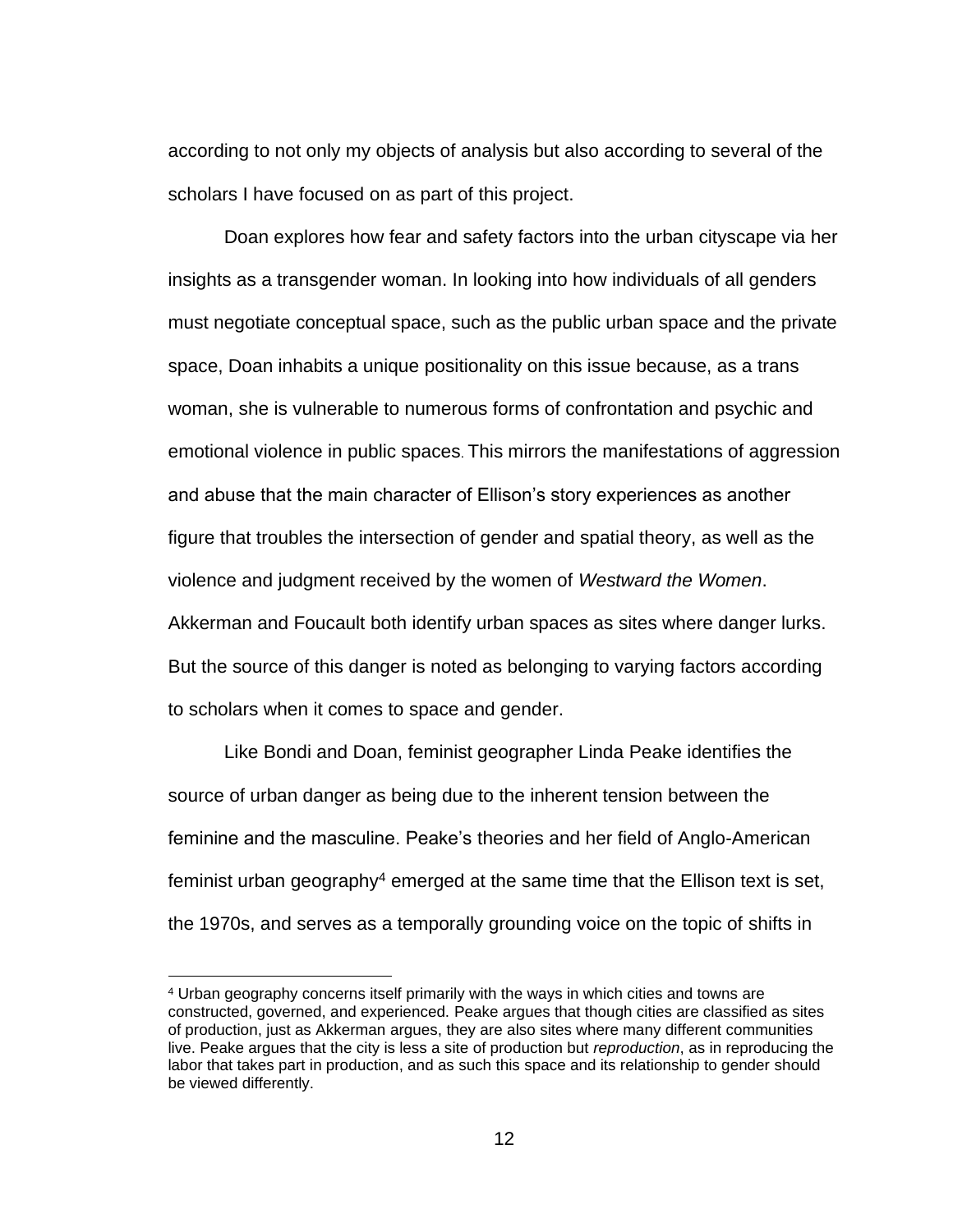gender and gender movement, especially in light of the cultural and political aspects of Ellison's story as it was perceived by the larger society at the time the text was first written and published. Peake speaks to the way that at the time Ellison's text takes place ideas of space and gender were being challenged as part of the counter-cultural revolution, and this challenge created very real and very dangerous situations.

I argue that an alternative source of this danger is based on the consequences of the naturalizing construction of both space and gender. In my close textual analysis of both my objects, I found that there appeared to be a problematic implication of naturalization in the mental constructions of space and gender that created conflict, tension, and sometimes danger. There was something in space and gender and its mental constructions that often lent itself to this naturalistic language displayed by the characters in both texts. Both narratives begin with the notion that the way space and gender operate is a given, something that is taken for granted and is not questioned but simply *is* until it is proven otherwise.

In service of exploring this naturalizing language, I turn to Katherine McKittrick and Clyde Woods who speak to this phenomenon and the role it plays in identity politics and often by implication how concepts like gender are formed mentally. McKittrick and Woods speak to an arbitrary evocation of "nature" and neutrality within the scope of society, especially in the language of how we view gender, race, space, and movement. Their work informs my development of the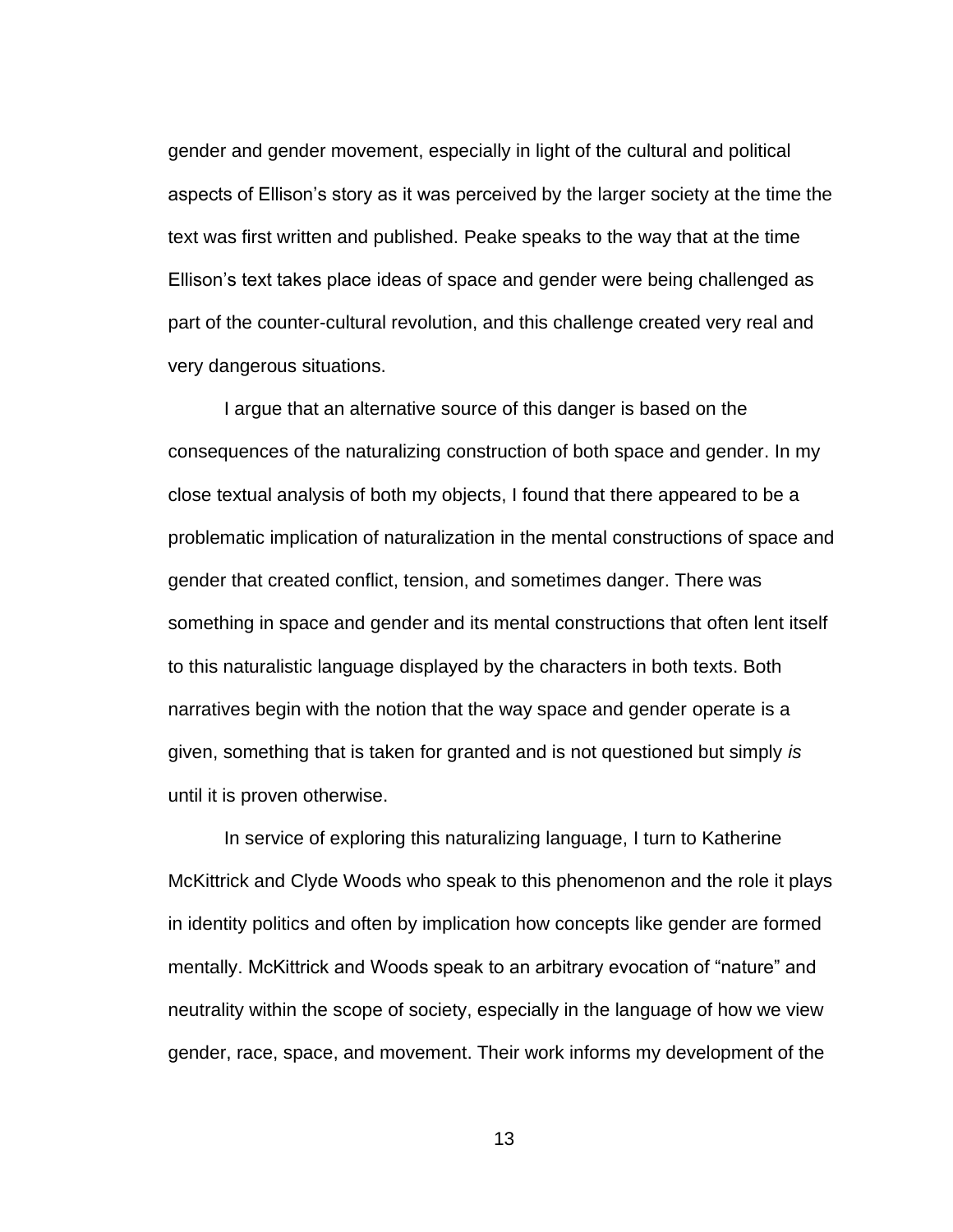idea that space, be it the Western frontier or the urban environment, is often portrayed as an entity that must be codified and controlled due to its association with nature. In other words, the natural must be civilized and therefore conquered. Within the conceptions of space and gender, there appears to be the desire for order reflected in the idea of "man versus nature." Because once space has been racialized and/or gendered ideologically it is then *allowed* to be conquered. This concept is often the justification made to control and overcome, not only these "naturalized" environments but to also control the movement and behavior of individuals.

Lastly, Jenny Burman's writings and arguments helped to develop my own as to the larger implications of this naturalized language that is used in spatial construction, helping me to shape my view of how this naturalizing language in genre is similarly problematic. Burman's examination of the naturalized language that those in authority, for example, the state, often employ to justify and enforce the movements and behaviors of their subjects illustrates how there are parallels of this language seen in both my primary texts. Burman's evidence of gendered, racialized, and classist terminology focuses on the embodied terms with which figures of authority codify others to control them. These terms can be seen in both texts. Ways that others classify, and label others based on prescriptive language stereotypes communities based on their gender, their race, their lifestyles, etc. to control where communities and individuals can and cannot be allowed to traverse space. Burman emphasizes the role of utility in defining the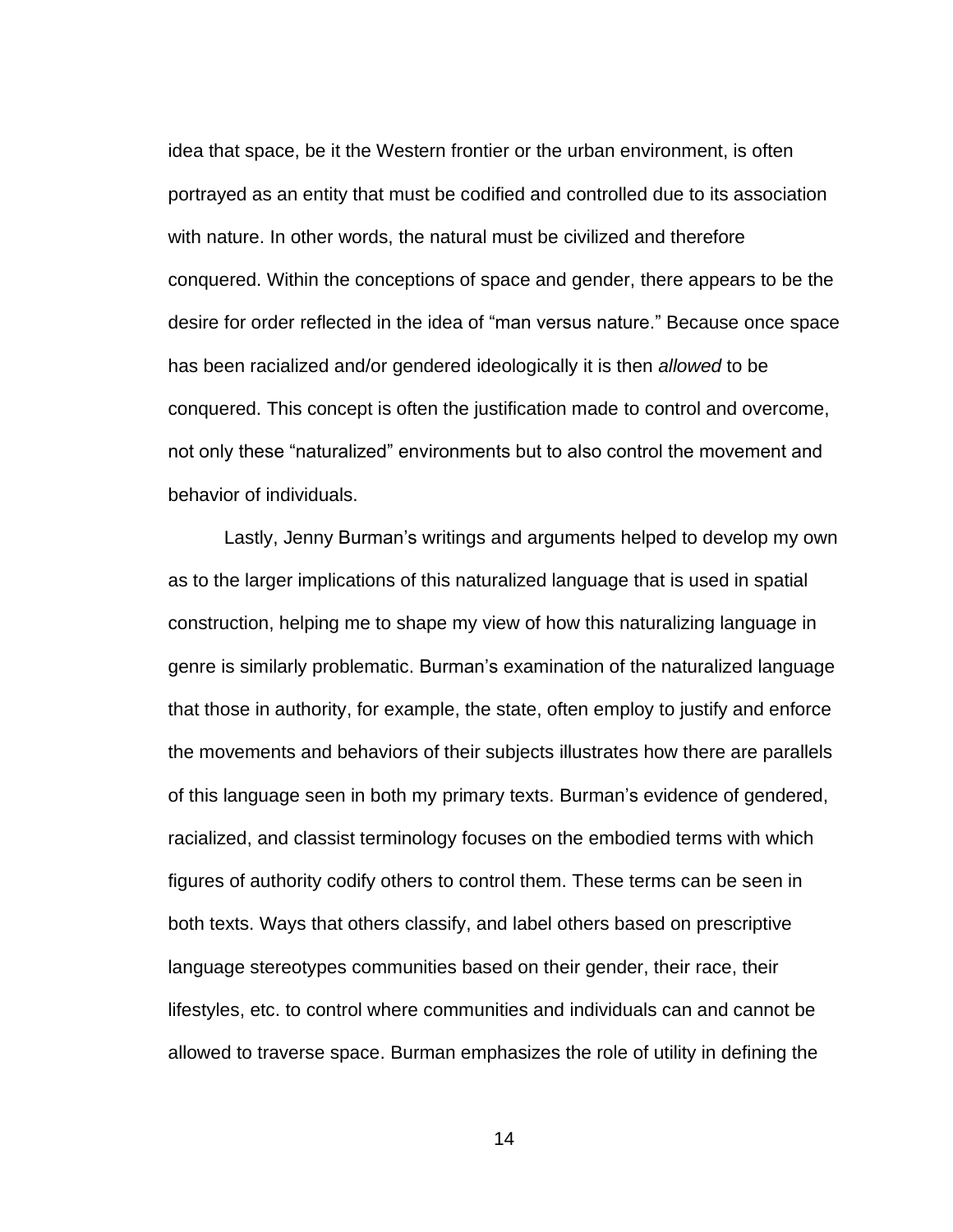roles individuals, and indeed whole communities can fulfill, arguing that this language indicates that according to the state, individuals only have so much value as they might contribute to means of production within society and culture<sup>5</sup>. I also see the worrying consequences of naturalizing spatial and gender construction, specifically in terms of utility, where it can continue to perpetuate harmful and limiting views of communities and create lasting effects on society at large.

### <span id="page-22-0"></span>"THE WHIMPER OF WHIPPED DOGS": THE URBAN SPACE AND GENDER

Harlan Ellison is often described as a popular fantasist and social commentator. My research saw many mentions of his contentious nature but also of the passion he had for writing and the admiration he received for his works in Sci-Fi and Fantasy. This particular short story was one that he was said to have warned his readers not to read in one sitting<sup>6</sup>. Ellison's specific approach to horror, which is exemplified in this text, features the author's preoccupation with what he referred to as everyday horrors, meant to "reawaken us, and reconnect us to…[that] which we have become desensitized" (Ellison 118). It is said that this particular piece "was inspired by the notorious murder of Catherine 'Kitty' Genovese in New York's Kew Garden neighborhood in central Queens on March 13, 1964. Genovese, a 28-year-old bar manager, was on her way home at about

<sup>5</sup> This is not unlike Peake's on arguments involving a Marxist view of spatial construction and gender. <sup>6</sup> This is taken from the commentary section that reviews this particular piece by Ellison. It appears as part of Ellison's now seemingly abandoned website[, http://harlanellison.com/review/deathbird.htm.](http://harlanellison.com/review/deathbird.htm) This website is unique in that it is one of the only I found that Ellison himself "approved of."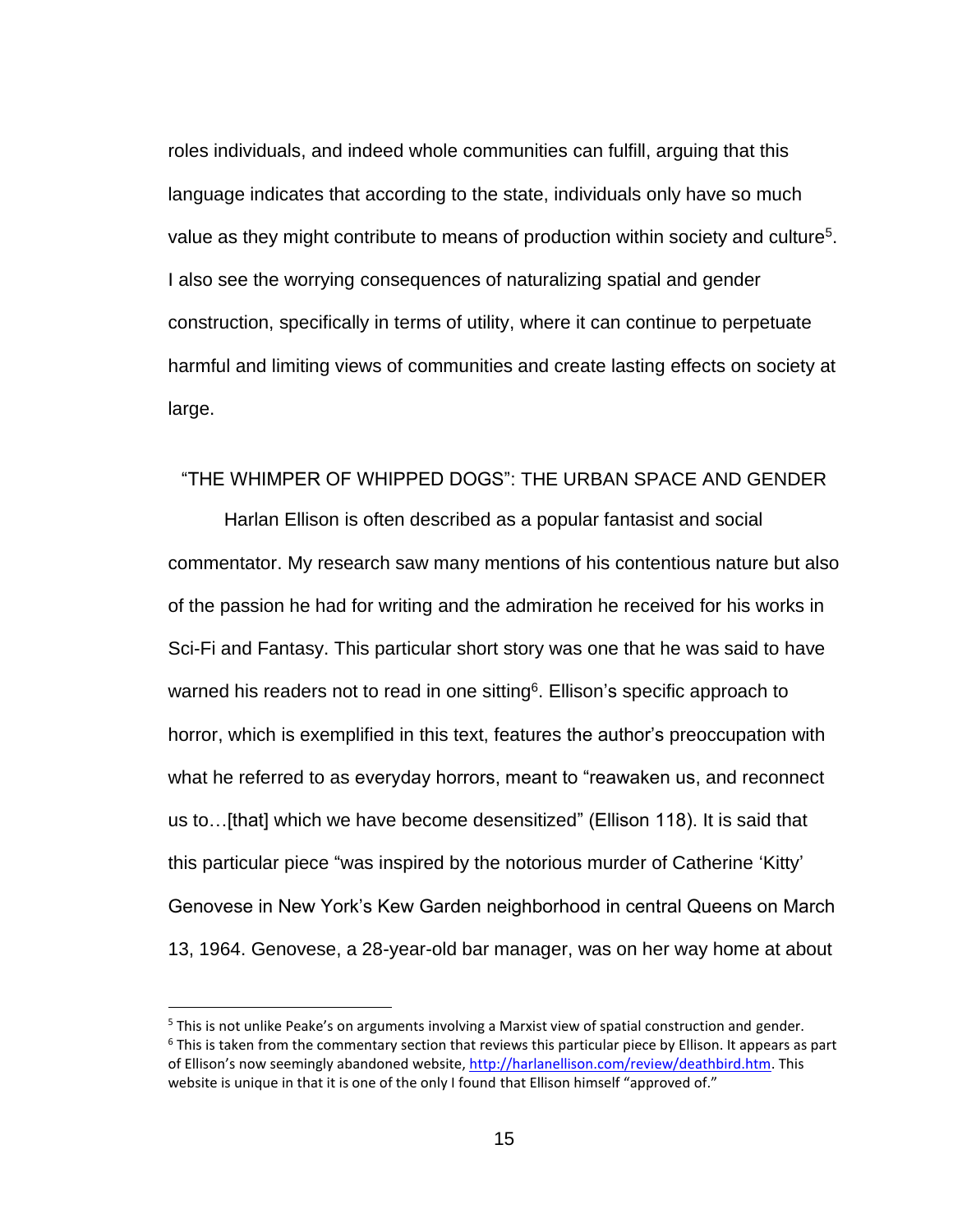3:00 a.m. when a man attacked and stabbed her several times" (Loftus, http://harlanellison.com/review/deathbird.htm). In the text there is an almost immediate depiction of violence, hostility, and anger directed at female characters as they enter the urban space. It is also in this text that there appears to be a naturalized expectation for violence to be a part of the urban city space that violence is a part of what Akkerman refers to as, urban decay--the sociological concept that a "non-functioning" city falls into a state of criminality and disrepair over time. This violence being set against a woman can be read as inevitable by Akkerman, who argues that this process is a "female aligned concept, directly opposed to the energies of the male [city] space and its need to exact control and order onto an otherwise chaotic 'natural' universe" (Akkerman 238-240). But this victim-blaming is challenged by Ellison's text where the first event of the story is that of a young woman being murdered—and the perverse pleasure *another woman* gets in witnessing this murder. The text continually decenters the role of witness—of seeing and being seen. This exploration of spectacle has a unique place in Ellison's text. There is an immediate juxtaposition of gender-specific imagery and of the murder that takes place at the beginning of the writing: "On the night after the day she had stained the louvered window shutters of her new apartment on East 52nd Street, Beth saw a woman slowly and hideously knifed to death in the courtyard of her building" (Ellison 118). We are presented with the domestic image of a private space--Beth's apartment--that she has attempted to individualize and feminize, via the act of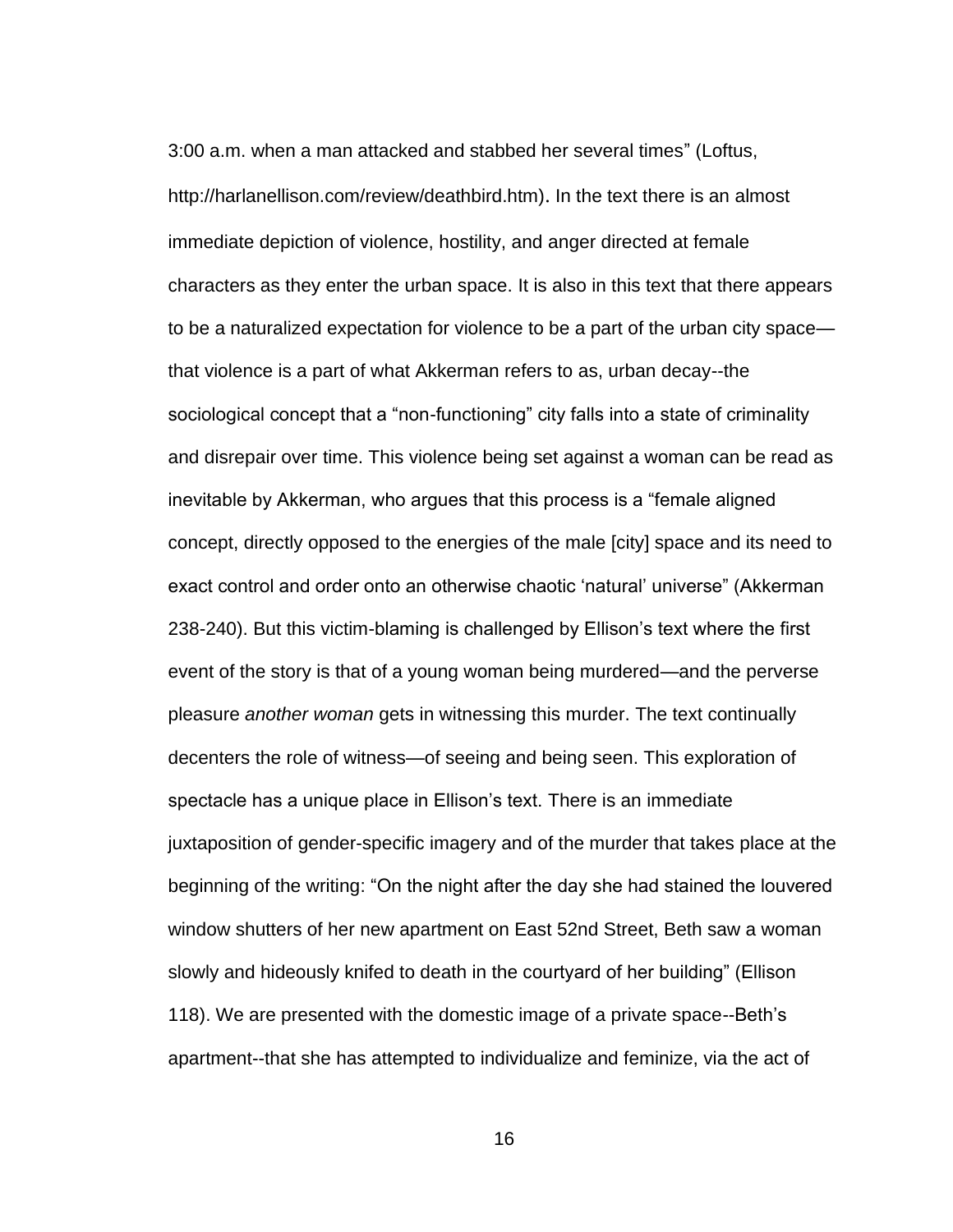painting, giving her apartment a "feminine touch." Here, the private space is confronted with the public reality of the act of murder, a murder that is sexualized by the image of a knife and thus to the act of penetration. This specific violence carries an implication of invasion and violation associated not only with rape but also with voyeurism—the same act of seeing that Beth takes part in. There is something in Beth's participation in voyeurism that implies what is often viewed as conventionally feminine—the indirectness and passivity of Beth's violation of the victim in her voyeurism, her indirect pleasure of the violence. All of this spatiality serves to separate Beth from her actions.

The murder is explicitly made a sexualized act, implying that this clash is as much a manifestation of the conflict between the masculinized space and the feminized space as it is a clash between the public space and the private space within the text. Several times via sexualized language the victim, Leona Ciarelli, is described as struggling actively against her attacker. The attack seems to trouble the victim's signs of femininity through the description of her manner of attack, where the attacker's phallic knife is described as "enormous" (Ellison 119), and where he is left "soaked…driving him more berserk," (119) and her being slashed just below her "breasts" (119), a sign of her femininity, which is attacked. Leona is said to throw her head back, which can convey the ecstasy of a sex act or the terror of being assaulted. Leona's appearance is noted as being neutralized by the act of violence, making it "impossible to tell if she was pretty: terror had contorted her features and her mouth was a twisted black slash" (119).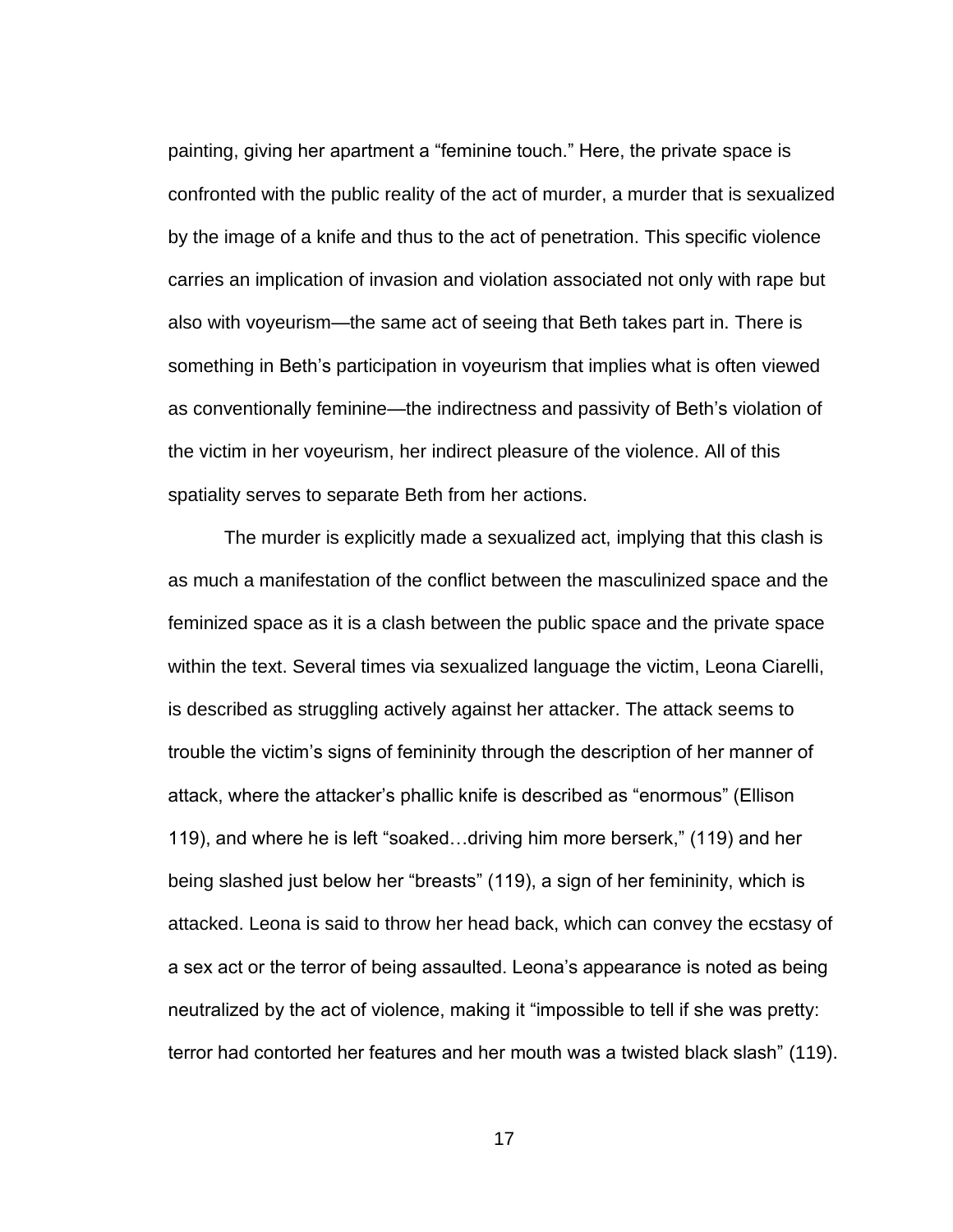This is a form of objectification, where the unique features of a face distinguishing the individual are obstructed by violence. Leona finally expires upon a flowerbed, a last image of femininity, on her knees before her attacker, as if to please him or in submission and domestication. Beth indicates a link between herself and Leona by her comment, "She [Beth] could feel the blade sliding into her own body" (120). Leona's murder links sexuality with aggression – to power and domination. The attacker dominates Leona, ergo the masculine dominates the feminine, ergo the public space of the city dominates the private space of the city.

This social construction of gender, the male dominating the female, can be seen in the manner in which Beth *reacts* to this murder. The murder itself is depicted as being likened to a theatrical or film production, with Beth comparing her view of the murder as being a "sort of marvelous line of observation Napoleon had sought when he caused to have constructed at the *Comédie-Française* Theaters, a curtained box at the rear, so he could watch the audience as well as the stage" (Ellison 118). The pleasure of this seeing and its feminine alignment can be connected to Mulvey's writings on film and her interpretation of gazes, their role, and the female form. In the text, the act of looking rather than being looked at reflects the power of surveillance. Beth witnesses the murder from a position of safety and power. This positions her as temporally possessing a masculinized gaze – of both the physical murder of Leona and the psychic murder she experiences vicariously. This spatial distance allows this experience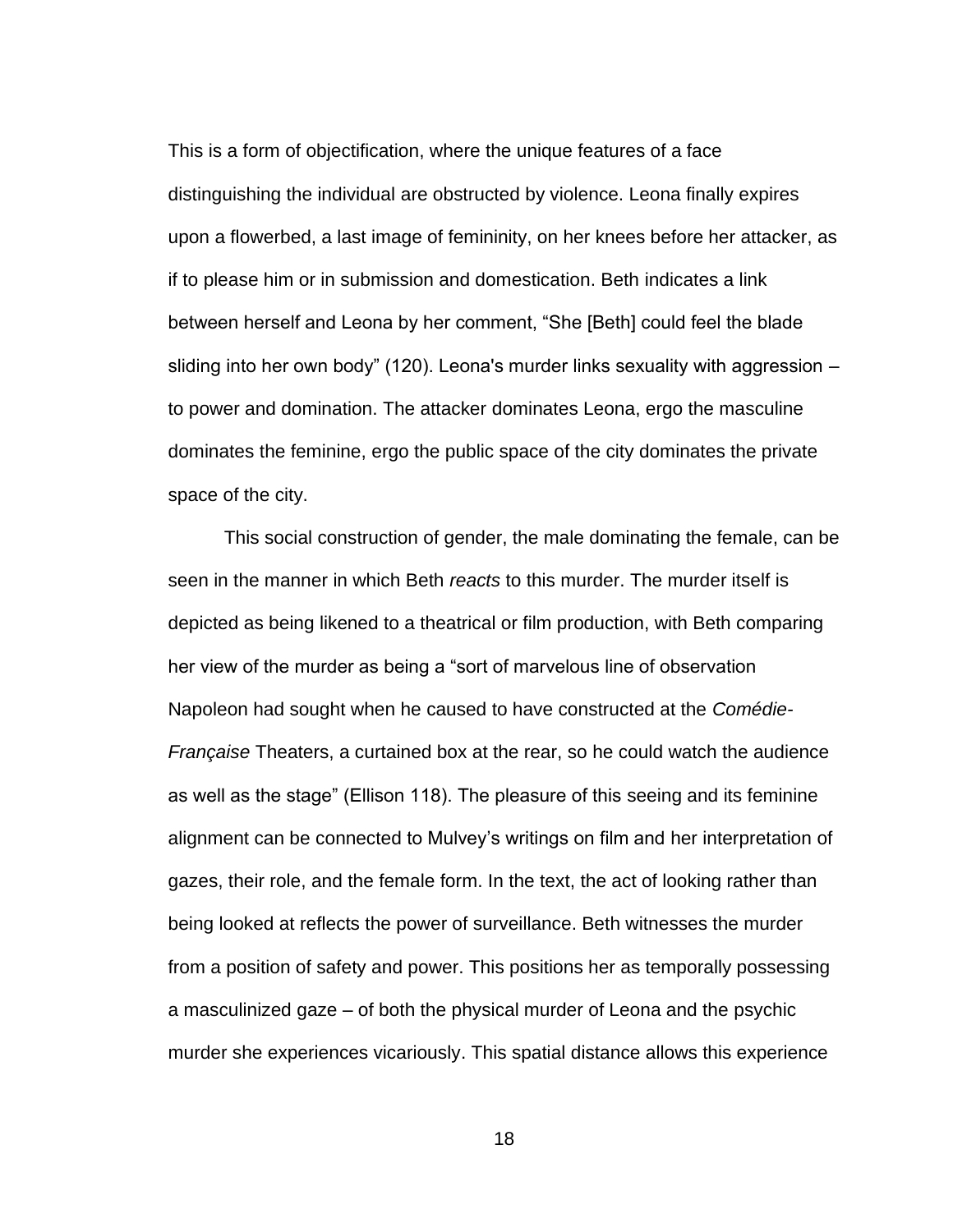to be satisfying, almost pleasurable. Beth is described in the text as *enjoying* the experience in some way, at least tangentially through the act of voyeurism: "Breathing deeply. Drawing some sustenance from the grisly scene below. An exhalation of sound, deep, deep, as though from caverns beneath the earth. Flesh pale and moist" (120). The term "sustenance" denotes fulfillment. Beth's flesh is described as being in a sexual state of arousal, as seen in the repetition of the word, "deep" alluding to penetration and "moist," to a state of heightened sexual sensitivity. Beth experiences pleasure after witnessing the murder as if it were a type of theatrical production or film. According to Mulvey, one of the things that cinema offers is the pleasure of observing a private world (Mulvey 835-836). The murder itself troubles the lines separating the public and the private.

Directly after referring to this dramatic view Beth recalls that the last film she had watched that night had been *Westward the Women*, indicating a subconscious connection in her mind between the murder and the theatrical elements of the film. It was this close linkage between this idea of seeing and being seen that first sparked my interest in investigating this film further to gain some insight into how this relationship might function within the Ellison text. According to Mulvey, the cinema has the effect of troubling the line between subject and object and the idea that women also passively bear a male's active gaze. (Mulvey 837). Here, we see it is the shift of the object—the young woman being murdered—to the subject, Beth, who feels empowered by her witnessing of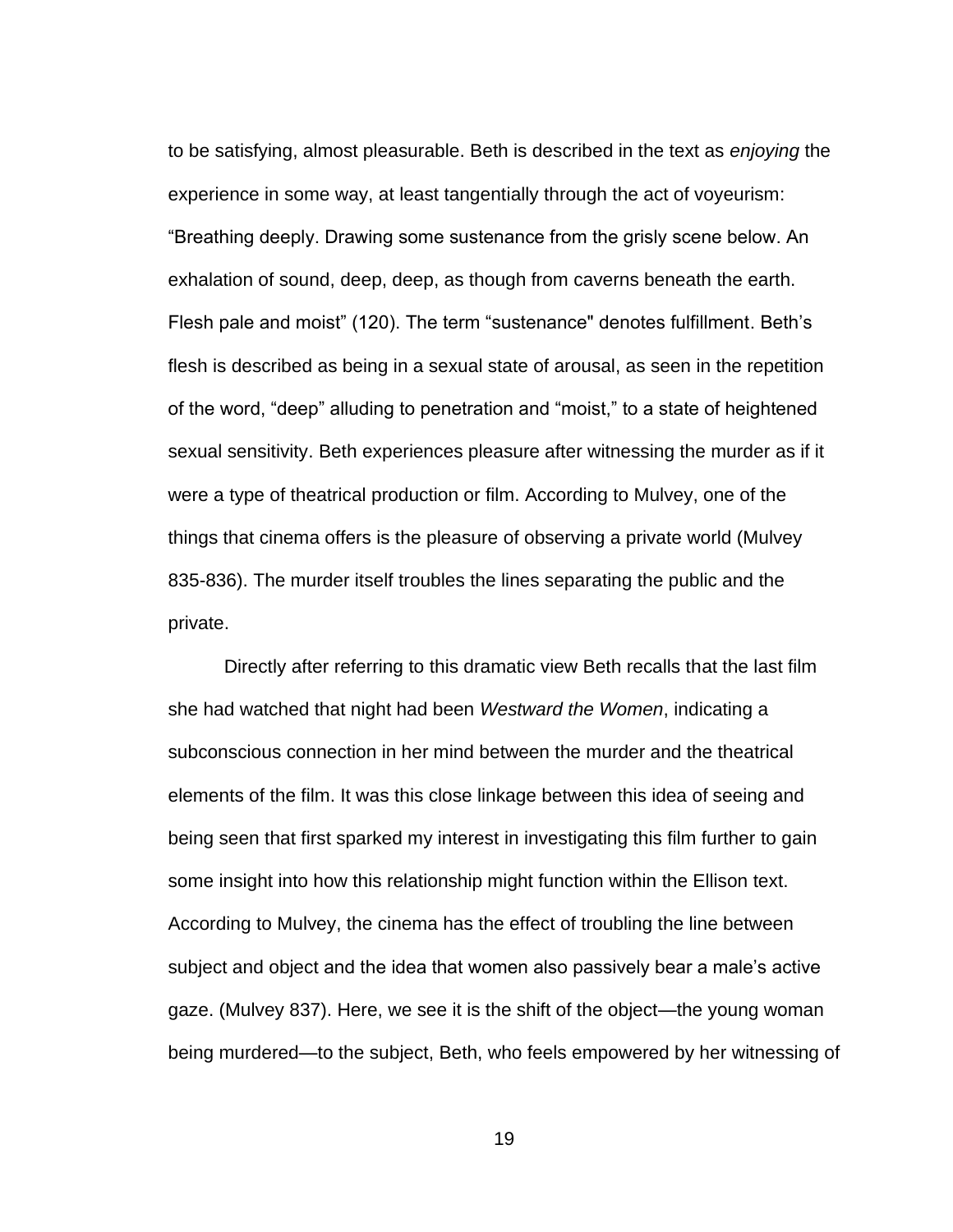this violence. It affirms that the object of that violence is a woman other than herself. This moment in the text complicates the idea of the binary between masculine and feminine to an even higher level. In Beth's pleasure at seeing another woman be attacked (who is not herself) she is also simultaneously placing herself in the position of the victim. She is being vicariously murdered. This duality is something that troubles Beth's position as being either the "man" or the "woman" in this attack. She is separate from the event and yet connected at once. She occupies a third space in this event, a space I contend is related to the spectacle of the event but also Beth's mental formations of the event. It is arguable that Beth views this murder as both real but also imaginary, a form of media she is consuming like film or literature. It is something that she is in a position to consume and therefore judge. This concept of seeing is also linked to the concept of judgment. When she realizes that every one of her neighbors had seen what she had seen and done as she had done, she feels that it is suddenly that *she* is being looked at (Ellison 121)—or in other words, Beth is being judged.

This realization extends the idea of seeing and being seen into an issue of seeing and being seen in a public space versus a private space. In the courtyard, in the urban space, Leona Ciarelli, the young murder victim is *allowed* to be seen, and in the privacy of her apartment, Beth is *allowed* to see. In other words, this murder being seen blurs the clear lines of delineation that Beth has psychically created in her mind. To Beth, "out there is danger, in here there is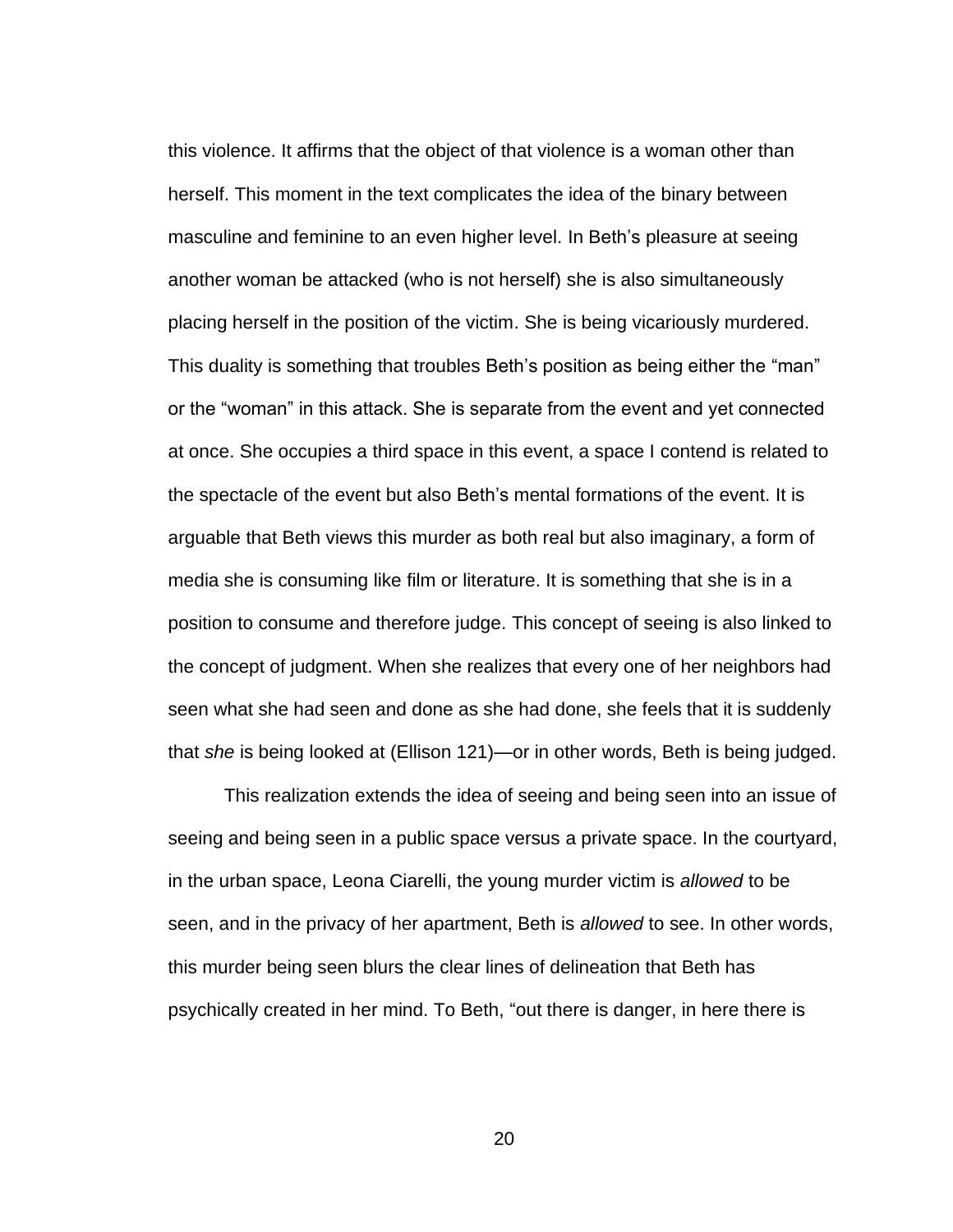safety." Beth's seeing has erased her ignorance of the unknown danger that exists to women in the urban city space.

This event signals a crisis in Beth—she becomes unmoored in her ability to exist and move within the city space safely now that she has been confronted with this new awareness of violence. Beth questions her right to *be* in this space. After the murder, Beth is distracted and cannot focus on her work creating choreography charts. She decides to call out at work, but the owner, Guzman, is at first irate with her lack of progress. After she explains what happened, "his voice was several octaves lower, and he spoke more slowly" (Ellison 122). Beth describes him as seeming "distant" and pitying (122). Beth immediately afterward meets a character that she views as embodying New York: Ray Gleeson. Ray vocalizes the idea that to be in a space, one must be *of* that space, not just seen in that space, not just moving within and across it—one must *belong* there. This idea of movement and violence is a part of this spatialization. Of living in New York City, Ray argues that he is the way he is, being cruel, misogynistic, and selfish *because* he is a New Yorker: "I'm like this because I'm a New Yorker, baby. Because I live in this f[-]king city every day…because I've lived in this great big snapping dog of a city all my life and I'm mad as a mudfly, for chrissakes!" (Ellison 125). For Ray, *he* is not responsible for his actions—the city is. His behavior is but a *natural* by-product of the space he occupies.

According to Ray, there has been a wave of women entering the city recently— "hopping in like grasshoppers, ready to revolutionize the publishing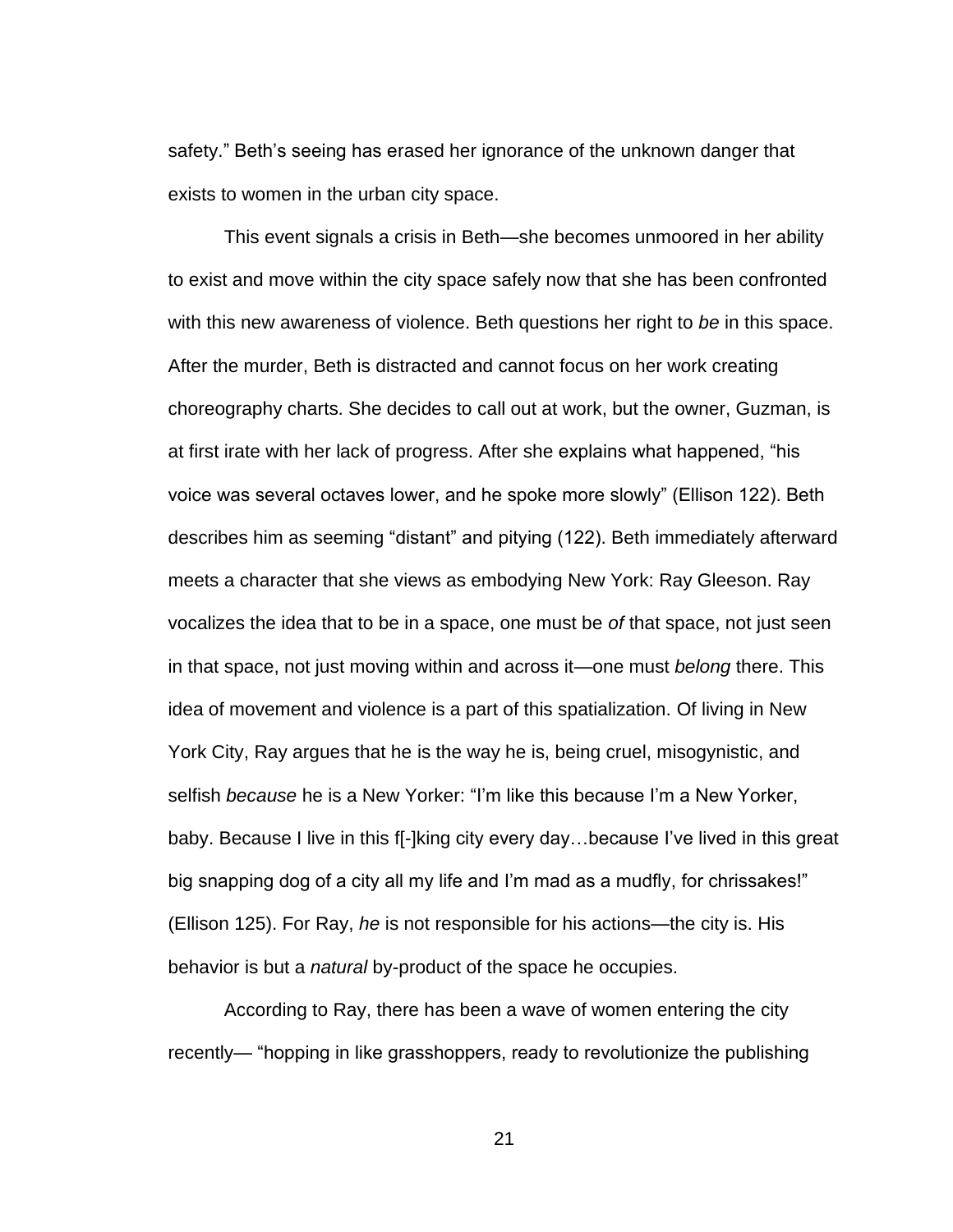industry" (Ellison 123). Ray's condescending tone implies that subconsciously he is threatened, expressing a specifically territorial fear of this "invasion" that aligns with his idea of the conventions of urban space. Ray's behaviors call back to Mulvey's views of femininity as being both repellant and desirable to the male gaze, desirable for the act of procreation but repellant because the female form's lack of phallus speaks to castration (Mulvey 833). Ray desires Beth but is also repelled by her, expressing disgust for the prescribed femineity she embodies. Bondi points to the sense of social destabilization that many associated with the counter-culture revolutions of the 1960s as a factor in this depiction of the urban city in the 1970s as being a site of gender, racial, and cultural clashes. According to Peake, there exists a subtly alluded to perception of destabilization of *any* urban space. Peake points to a type of 'invasion' of masculine dominant discourses and power by the feminine presence within the city space, (returning us to the tension created between gender lines), that took place during the 1970s at the onset of the women's liberation movement, which created or perhaps propagated, a sense of resentment or a feeling of being threatened. This feeling of being threatened, of territoriality, is linked to the concept of conquest, and the dialectic of us versus them.

Beth is one example of a figure that is depicted as needing to adapt to move within and across a gendered space such as the masculinized city, where "gender strongly influences the ways that spaces are perceived and the kinds of activities that are possible, acceptable. Or even safe within them" (Doan 649).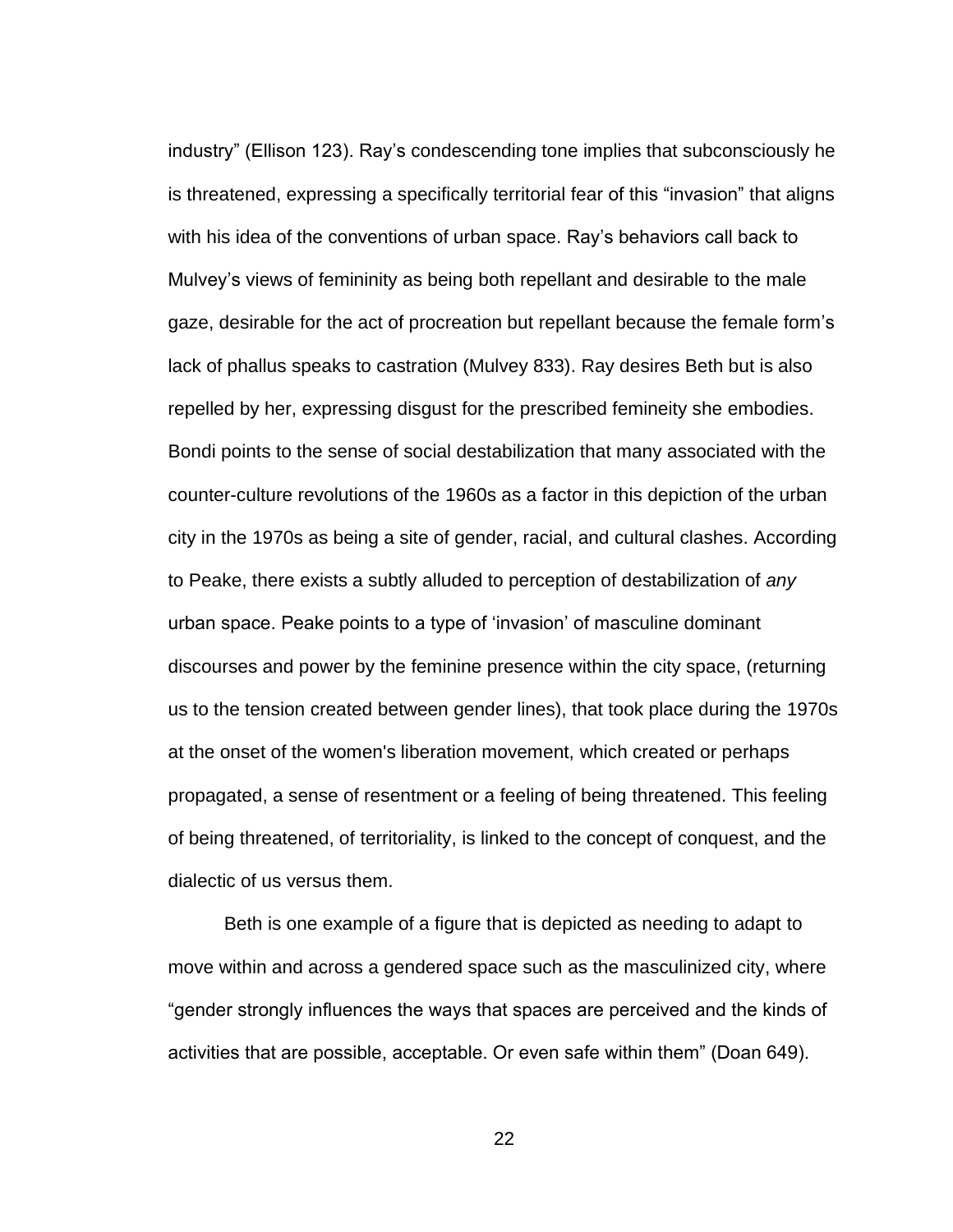Ellison's text, with its murder in the opening scene and the repeated instances of aggression Beth must contend with implies that not only is the city space masculine in this text, but also that the presence of women in this space is unsafe.

Due to this sense of danger, Beth is both repelled and attracted to the violence as she understands it as being a *part* of the city—that the city's violence is specifically masculine violence in Beth's mind, and that it is violence she wishes to embrace to empower herself is all the more telling in a troubling depiction of power dynamics between the masculinized and feminized as it is understood in the context of the story and its depiction of the urban space. For Beth, selfishness, aggression, and even violence are not simply states of being or choices one makes—they are masculinized qualities and are inextricably tied to the urban space. Beth pursues a decidedly abusive relationship with Ray, even after he repeatedly demeans her and treats her poorly, even after he attempts to rape her. This rape further illustrates the tension between the notion of public and private, especially in the urban city space, that a domestic rape, read as a private event, is treated far differently than rape by a stranger, which is read as a public event. The abusive qualities of these behaviors point to a troubling view of masculinization, where violence, control, misogyny, and abuse are naturalized and are therefore excusable. Ray, in many ways, serves to vocalize and personify the superficial preconceptions of space and the city space according to Beth, based on her inexperience and her status as a recent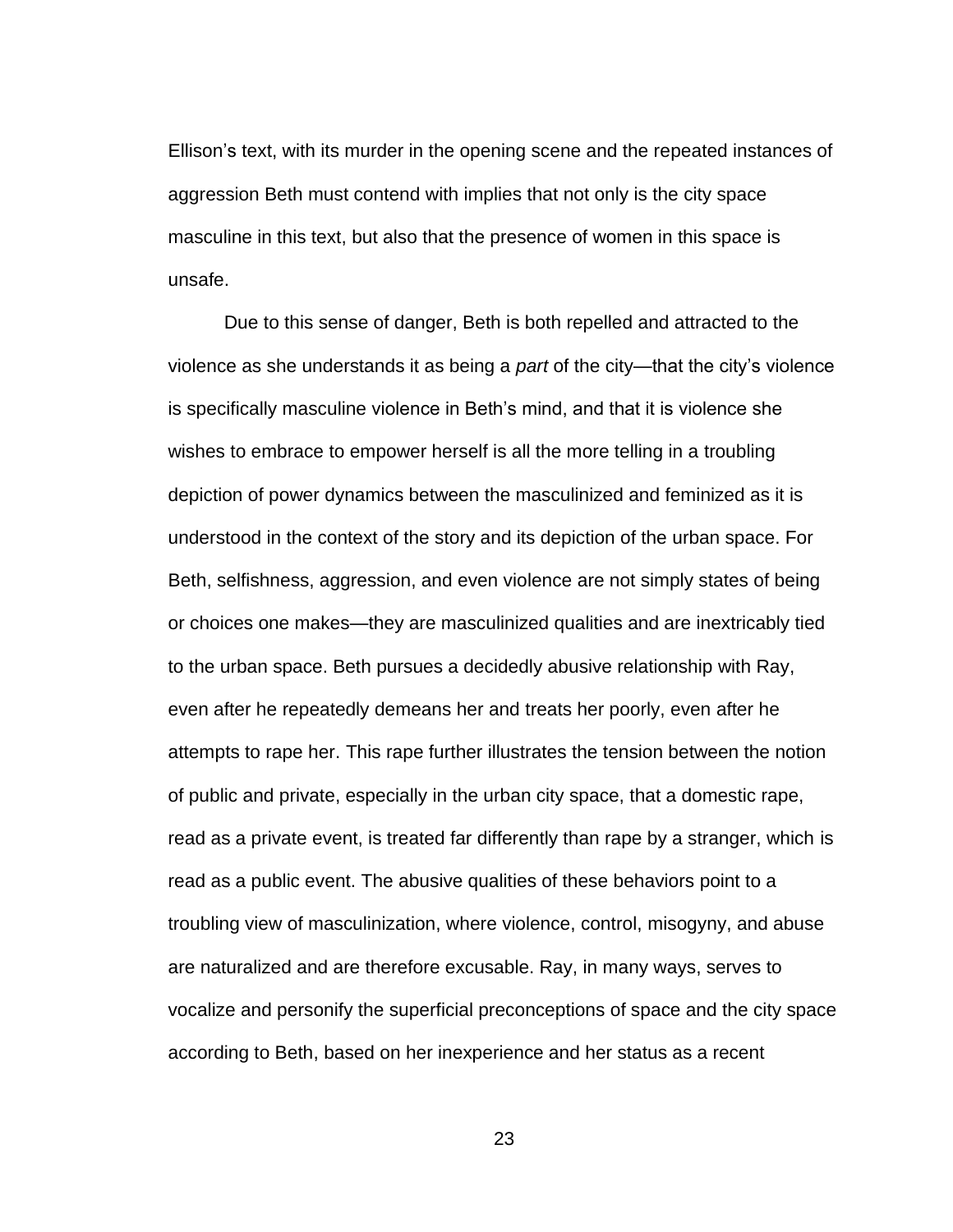transplant to the city. He derides the fact that she comes from a sheltered and privileged background at an upstate all-girls college, concluding she must have taken only "electives," emphasizing the association of femininity with naiveté and passivity, whereas masculinity is aligned with experience and activity in this assumption. Here we can see a bit of the literary conventions surrounding space and gender expressed by Akkerman in Ellison, as upstate New York is often associated with the rural, and thereby with nature. It is as though Beth is meant to personify this idea of gender conventions of the literary rural just as Ray is linked to the literary urban. Ray insinuates that Beth's behaviors should be servile, frivolous, and unhappy because these are the essentialized conventions of her gender. At a dinner party they attend together he states, "'like all Bennington ladies…she is enjoying herself most by not enjoying herself at all. It's a trait of the anal retentive. Being here in some else's apartment, she can't empty ashtrays…" (Ellison 124). In this quote we see that Ray views Beth in a stereotyped way, lumping her in with all other women from her college, dehumanizing her, and subjecting her to narrow parameters. But Beth is also guilty of this logic, in her belief of Ray's adamant credence that to survive in the city, one must behave in a particular way. Ray effectively takes away Beth's voice, her ability to come to her own conclusions on how to move and exist within a city, seen in Ray's answering for Beth, taking her voice, and thus individuality and her ability to have her own experiences of the city outside of his influence.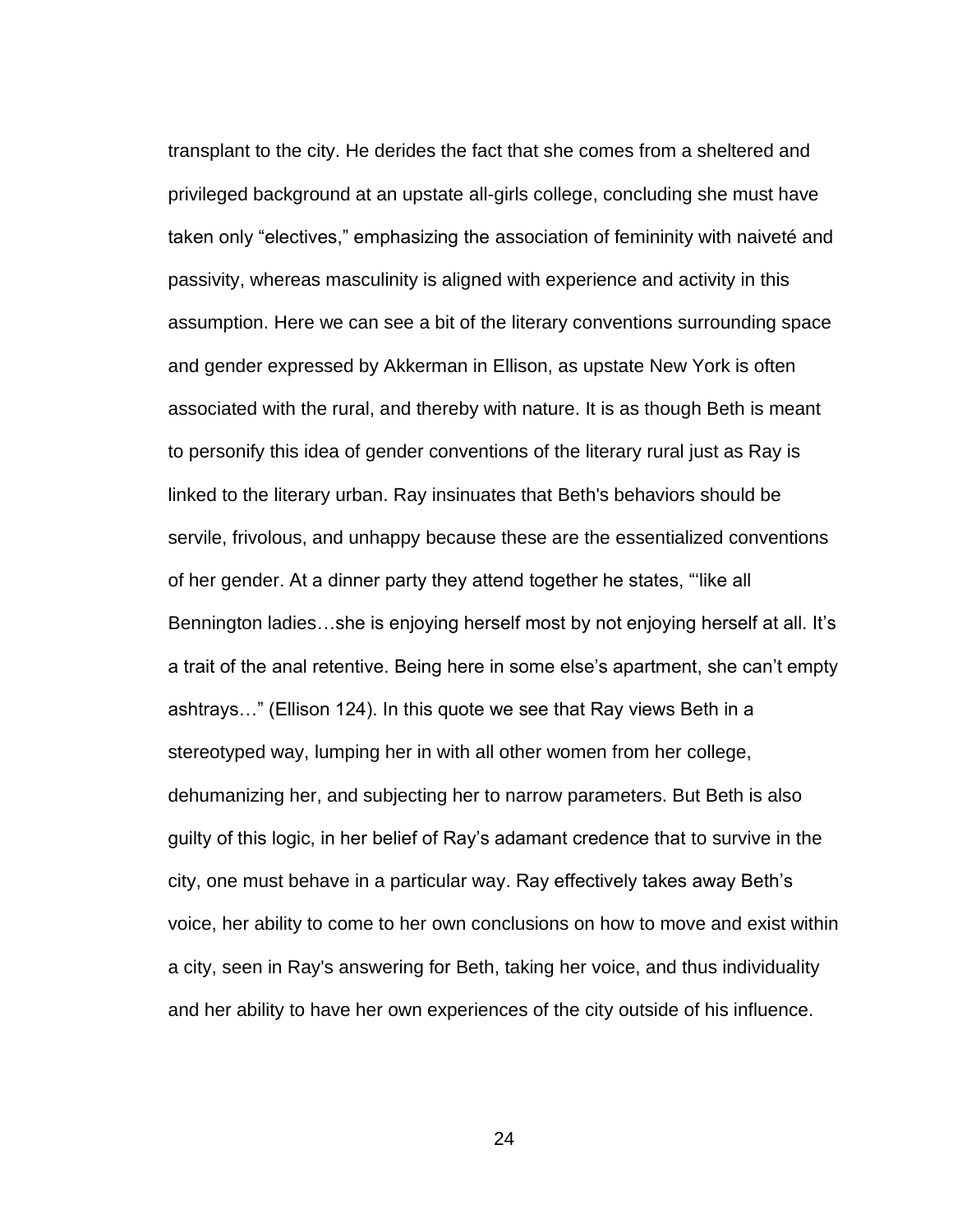When this abusive relationship ends, the text seems to depict Beth as embracing the apathy Ray insisted is necessary to survive, where each time something goes wrong, as when a taxi ignores her, and a lunch lady is rude to her, *she* is said to respond to the city's overtures. This is ironic in the context of the story—for it is the *city* that is responding. In other words, this apathy personifies the city, and Beth's interactions, her movements, and behavior within this space, function much like Beth's relationship with Ray—she effectively projects her abusive relationship with Ray onto her mental formation of the city.

In Beth's mind, if she is expected to shift from the private female space of her previous experiences in upstate suburban New York into the public male space of Manhattan, Beth must forgo what she believes to be traditional feminine qualities: passivity, empathy, and communal considerations. Beth decides to embrace this view of space, and by embracing this notion, "then, closing the window, she went to give herself, to involve herself in this city to which she had brought her ordered life. And the city responded to her overtures" (Ellison 126). This evocation of Beth's life being "ordered" *before* her move into the urban space is ironic, as by employing the logic of gendered spaces her life should have been in disorder when she lived in the rural natural setting of her alma mater and became ordered as she moved into what is supposedly the civilized masculine domain. Beth finds the opposite to be true, that the city is a site of danger and chaos for her. In this quote we see that Beth has moved from one toxic relationship to another, moving from one masculine figure to another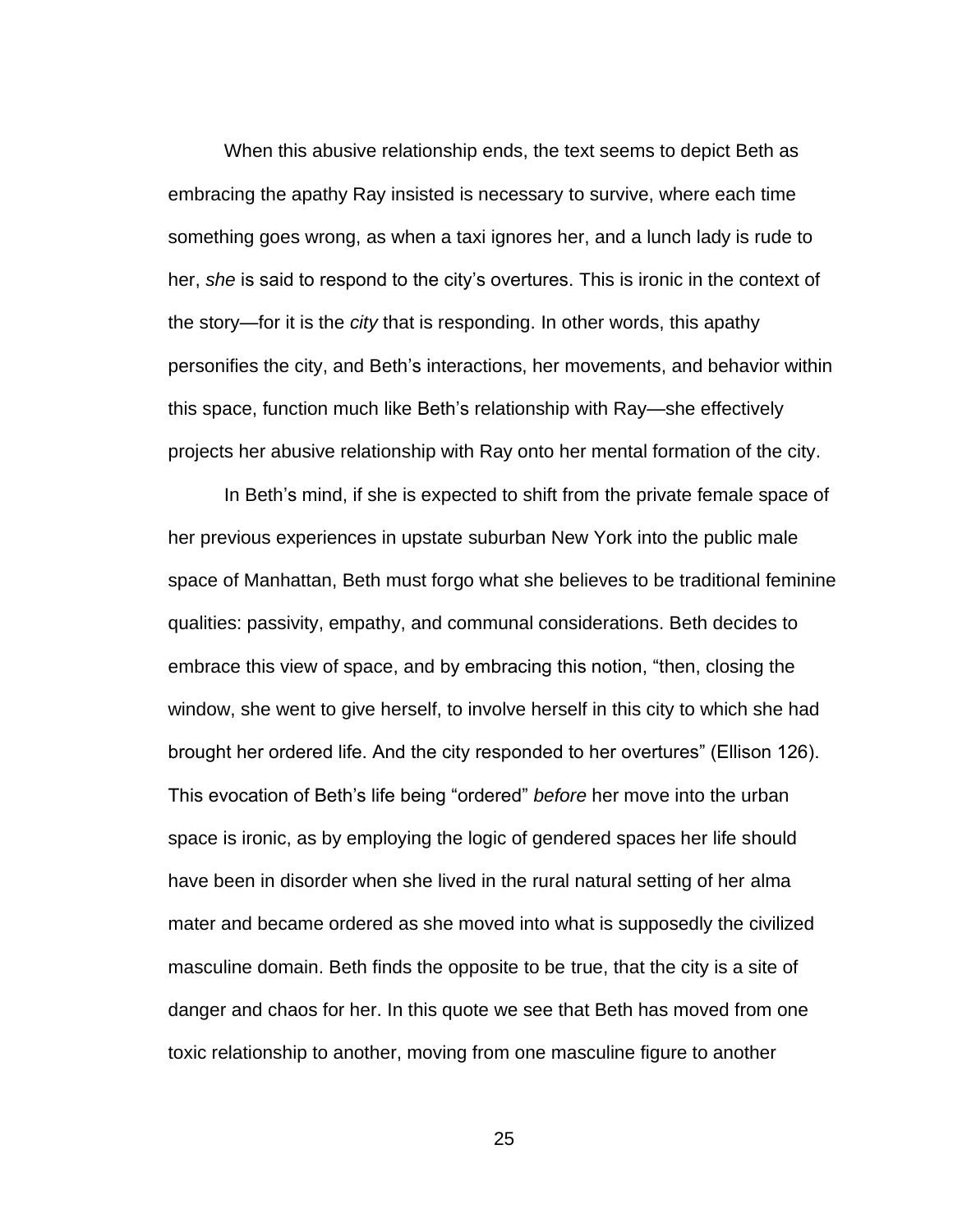personified masculinized space, engaging in a kind of courtship that adds a dimension of romanticization to this depiction of space. Each time Beth is catcalled, or when she screams at a waitress in a diner or is eventually confronted by a burglar and is attacked, there appears the repeated refrain, *"the city responded to her overtures."* Each time Beth tries to reshape space, with her "overtures," the city—the space—responds negatively. This evocation of "overtures" is repeated in the text denoting its significance but is also indicative of the performativity of space in general, especially within the context of specific genres. Foucault argued that the concepts we associate with space shape how we perceive that space, and our perceptions are always being shaped by ideology. He observed that "The present epoch will perhaps be above all the epoch of space. We are in the epoch of simultaneity: we are in the epoch of juxtaposition, the epoch of the near and far, of the side-by-side" (22). In any given space, how we understand it is constantly being shaped by our thinking, our mental formations, and behaviors within it. Media is always affecting these mental formations whether we are aware of it or not.

### <span id="page-33-0"></span>*WESTWARD THE WOMEN:* THE FRONTIER SPACE AND GENDER

The film *Westward the Women* was originally conceived by Frank Capra to direct himself. He instead sold the idea to his neighbor director William A. Wellman. Wellman was well-known, not so much for Western films, but for adventure and action films. His most well-known film is *The Public Enemy*  (1931). There are seldom more conventional depictions of gender, and gender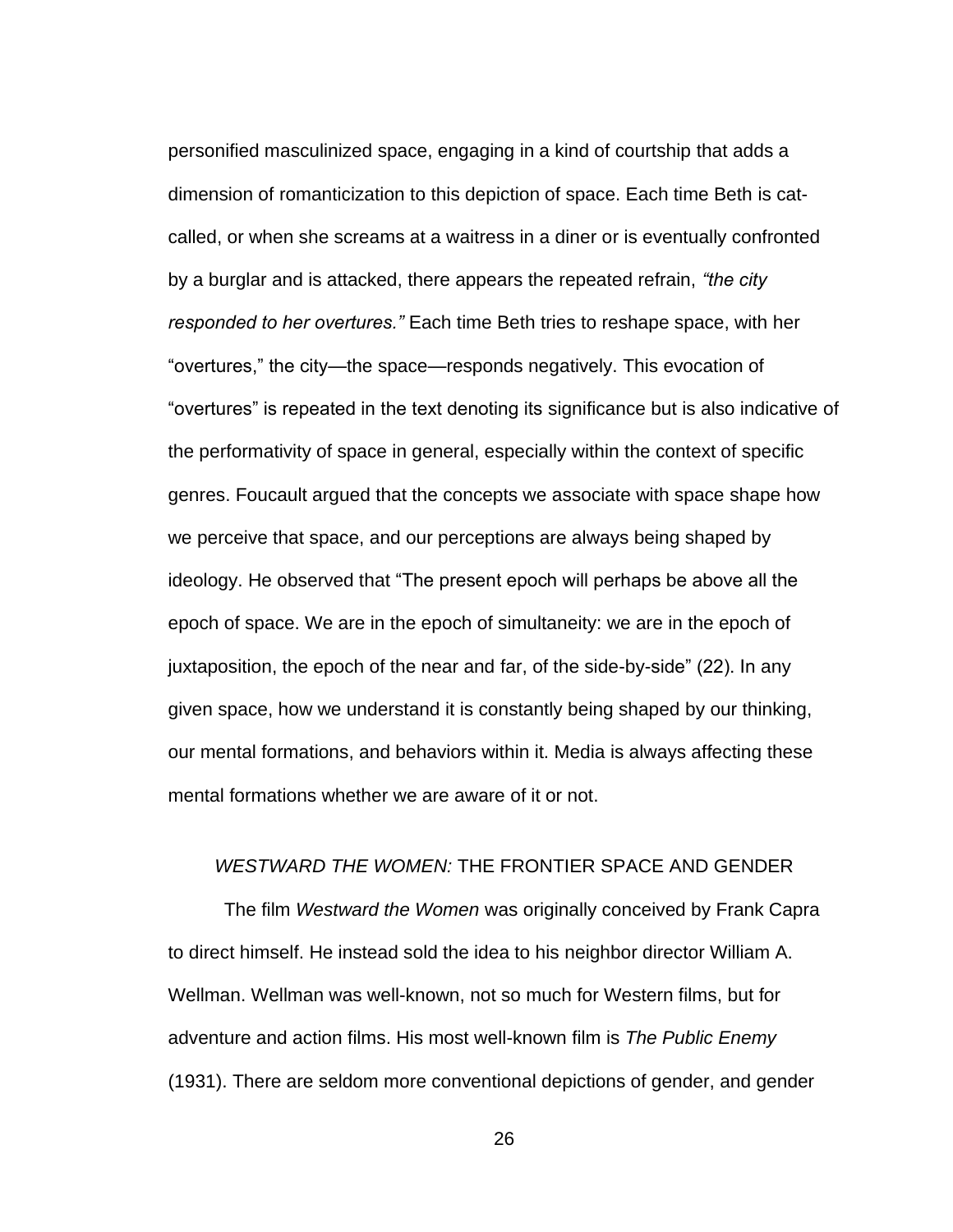performativity than in the Western film. As Eyman notes, Western films are often known for hermetic conventions--not only in their plots, and settings, but also in their stock events and characters (Eyman, 2012). When an audience goes into a Western film, there are certain conventions that they expect to encounter—just as a reader opens a book written in a specific genre. Audiences expect to see "tough" cowboys, wide stretches of desert or plains, violent "Indians," and "good" women (Eyman, 2012). All of these conventions are a part of our collective mental formations of the frontier space and the Western film genre. According to Sachs, Western films feature the idea that gender and survival are tied together—especially within the film *Westward the Women*. Only men are viewed as *belonging* on the frontier, something characters adamantly argue at the beginning of the film. Both Sachs and Eyman note that female characters are seldomly central to the Western film's narrative and are often cast in supporting roles, most often being depicted as being either the saintly rancher's wife or the pious schoolteacher or the fallen woman acting as a saloon or dance-hall performer.

However, *Westward the Women* features many moments, as well as characters, which subvert the dialectical treatment of women-identifying characters and their roles within the Western genre and the frontier space, including depictions of women who, instead of operating solely within traditionally feminized roles, portray feminized characters in *masculinized* forms of gender performativity. These masculinized gender performances include depictions of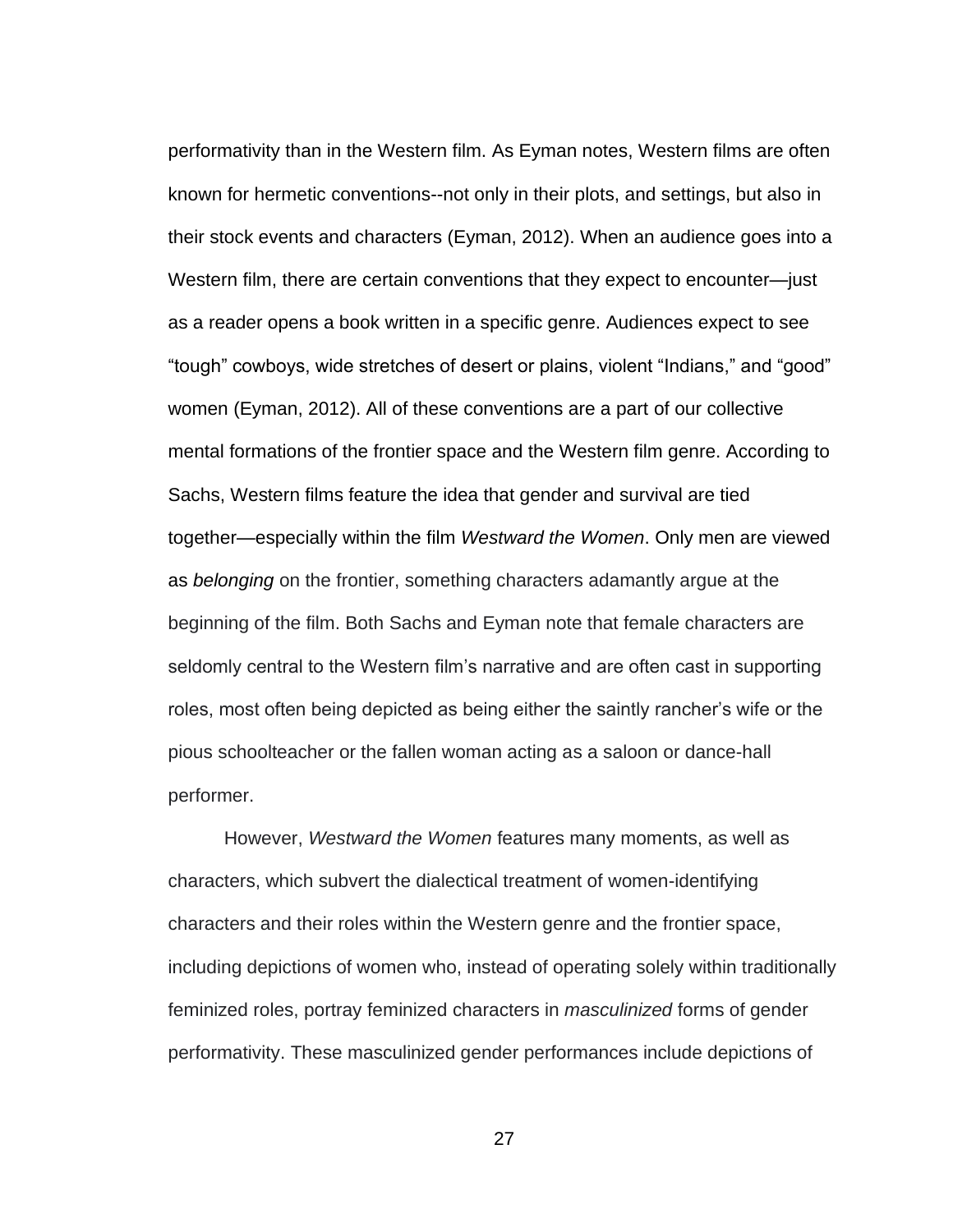women training with firearms, shooting, fist fighting, defending the caravan, and doing incredibly demanding physical labor such as hauling wagons up steep and dangerous terrain via a system of pulleys<sup>7</sup> . *Westward the Women* features female characters of depth and complexity beyond those seen in early Western films (Eyman, 2012). According to Eyman, in the film's audio commentary, there are some film critics and historians that have described this film as one of--if not *the*--first feminist Western film:

All those films, [that might be described as feminist Westerns] back their way into their status as either "Westerns" and or "Statements"; *Westward the Women* was never designed and executed to be nothing but what it is: the story of a heroic group of women determined to cross America to be what amounts to mail-order brides, except in what we shall see, it's the *women* who chose the men who'll be their husbands. It is a film then, about women's choices, as well as about women's determination.

But it must also be said that in the end, there are still many instances where this material is very troubling in its depictions of race, gender, and violence, where it reifies problematic aspects of the Western film, while simultaneously subverting these concepts.

 $7$  This scene is yet another example of how the film is set apart from other Western films. According to Eyman the depiction of the actual *work* of a wagon train is rarely, if ever, actually shown on film—let alone showing *women* performing this difficult and dangerous job.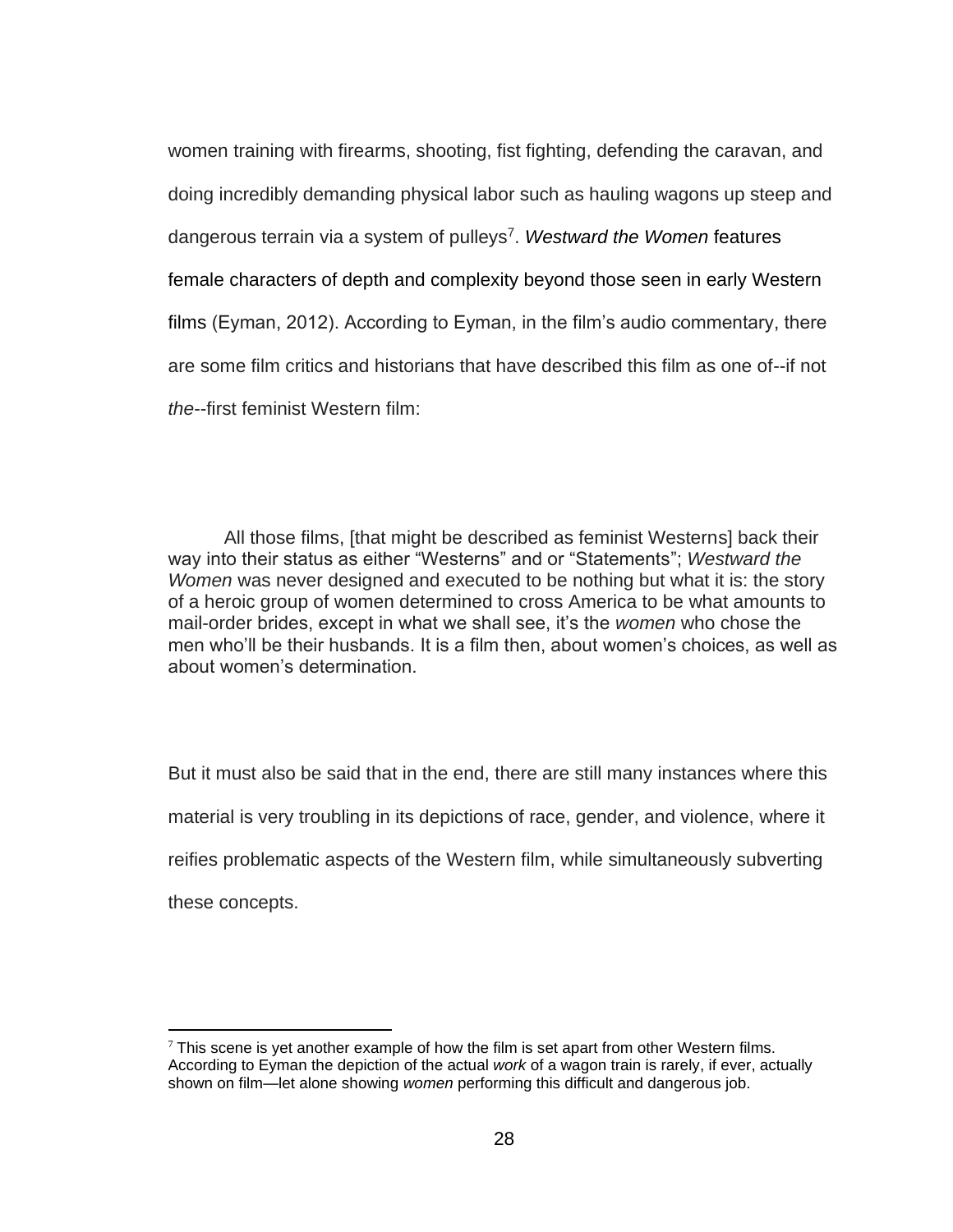Buck Wyatt (Robert Taylor) begins the film by having a conversation with Roy Whitman (John McIntire). It is during this initial conversation that the film lays down the basis for much of the thinking regarding gender and gender dynamics within the Western film. Buck is instantly identified as a life-long bachelor and a notorious misogynist—but also a fair, hard-working, and dedicated wagon master. Roy admires the industry surrounding him in the valley that he has nearly single-handedly established himself (another example of masculine work ethic), where he has successfully tamed the frontier space by establishing a whole township in what he calls "Whitman Valley." But Roy finds himself still dissatisfied--for his valley has everything it needs to be a successful site of development and commerce (a masculinized space) but lacks what it requires to make it a "home" (a feminized space): women.

This is a striking pronouncement, that is steeped in a conception of space we have previously examined—that there is a "natural" order to space, and a part of that naturalization is the spatialization of gendered spaces--a set space for men and women. The domesticity of the feminine can be linked to the Victorian concept of the "Angel in the House," wherein a female presence in the household provides the idealized notion of "home" -- a wife and mother to selflessly devote herself to her children and to submit to the will of her husband. This way of conceiving the home as a mental, as well as physical space as domestic, private, and associated with femininity is of central concern in the film.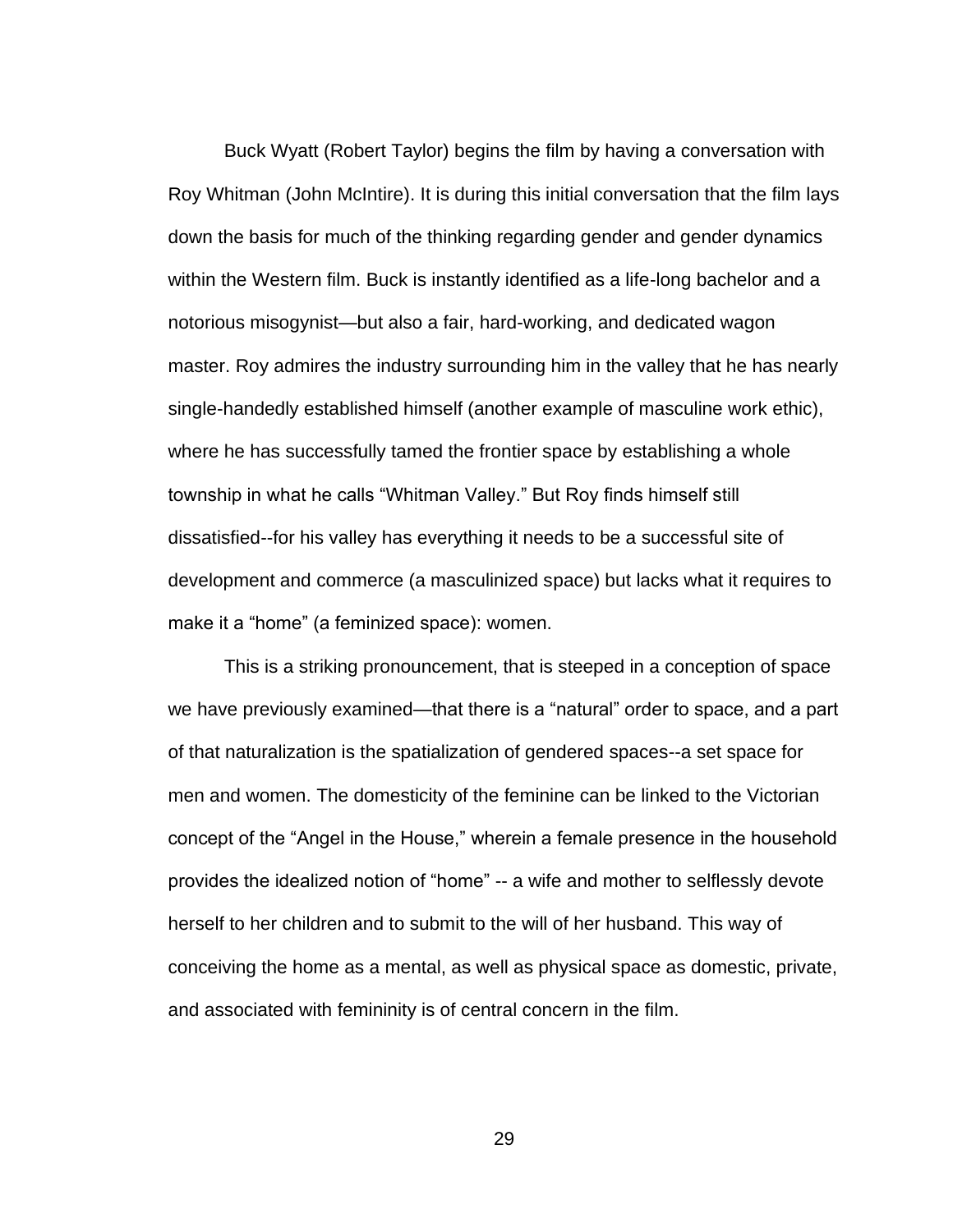Relating to this concept of femininity is the overarching message that--for both women and men--there are few things as necessary, nor as important, as a marriage at this time—but the *reasoning* behind this necessity is very different. For men, marriage provides a sense of completeness to their lives—something that is not so much needed, as it is desired. Recall that Roy stated that his valley had everything else but what would create a home versus a place to live: women. But for women the opposite is true—they *need* to be married, whether they desire it or not. At the time the film is set, women were expected to get married, for there was what was thought to be a "surplus" of single women living in New England and the Mid-Atlantic region $8$ . A single woman at the time was considered socially unacceptable. Contemporaneous texts that were written by female authors bemoan the difficulties they faced as single women. Many women, even in affluent positions within society had difficulties getting an education, finding places that would rent to single women, and finding opportunities for employment or vocational training. <sup>9</sup> The film makes it clear that, despite the counternarratives that it delivers, despite the envelope-pushing depictions of gender performance and gender roles in the film, the institution of marriage is an invaluable concept in the culture and within the context of society at the time of the film's setting, and that without a marriage, a single woman

<sup>&</sup>lt;sup>8</sup> Taken from Gerda Lerner's review, "Single Women in Nineteenth-Century Society: Pioneers or Deviants?" page 95.

<sup>9</sup> Taken from Gerda Lerner's review, "Single Women in Nineteenth-Century Society: Pioneers or Deviants?" page 96.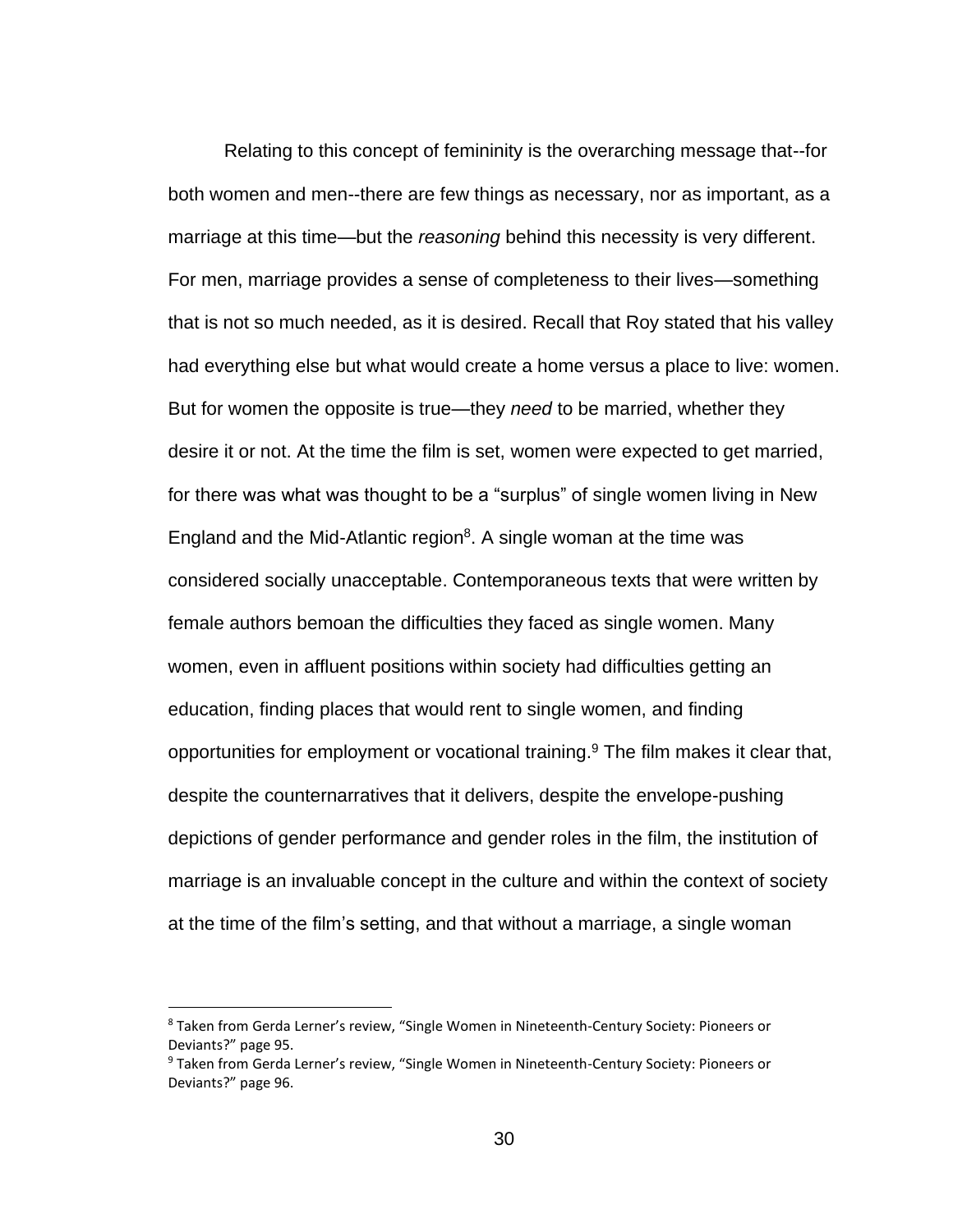faced ridicule and discrimination. It must be said that in the film there are few depictions of romantic relationships based on genuine care for one another, but there is an emphasis on the practical aspects of marriage. In *Westward the Women* marriage isn't depicted solely as an idealized, romantic prospect, so much as it is portrayed as an absolute *necessity* for some of the women's success and survival—a means to an end that many of the women in the film are willing to bleed, sweat, and die for. The marriages that take place at the end of the film are portrayed as warm, even happy, but, as Eyman observes, they are most importantly explicitly shown to be based on the *women's* choice—not the men's choice, centering on female agency as vital to the film's themes.

Roy Whitman and Buck Wyatt arrive in Chicago looking to "recruit" at least 130 women who will become brides for the men and workers of Whitman's valley Whitman purchased and brought with him at great cost a picture of every available bachelor, and he tells the women to choose the ones who will become their future husbands before even setting out on their arduous journey. However, after the women make this decision the cost of that decision is clear: the women are putting themselves in incredible danger by deciding to take this journey. The price of their freedom of movement despite the limitations of their gender may be their very lives—not unlike Beth in Ellison's text. Beth moving to the city is depicted as a risk, where she is electing by choice to put herself in danger via her very presence in a space where she is viewed as not belonging. However, both Beth and the women of this film decide to take the risk, illustrating their desire to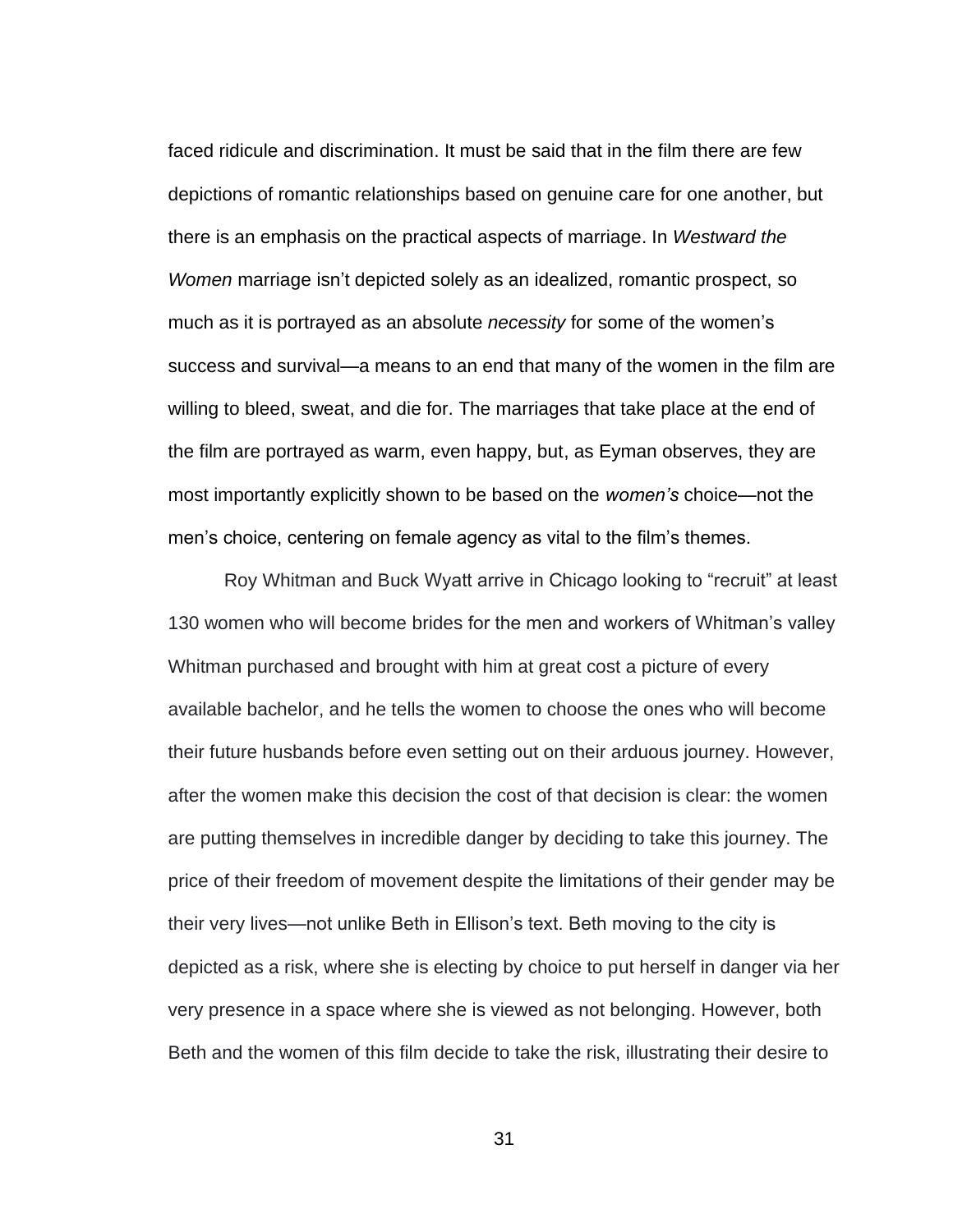exercise their own agency. What this says about female agency and gendered geographies is that despite the empowering qualities of female choice, often depending on circumstance, there can be fewer choices and greater risk and for others, there are greater choices and greater safety. Beth is in a seemingly privileged position compared to the women in the film. Beth can negotiate space differently, likely due to differences in her socio-economic status, as well as cultural and ideological shifts within the time she lives. Beth is an educated white woman during the time of the counter-culture revolution of modern New York. In the previous century, the choices available to women were very different, especially for someone like, for example, *Westward the Women*'s Mrs. Moroni, an Italian immigrant single mother who speaks no English. But both sets of women, despite whatever options they have available, are still empowered by their sense of agency.

Throughout the film, there is a heavy linkage made between the frontier space – the West – and the notion of "rebirth" and "redemption," for those that are willing and able to make the journey there from other locations. This is not unlike Beth's motivations for moving to New York, as well as her "rebirth" as a real "New Yorker." For many characters--most of the female characters with major speaking roles--these marriages and this journey to the frontier space of Whitman Valley, California, represents a chance to "start over." Visually this concept of the frontier space as a site of re-birth might be linked to the conception of the natural--with its lack of civilization and manmade structures, its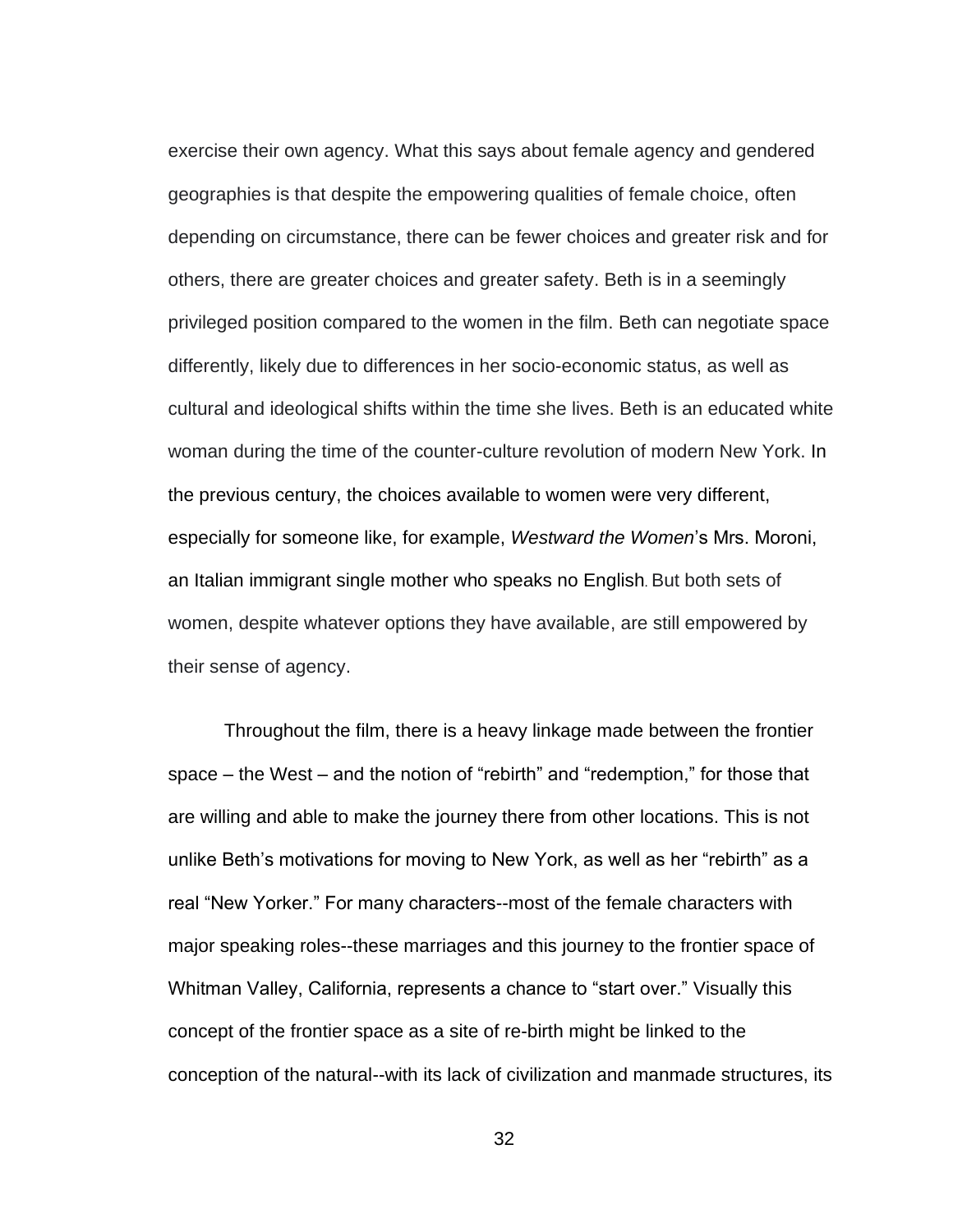harsh environs, and the perception of lacking "civilized" (conquered, colonized) inhabitants—the frontier is viewed as a kind of *emptiness,* that must be tamed, must become "ordered," conquered. This contrasts with the perception of the urban space as being unnatural—civilized, ordered, and imbued with natural features that are manicured and designed. Akkerman viewed difference in space as a manifestation of mankind's desire for order to be brought to chaos—for the natural world to be civilized-- which he cited as being personified by the masculinized urban space, which he associated with business and economic production—order, and the feminized natural space, the frontier, as being chaotic.<sup>10</sup> This is not unlike Whitman's reflections on the frontier space—his valley being a center of commerce populated literally with only men.

This line of thinking implies that Man sets out to create an orderly world in which to live, reflecting Man's orderly mind, with the city space as the ideal reflection of that order. It, therefore, goes to follow using a structuralist framework that if order is masculine, then *dis*order is feminine—the natural. In other words, *Nature* is disorder, and femininity is linked to nature, ergo femininity is disorder.

However, if we look for an example of this gendering of space within *Westward the Women* we find a troubling of these concepts. For example, the film is presenting a very gendered idea of what this redemption entails within the Western genre. For male figures, this redemption can take many forms. Take, for

<sup>&</sup>lt;sup>10</sup> It must be stated that there is little attention given to the fact that Akkerman focuses largely on only a narrow-Westernized canon, and consequently a largely patriarchal and homogeneous concept of masculinity, problematically positioning space as a site of conquest.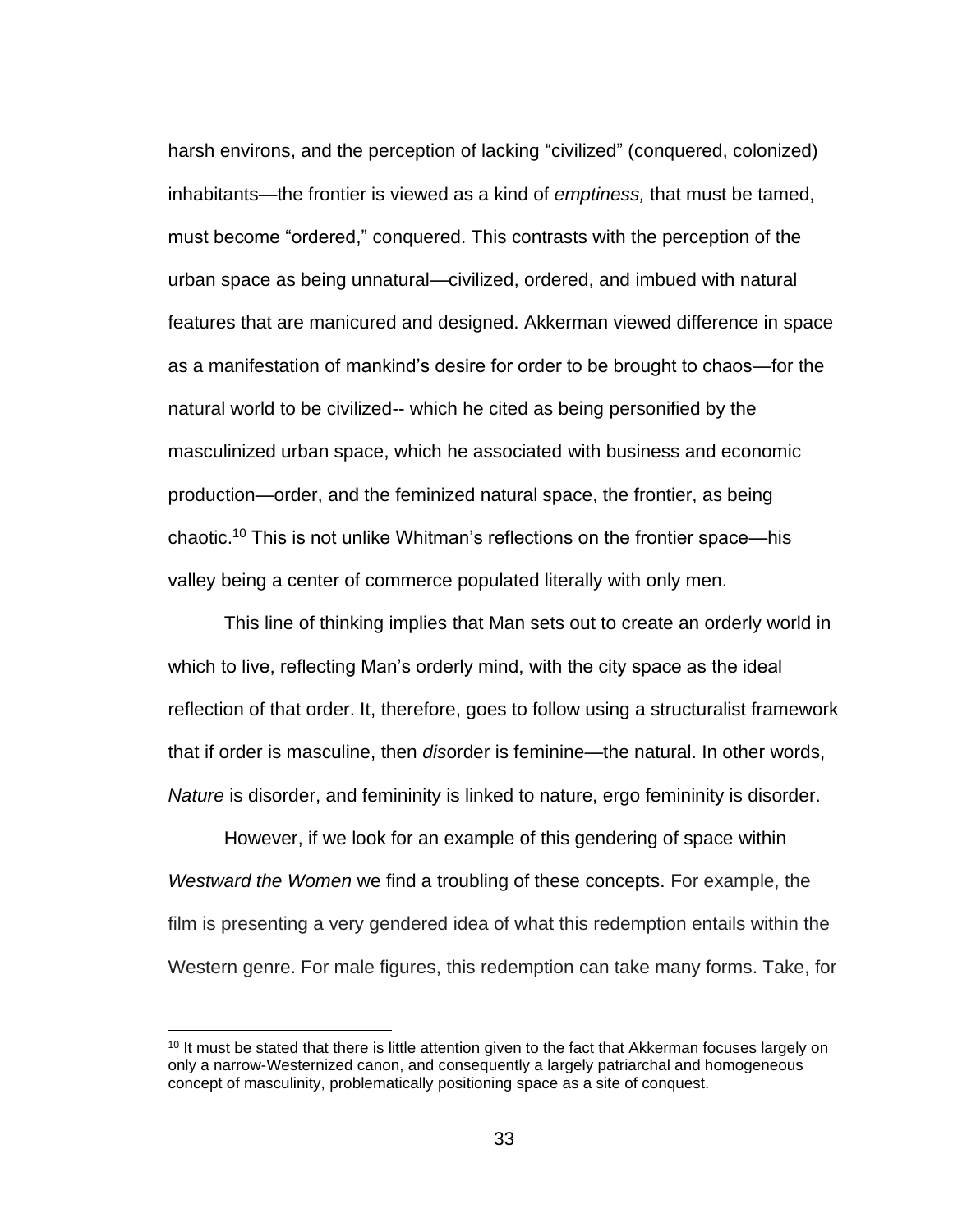instance, the film *The Magnificent Seven* (John Sturges, 1960), which Eyman explicitly compares to *Westward the Women*. In *The Magnificent Seven*, a group of gunslingers looks to redeem itself by protecting a small village. When Whitman and Wyatt go to Chicago to recruit the women, Eyman sees it as being very similar to the recruitment scene in *The Magnificent Seven*. This interpretation aligns the figures of the women in Wellman's film to those of the male gunfighters in Sturges'.

Indeed, both groups prove their strength and willingness to sacrifice in each respective film; however, each film offers a very gendered portrayal of how redemption can be made possible. For the gunfighters, it is by offering up their bodies for the utility of public protection, masculinely aligned to the portrayal of the frontier as a masculine, public space as well as the men's capacity for violence, by extension. This is seen in Ellison's text as well, where the abusive Ray and the men who attack Leona and Beth personify the masculinized urban public space.. These attacks are a literal manifestation of the masculinized public invasion of the privatized feminine space. Conversely, in the film, it is the privatized feminine space being brought into the masculinized public frontier space.

For the women in *Westward the Women*, their redemption is made possible by offering up their bodies for the utility of domestication, privatization being imported into the public, through marriage and birth, femininely aligned to the portrayal of the home as a female, family orientated private space. Burman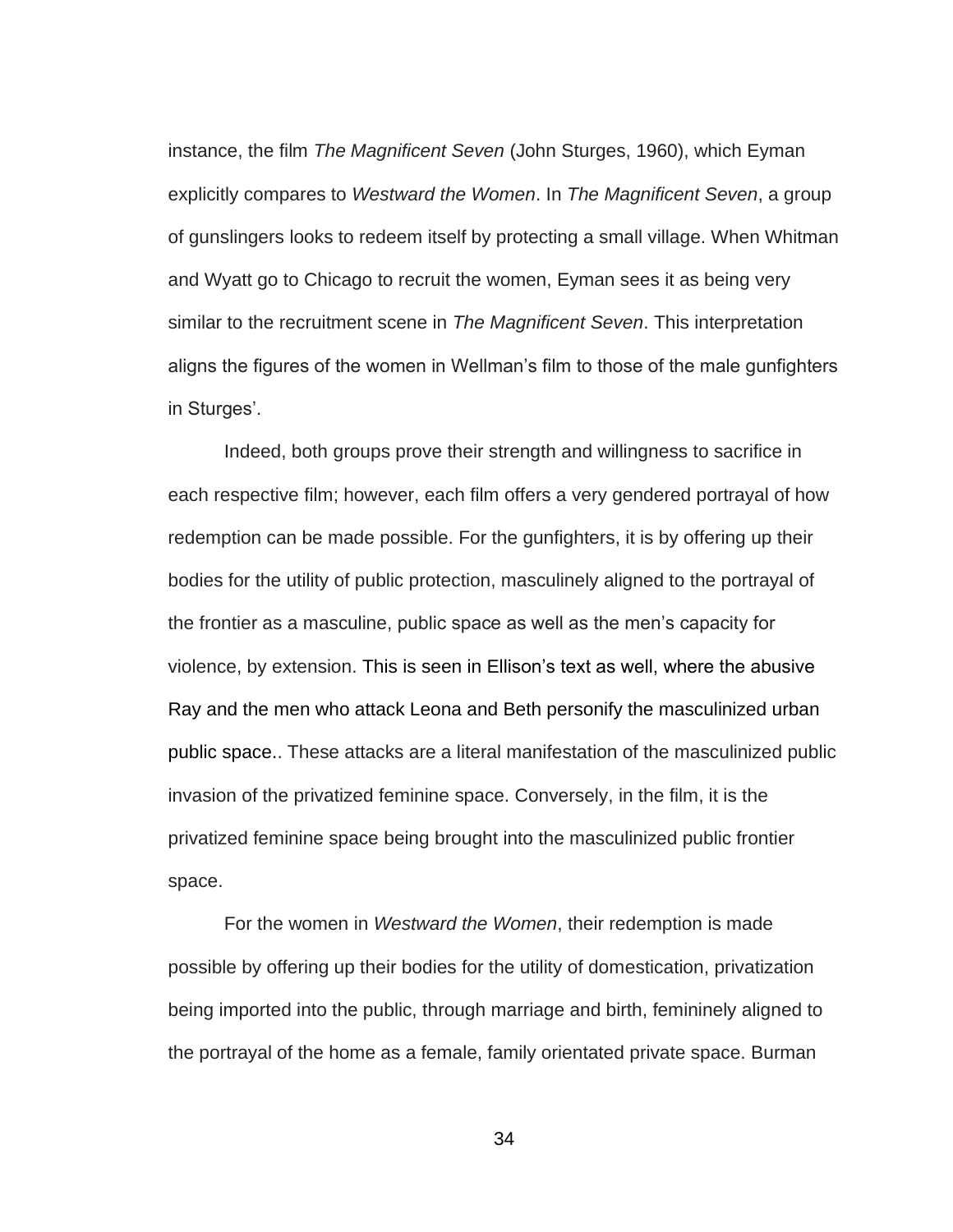finds that those who traverse lines of gender are not only placed in danger, as argued by Bondi and Doan but that these individuals also become eligible for expulsion from spaces based upon judgments of their bodies—or in other words when their bodies are deemed unsuitable.

In the film, Rose Meyers (Beverly Dennis) is cast out of her home after becoming pregnant outside the institution of marriage. This represents a form of expulsion and control, where those with power and authority are able to decide which individuals can traverse space and how those within a space may behave. In many ways, in the film, just as in Ellison's text, audiences are being presented with a nonnormative construction of space that is not so much liberatory but offers a construction of space that is more plastic than it is dialectical. For the women who are to become citizens of Whitman Valley, citizenship is predicated on their ability to be married and to possibly have and raise children--nothing else. Yet they prove through the utility of their bodies that they are capable of much more. Just like Beth in Ellison's text, these women prove they are capable of both the performance of masculinized and feminized qualities, that deconstruct the binary between the two. Their livelihood and future depend upon the will of a single man at the beginning of the film, Roy Whitman himself, who decides who is worthy and who is unworthy of joining this community.

Although the film may portray the view of marriage as valuable and the value of women as being tied to this institution, it also illustrates that this value is not romantic in nature to all women, so much as it is often a utility to women, just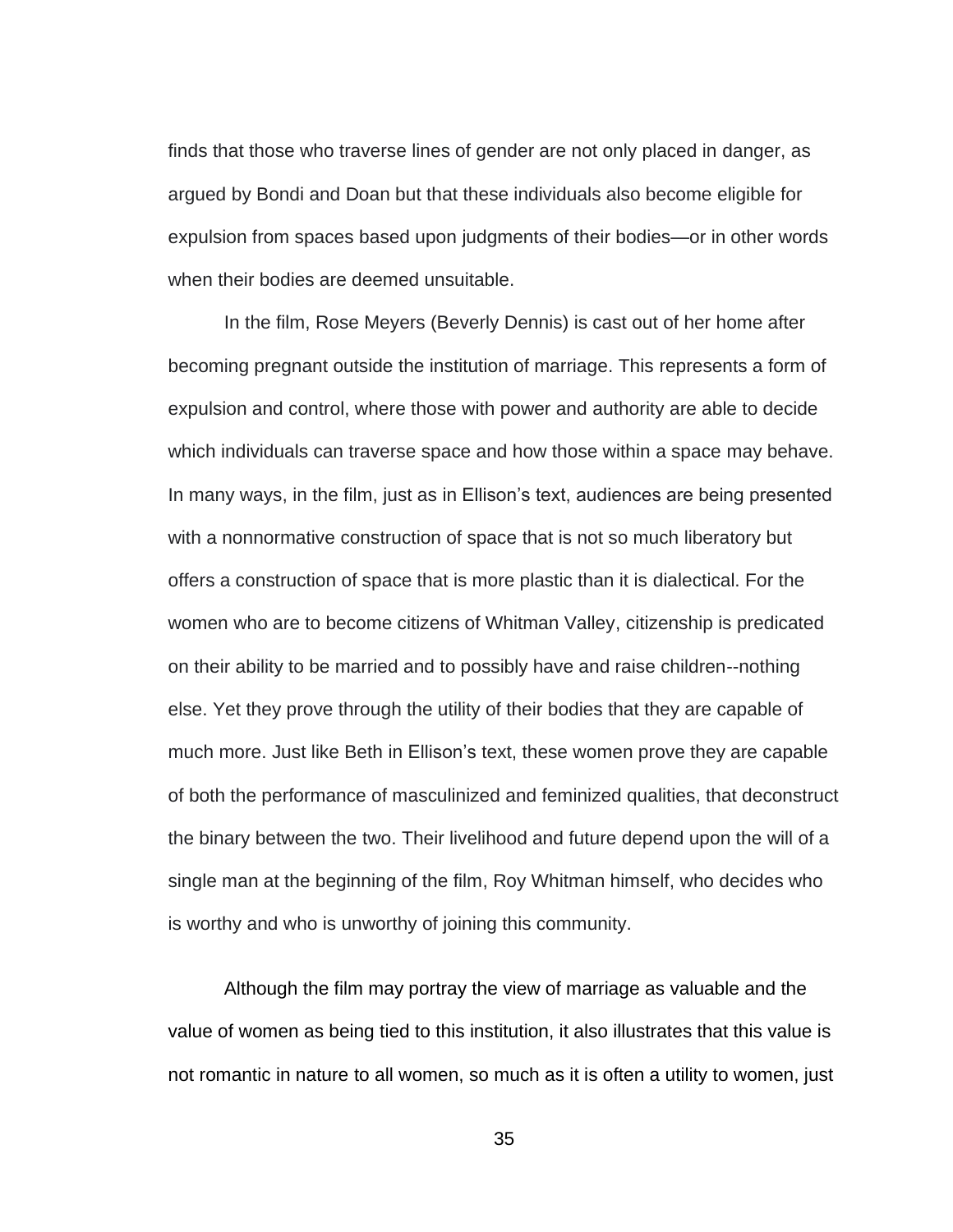as it is to men. Just as a man might benefit from a woman, these women hope to benefit from the men; they hope to gain something, although what they gain is not always the same for each woman, nor is what the women gain is necessarily equal to what the men gain. Their need, however, is not of their own choice, even if the choice is said to be of central focus in the film, as Eyman observes. These women did not *choose* to have rights lesser than those of men and to find themselves in desperate situations under circumstances against their will. For example, many of the women who wish to travel as brides are widows. Mrs. Moroni (Renata Vanni) is an Italian immigrant with her young son who speaks no English throughout the film, only able to first have her son act as an interpreter. Through Italian and hand gestures, Mrs. Moroni conveys to Mr. Whitman that her husband has died, and by motioning emphatically to a sign reading "California" hung in the town hall, she expresses her desire to go from Chicago to California. Another widow, Patience Hawley (Hope Emerson), is from New England and has lost not only her husband but also all three of her grown sons. Likely, both these women would be reliant on a man for property to be properly inherited and were presumably homeless due to their widowhood. It was often difficult to ascertain what inheritance if any there might have been for adult women at this time, with their holdings and rankings often being left out of wills, letters, and diaries of their husbands.<sup>11</sup> In many states, a widow's inheritance was often given to creditors or

 $11$  Taken from Lisa Wilson Waciega's article, "A 'Man of Business': The Widow of Means in Southeastern Pennsylvania, 1750-1850," page 42.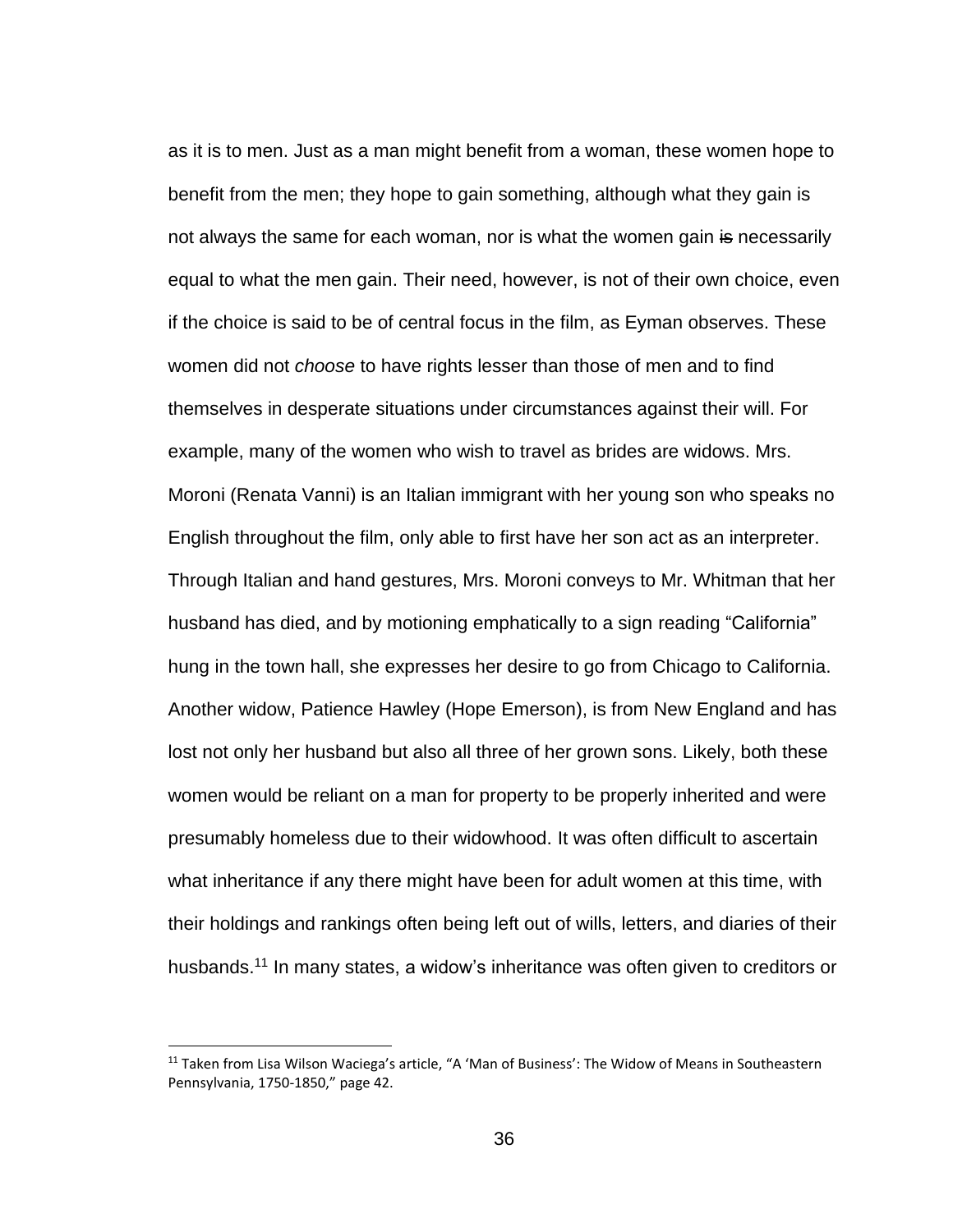to male relatives or heirs who had no obligation to provide for the widow after her husband died.<sup>12</sup> For many single women and widows at this time had to struggle against "gender definitions and ideological constraints which would bind them to dependency and servitude." <sup>13</sup> There is therefore an implication that for both women this notion of "rebirth" might be quite literal as they may well be "starting over" in their lives.

There are also examples in the film of women who have chosen to undertake this journey, not only to be "reborn," but to also "reform." In the recruitment or "audition" scene wherein each woman signing up for the expedition is interviewed, Whitman judges which women are worthy and accepted or unworthy and rejected. The "audition scene" introduces characters who might be referred to as "fallen women" seeking to reform or redeem themselves through these arranged marriages. First, the audience is initially introduced to Rose, who we discover is a schoolteacher. The character of Rose troubles the Western film's tension between the duality of womanhood—the fallen woman versus the saint. Rose initially presents as the sainted figure but is later revealed to be the fallen woman instead. When she first approaches Whitman, he finds her *education* valuable, feeling that a written record of their journey would be beneficial. In a conversation between the characters Rose and

<sup>&</sup>lt;sup>12</sup> Taken from Lisa Wilson Waciega's article, "A 'Man of Business': The Widow of Means in Southeastern Pennsylvania, 1750-1850," page 44.

<sup>&</sup>lt;sup>13</sup> Taken from Gerda Lerner's review, "Single Women in Nineteenth-Century Society: Pioneers or Deviants?" page 97.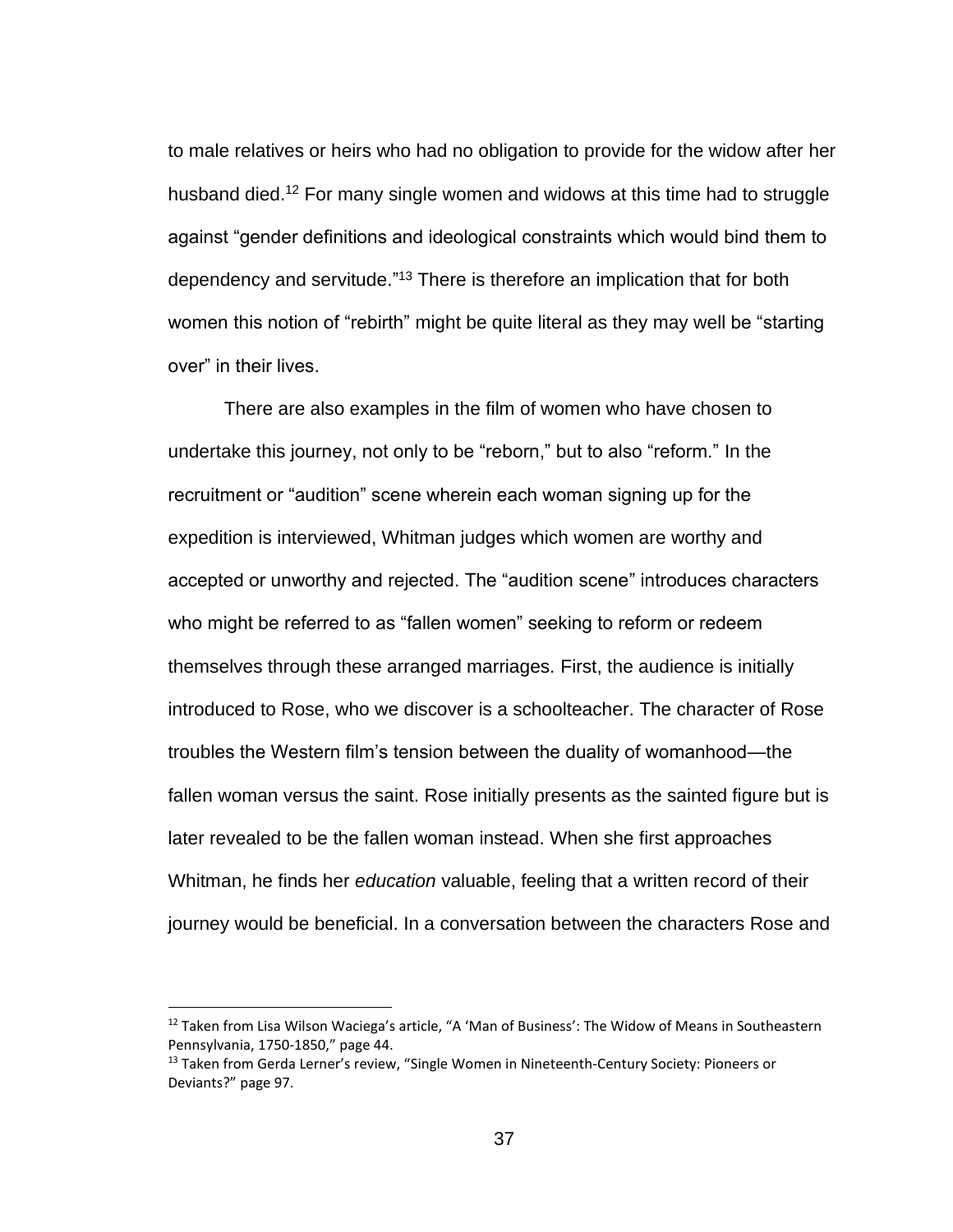Patience, Rose reveals that she is pregnant after showing signs of fatigue as the women travel on foot. Rose tells only Patience she hopes that this journey and this marriage will give her a baby a chance for a better future, implying that without this legitimacy the baby faces a poor one. Tellingly, Rose hides the fact that she is pregnant out of wedlock and keeps this a secret from all but the other women. She hopes to legitimatize her child via this marriage – to have the baby be "reborn," as no longer a "bastard," and for herself to be "reborn" as a new wife. This "rebirth" helps her, and her child escapes the social stigma she is currently running from. Here, we see the tie made between marriage and morality. At this time, it was thought that "inside the domestic realm [women] could affirm themselves and exercise marital or maternal powers…live [] in a circumscribed sphere characterized by 'piety, purity, submissiveness, and domesticity.'" <sup>14</sup> In having a husband, not only is Rose forgiven of her "sins," but her child as well.

We are also introduced to the characters of Fifi Danon (Denise Darcel), and her companion Laurie Smith (Julie Bishop), who are both working at the local dance hall in Chicago. Both women are presented as visually different from the other women present, marking them as other. They are introduced wearing extravagant dresses, with lower-cut collars, frills, feathers, bows, and intricate designs, sexualizing them when compared to the other women, who wear more

<sup>&</sup>lt;sup>14</sup> Taken from Lisa Wilson Waciega's article, "A 'Man of Business': The Widow of Means in Southeastern Pennsylvania, 1750-1850," page 41. This quote also includes a portion from Welter's "Cult of True Womanhood."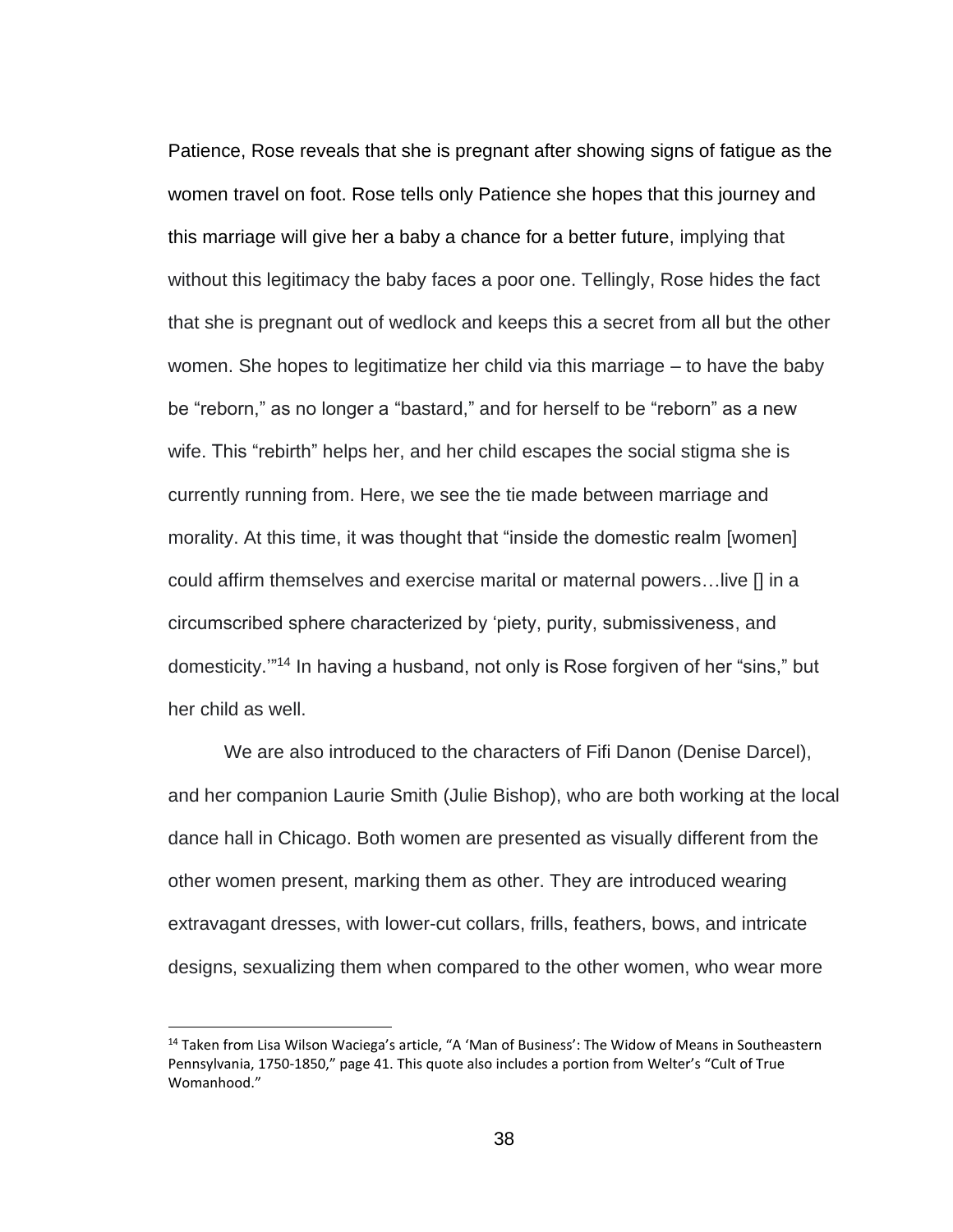conservative clothing (Eyman, 2012). The camera introduces them by revealing them to the viewer as a group of similarly dressed women stand in the foreground, complaining that Whitman does not approve of the way that they are dressed. This group effectively blocks Danon and Laurie from sight, giving an element of being focalized when they are finally revealed. As this group leaves, one of them is heard loudly proclaiming, "give up! You're wasting your time! The old goat don't like the way we're dressed…see ya on stage!" Here, Laurie and Danon are revealed for the first time, dressed just as the previous women were. Danon looks up at the next approaching woman – Rose – and it is made evident from her expression that she has just gotten an idea. Danon pulls Laurie away, only to return later, now dressed more conservatively, in dark plain tones, free of accouterments. In a reaction scene, we see a close-up of Buck Wyatt, with a vaguely disgusted expression on his face. As they approach the table at which the men sit on a stage before the rows of chairs in which the women sit, Whitman solemnly asks them, "why do you want to go to California?" Danon and Laurie try to pass themselves off as merely late and Danon begins to tell elaborate tales to prove their value— insisting that her family has been in this country for decades. Whitman pointedly asks them again, "Ms. Danon, *why* do you want to go to California?" The camera shows only Danon's face in full-frame, the lighting softer. This shift implies that it is Whitman's perspective that the camera has adopted, he the subject, and Danon the object. She answers in a voice that is quiet but determined, her expression earnest, "we want to change." The camera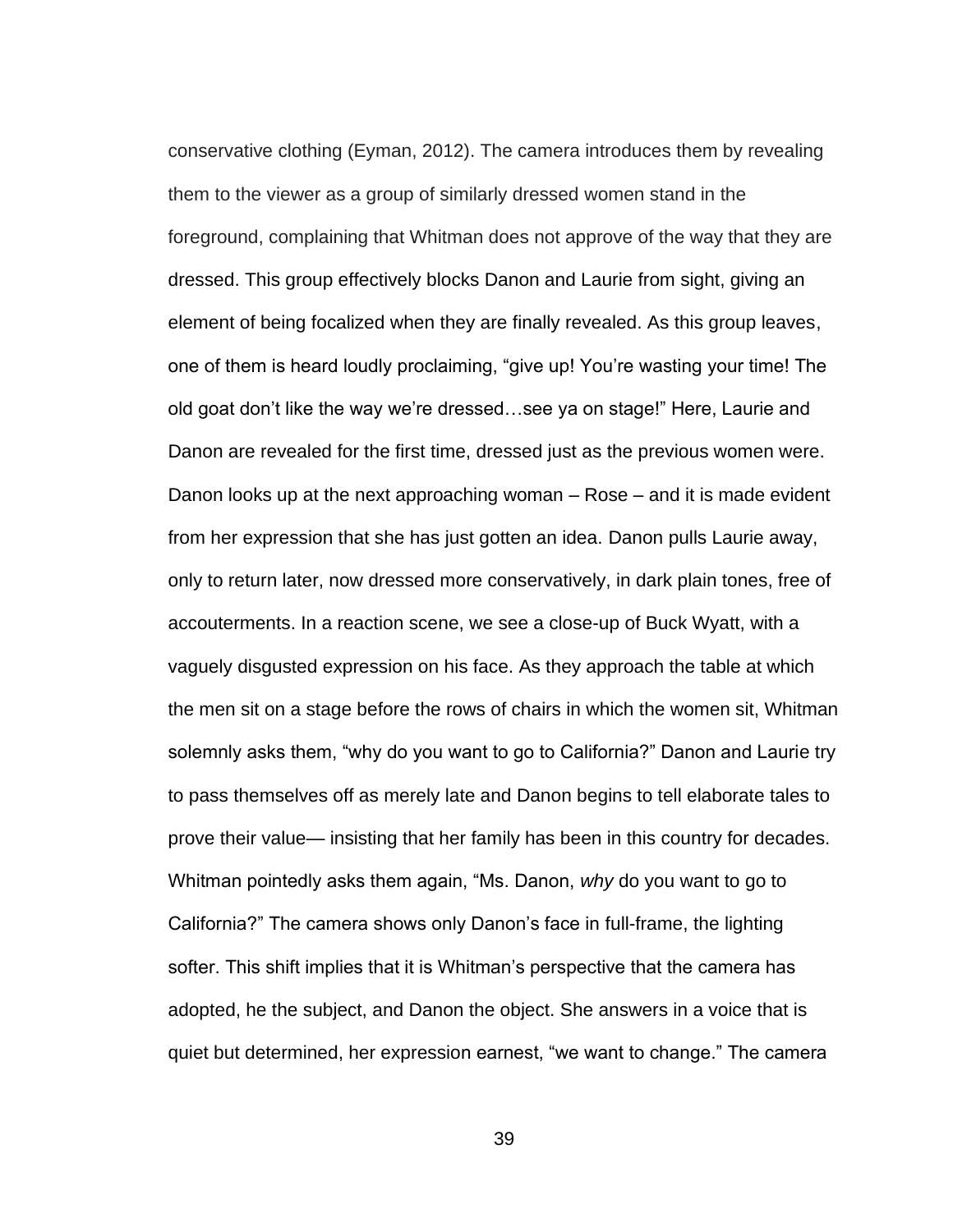cuts to a reaction shot of Buck as he looks away, dismissively pushing his hat over his eyes. The camera cuts back to Whitman, but instead of a reaction shot, the camera films over Whitman's shoulder, filming the women's reactions to Buck's unspoken skepticism. Both look insulted as Buck drawls, "…a change of what?" Danon immediately snaps back, "of scenery!" The shot switches to Whitman's reaction, his face set solemnly. He seems to be measuring these women. He asks them slowly, emphasizing the importance of their response, "would it be a *permanent* change?" The camera returns to the shot of the women's faces, filmed just behind Whitman's left shoulder.

According to Eyman, this scene features more cuts than many of the others in the film to convey the "back and forth" between each speaker in this conversation (Eyman, 2012). Looking to Mulvey, we might read this interplay of shots as being indicative of the film's preoccupation with equalizing gender figures. This scene features as many cuts of Buck as it does Danon, illustrating that *her* perspective is as valuable as Buck's. She looks at him, just as he looks at her. That the audience is put into the literal back and forth just as they are in a figurative back and forth discussion, a tit for tat, further destabilizes the traditional film genre's concern with privileging of the perspective of the masculine heroic figure<sup>15</sup>, arguably Buck in this film, over the perspective of the feminine central figure in the film, Fifi. In *Westward the Women* both outlooks are of importance.

<sup>&</sup>lt;sup>15</sup> Partially taken from Kathleen Cummins film analysis, "Feminist Symbolic Frontier Landscapes," in the book, *Herstories on Screen: Feminist Subversions of Frontier Myths*, pages 183-240.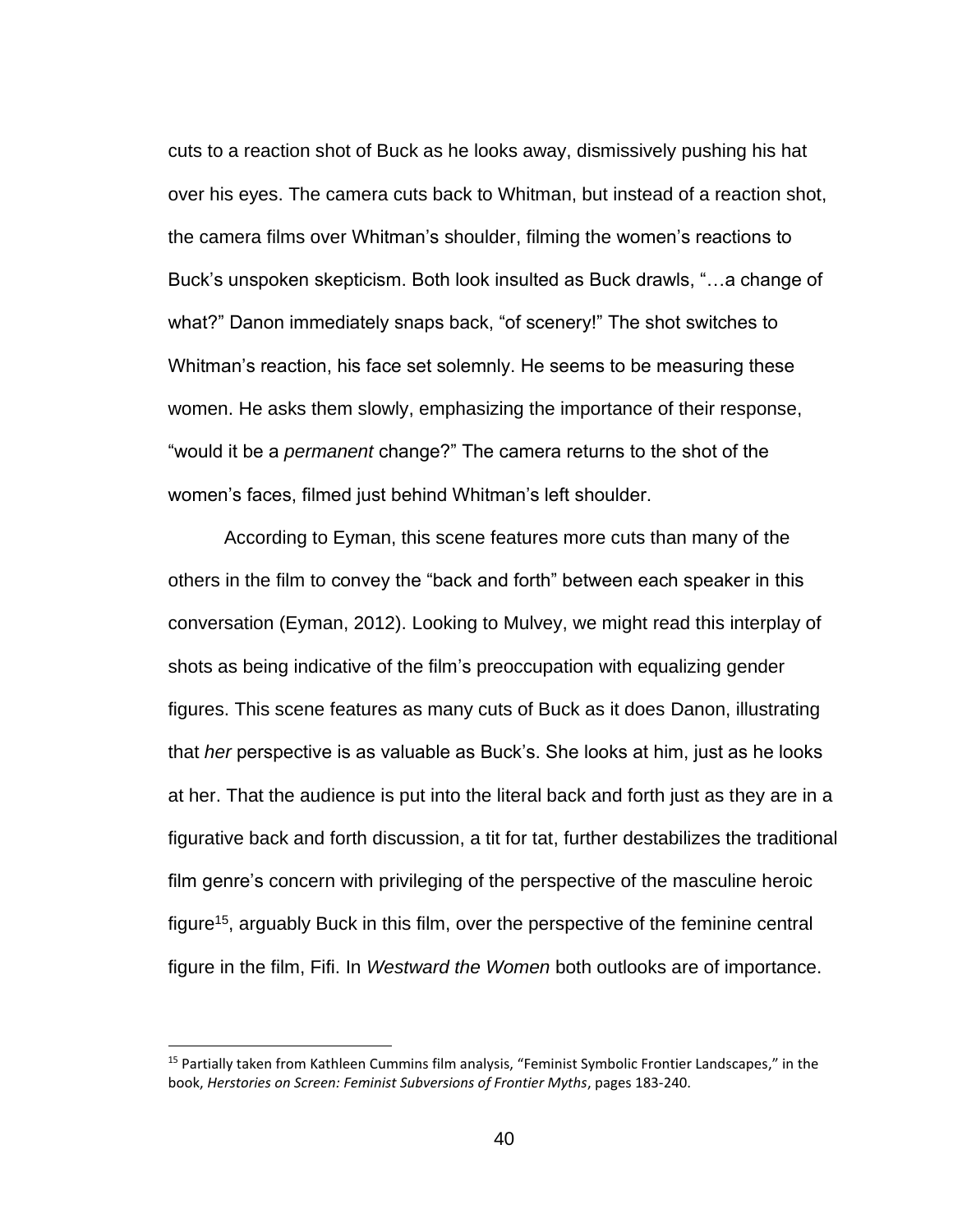According to Mulvey, "in a world ordered by sexual imbalance, pleasure in looking has been split between active/male and passive/female" (837). The film by determining the viewer's gaze determines what gaze is being privileged, the gaze being that which is positioned as object and subject, but also whose perspective is being featured, who is being positioned in the role of the figure the audience is meant to relate to. Here Danon is no longer the object for the audience, or the male characters Roy and Buck can gaze upon actively while she passively receives their gaze. Instead, these shots establish Fifi as a dynamic character actively engaging the audience and the male figures' gazes but also their attention.

Both Danon and Laurie are serious, active figures, holding Whitman's stare, with Danon answering, "Ouí, Mr. Whitman." Here, Eyman notes, that Danon is even lit differently in this shot, creating a softening of her features so that she appears more innocent and feminine (Eyman, 2012), but the lighting also centralizes her as the key figure. This centralizing figuration is typically dedicated only to masculine figures in a Western film, the leading protagonist. Her individualism and her ability to stand up for herself and her beliefs are classically masculine as well.<sup>16</sup> The Western hero is meant to be upright, if not kindly, man, eager for adventure who is often shown the error of his ways or is blinded by the goodness and purity of the heroine. This spotlighting recasts Fifi's

<sup>16</sup> This is based on the introduction to Mary Lea Bandy and Kevin Stoehr's book, *Ride, Boldy Ride: The Evolution of the American Western*, pages 1-8.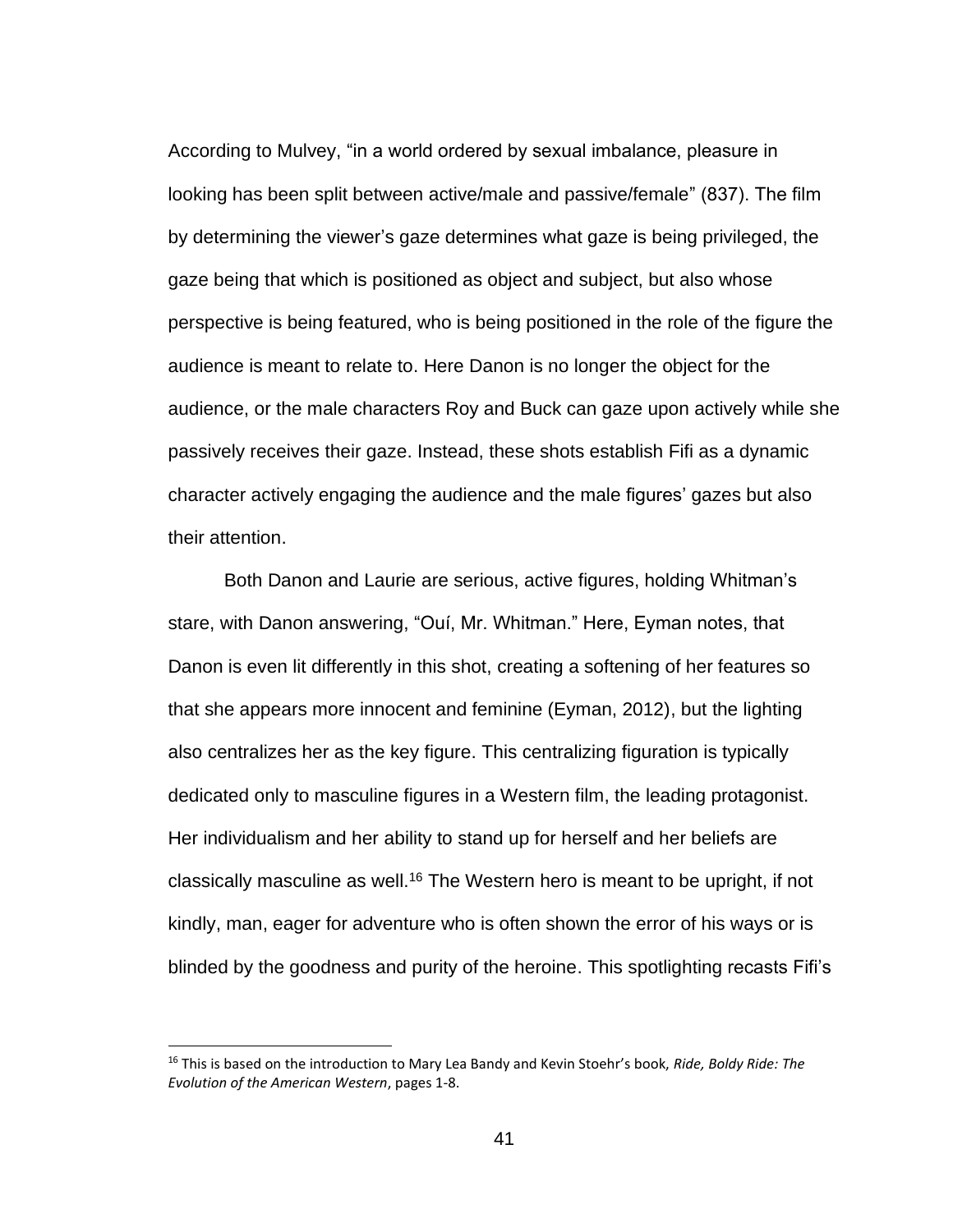femineity as well as her characterization within the stock figure of the Western fallen woman as being non-monolithic. Fifi can be both feminized and masculinized.

The overall message of this scene is that one must be willing to *change* to move from one space to another, and that this change is often determined by one's gender. This is due to this recruitment scene also containing an aspect of masculinized authority being in a position to cast judgment on femininized bodies. The implication that a man is passing judgment on the perceived value and character of these women is such that there is a very clear link being made between the patriarchal Westernized notions of women as passive subservient objects to men, also that there is an implication that women are viewed as having less power and less status compared to men. *Westward the Women* decenters this concept and deconstructs gender binaries by representing empowered women who succeed in traditionally masculine roles and therefore gain greater agency.. This is seen in the recruitment scene in several ways, including the women's ability to choose their husbands and to have control over how they first meet them.

Eyman tellingly refers to the recruitment scene as "an audition scene" (Eyman, 2012), which implies that these women need to perform in some way- for the consumption of not only Whitman and Wyatt's gaze but the film audience as well. This idea of surveillance is seen in "The Whimper of Whipped Dogs" and its troubling of seeing and being seen. There exists a type of power dynamic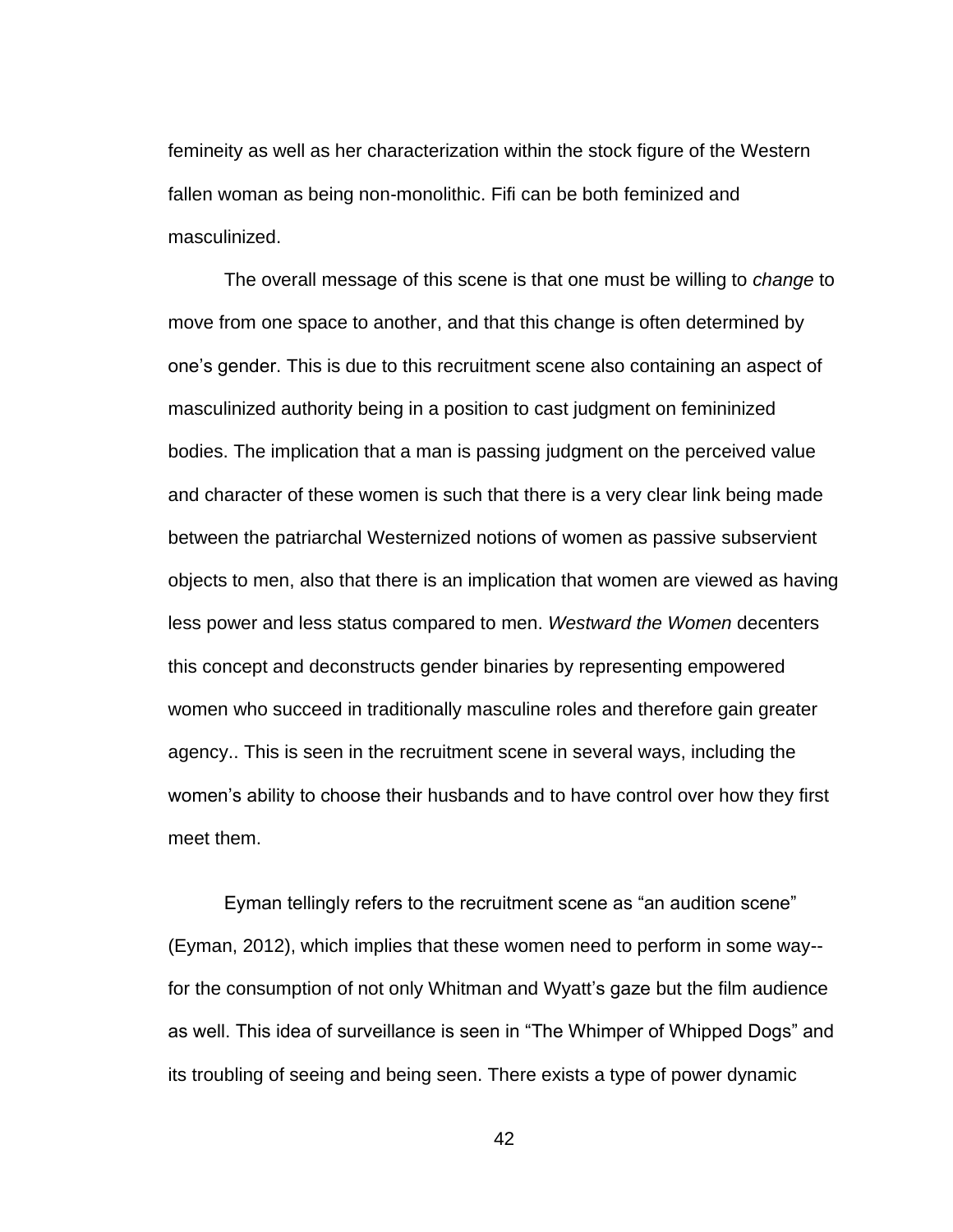attached to this act, not dissimilar to how Mulvey utilizes psychoanalysis in formulating her theories on film as a medium that reifies pre-existing patterns of what she describes as phallocentric social formations that depict gender and sexual difference as fixed and steeped in spectacle and directly linked to her theories on gazes.

Mulvey puts forth the concept of female representation in film as producing what Freud posited as naturalistic (Mulvey 834), produced symbolically via the women's presence and movements. There is not only a fear of castration by her absence of a penis but also be simultaneously elevated to the status of the symbol by her ability to carry a child. I argue that just as Mulvey views the female form as it is depicted in the film as that which "speaks castration," it is also the presence of female bodies in masculine or traditionally non-female gendered spaces, that present a subconscious feeling of threat according to specific forms of media discourse, including pulp genres such as the Western film or literary horror.

What the women of the film are performing, I would argue, is a display/performance of their gender, expressing it in such a way as to affirm the values of male society and their views of acceptable female embodiment. Both Whitman and Buck go into this scene with expectations, their preconceived notion of femininity, its value, the acceptable way it should be performed, as well as the acceptable spaces for female bodies to move into and function within. The audience is thus given insight into the gender politics of the film and the Western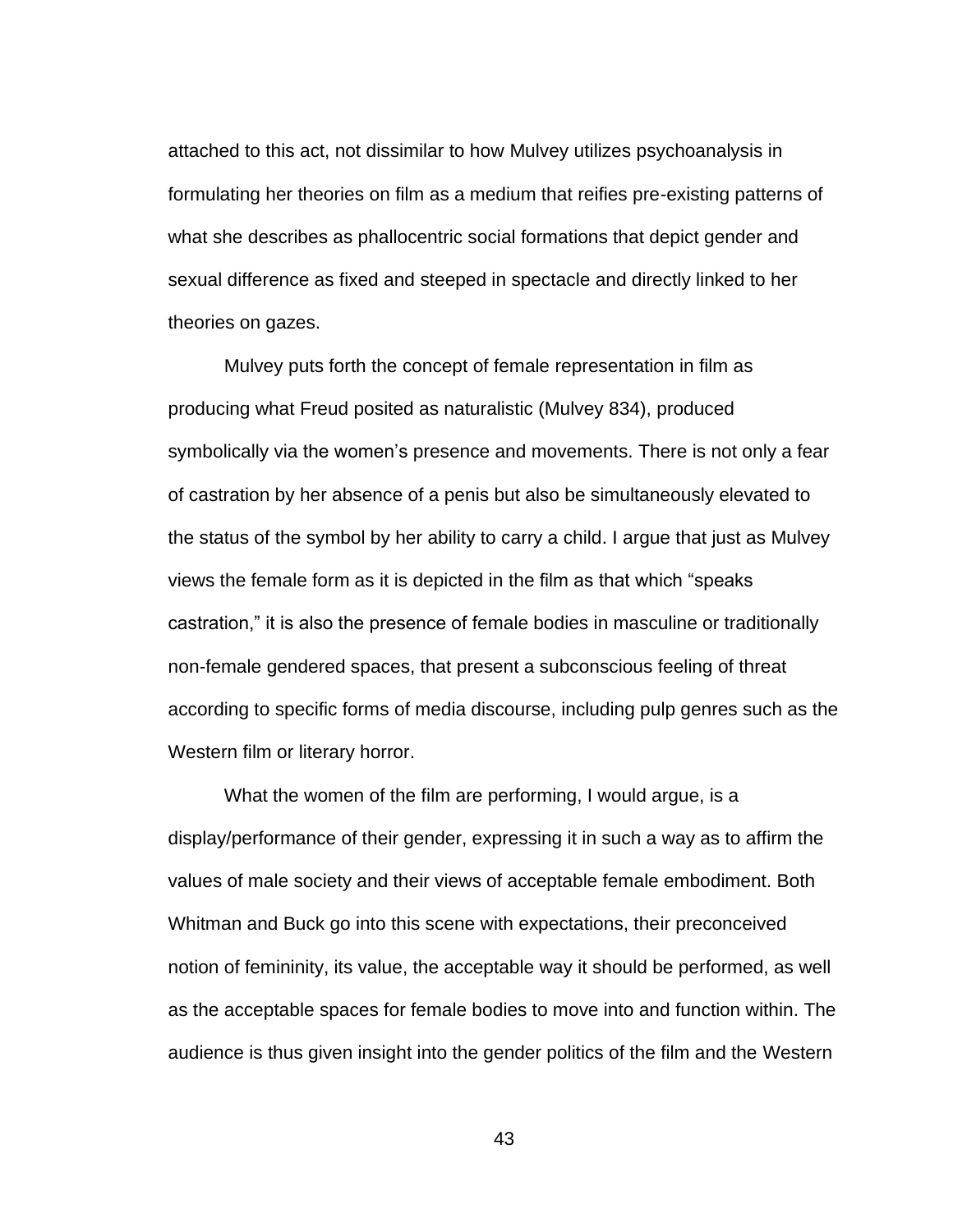genre, and insight into what patriarchal discourse deems desirable and undesirable in the female gender, in female performance, all of which the audience can base on the male characters' reactions to the women that are presented onscreen, and how each woman reacts to them. Just as nature appears as a space, setting, obstacle, and metaphor in the Western film, so too does the protagonist. The fact that *Westward the Women* makes not only women, but a group of women, the central protagonists of the film, and the central figures of action, is quite telling and indicative of its status as a revisionist Western. Typically, within the traditional Western, space is synonymous with nature, and nature is manifested as being a threatening, sinister, destructive power meant to test the strength and resolve of the protagonist and their ability to survive. In previous Western films, this landscape is meant to be hostile to female protagonists who are portrayed as virtuous, demure, and dependent on their principal lover to stop their pursuers—both within nature and the wicked men that mean to do them harm.<sup>17</sup> *Westward the Women* serves to destabilize all of these tropes. Not only are women the central protagonists, but it is also them that overcome nature, not the men of the film. They are not the idealized demure helpless women that are typical fare, but dynamic and complex figures.

Several things are significant within the "recruitment/ audition" scene, but what is of most interest to this project is how the film, and arguably the Western

<sup>&</sup>lt;sup>17</sup> Taken from Chapter Two, "Not at Home on the Range: Women Against the Frontier in 'The Wind,' in the book *Ride, Boldy Ride: The Evolution of the American Western*, by Mary Lea Bandy and Kevin Stoehr, pages 38-58.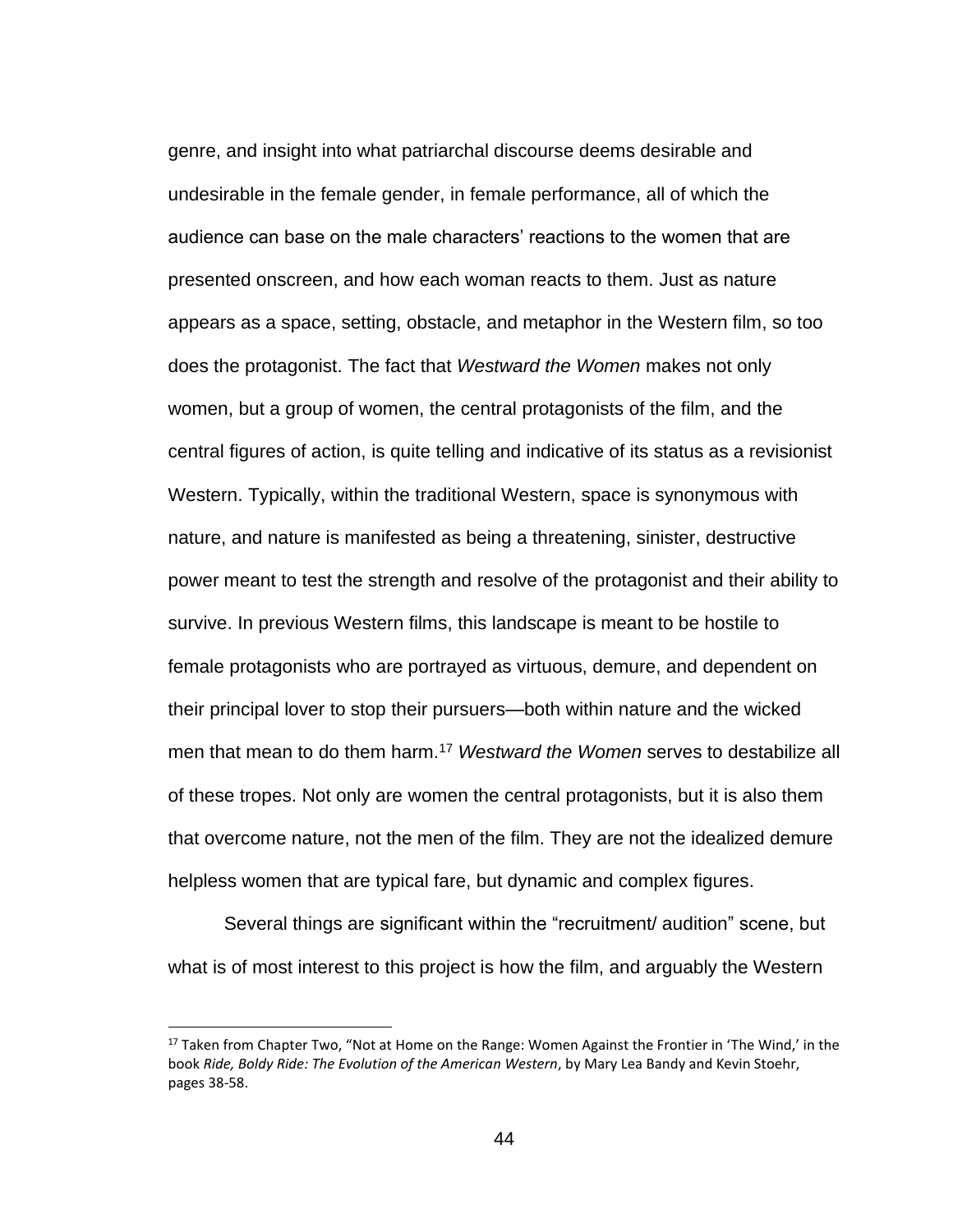genre, portrays the Western space, the frontier, and even California by association, as a type of psychic "horizon" of nature. This "horizon" space is associated with transformation, emptiness, and the tabula rasa because it is perceived as an unknown by some of those that reach this "horizon." This is not always the case for those that already exist there. For Buck, this space has to be preserved somehow, for it to remain, unchanged. Here, redemption, transformation, and even resurrection, is possible, where rebirth can occur as one moves into this "undiscovered," and in a specifically post-colonial reading, "unknown" territory because it is viewed as an *uncolonized* territory. In the dominant discourses surrounding myth-making narratives of the American Frontier, the uncharted terrain is free for the taking<sup>18</sup>

Not only is this frontier space representative of the unknown, and in this way, a kind of monstrous space, in that it can both attract as well as repel, but it is also representing the inevitable, and therefore naturalized, violence that is expected and regularly occurs at the movement into, the interaction with, and the confrontation of an unknown element according to certain forms of media. This media includes pulp genres such as Western film and the literary horror genre. Often pulp genre audiences carry an expectation of violence when introduced to an unknown element due to their knowledge of the conventions and codes of genre and setting but also because of a belief that to encounter the unknown,

 $18$  Taken from Kathleen Cummins' chapter, "Feminist Symbolic Frontier Landscapes," from the book *Herstories on Screen: Feminist Subversions of Frontier Myths*, pages 183-240.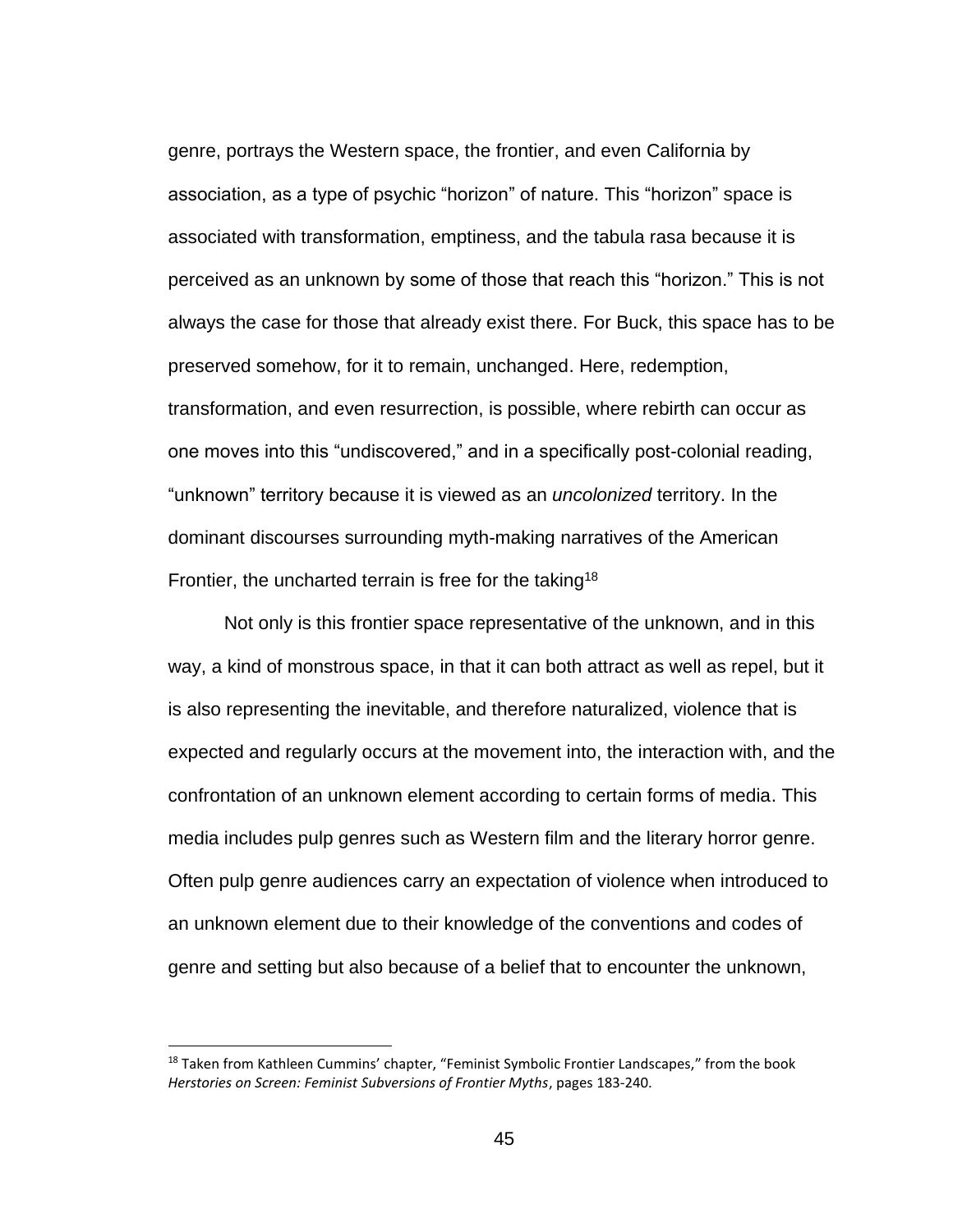there must be a confrontation. It is often the other that appears as the monster, a distorted manifestation of society's fears and anxieties.<sup>19</sup> This expectation for violence when individuals move into unknown spaces and their desire to overcome and confront the unknown itself is deeply problematic in formations of space.

The expectation of violence is tied to the concept of conquest, the imperialistic drive towards possibility<sup>20</sup>. This scene above transitions into a scene in which Buck hopes to deter as many women from this journey as possible. Buck is portrayed as a misogynist at the beginning of the film, dead set against the idea that women should, not only, be brought to the frontier, but would be physically, mentally, or emotionally capable of making the journey. Whitman wants to recruit 130 women because, as with any wagon train, 1/3 of those being transported are expected to die. In this scene, Buck stands before the rows of chairs filled with the new "brides" after they have chosen a new husband amongst the photographs Whitman has brought. Buck tells them--standing on the stage at the front of the town hall, affecting an intimidating air before the women—that not all of them will survive this journey. He is effectively trying to scare them off from traversing the move from the city space to the frontier space. In this intimidation, he is performing his gender in much the same manner as the

 $19$  Taken from Kathleen Cummins' chapter, "Feminist Symbolic Frontier Landscapes," from the book *Herstories on Screen: Feminist Subversions of Frontier Myths*, pages 183-240, specifically page 210. <sup>20</sup> Taken from Kathleen Cummins' chapter, "Feminist Symbolic Frontier Landscapes," from the book *Herstories on Screen: Feminist Subversions of Frontier Myths*, pages 183-240, specifically page 186.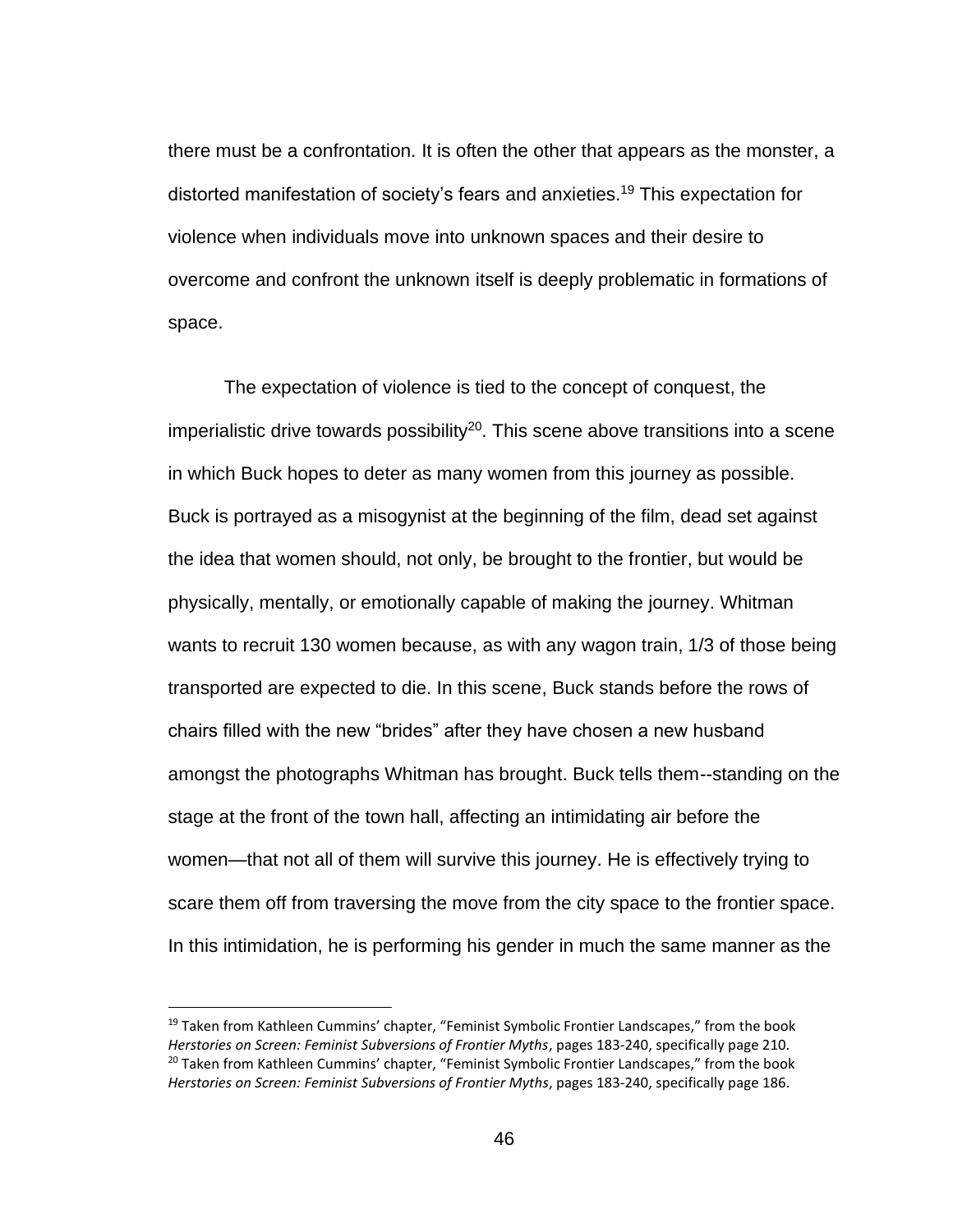women have just done for himself and Roy Whitman. Buck tells them, almost threateningly, that a third of them will most certainly die on this trip, hoping to scare them away. When none leave as he expects, he demands to know which of them knows how to handle a horse, "not just ride a horse, but how to lead and tackle." To his obvious surprise, a few women who stood at his original question remain standing. Buck then asks, "who knows how to handle a gun?" Two women stand, chins raised, eyes locked on Buck. Buck tosses his gun to one of the women, who catches it with ease. Without prompting the woman looks over to the wall to the audience's left, directly before the camera. She aims up at a poster hung high on the wall depicting a mustachioed man, reading "Honest Otto Schmidt for Sheriff." She then proceeds to shoot Otto in his right eye. She tosses the gun, just as Buck did, silently to the woman standing behind her, who shoots Otto, through his left eye. "Like that?" she proudly says to Buck, smirking up at him. Buck is visibly impressed, his earlier worries, and indeed, his earlier presumptions, are assuaged. This scene is ripe with meaning. Here, both the audience and the character Buck see the evidence of women, not as objects of violence, as is the typical narrative seen in Western films, but as *agents* of violence. In this context, the violence is not directed at any form of harm, but to illustrate skill, confidence, reliability, and feminine agency. And as another counter-narrative to the Western genre, we see here violence that is a source of empowerment, not subjection. We also see women directing violence against a male figure without the film casting morality into the situation. The low cost of this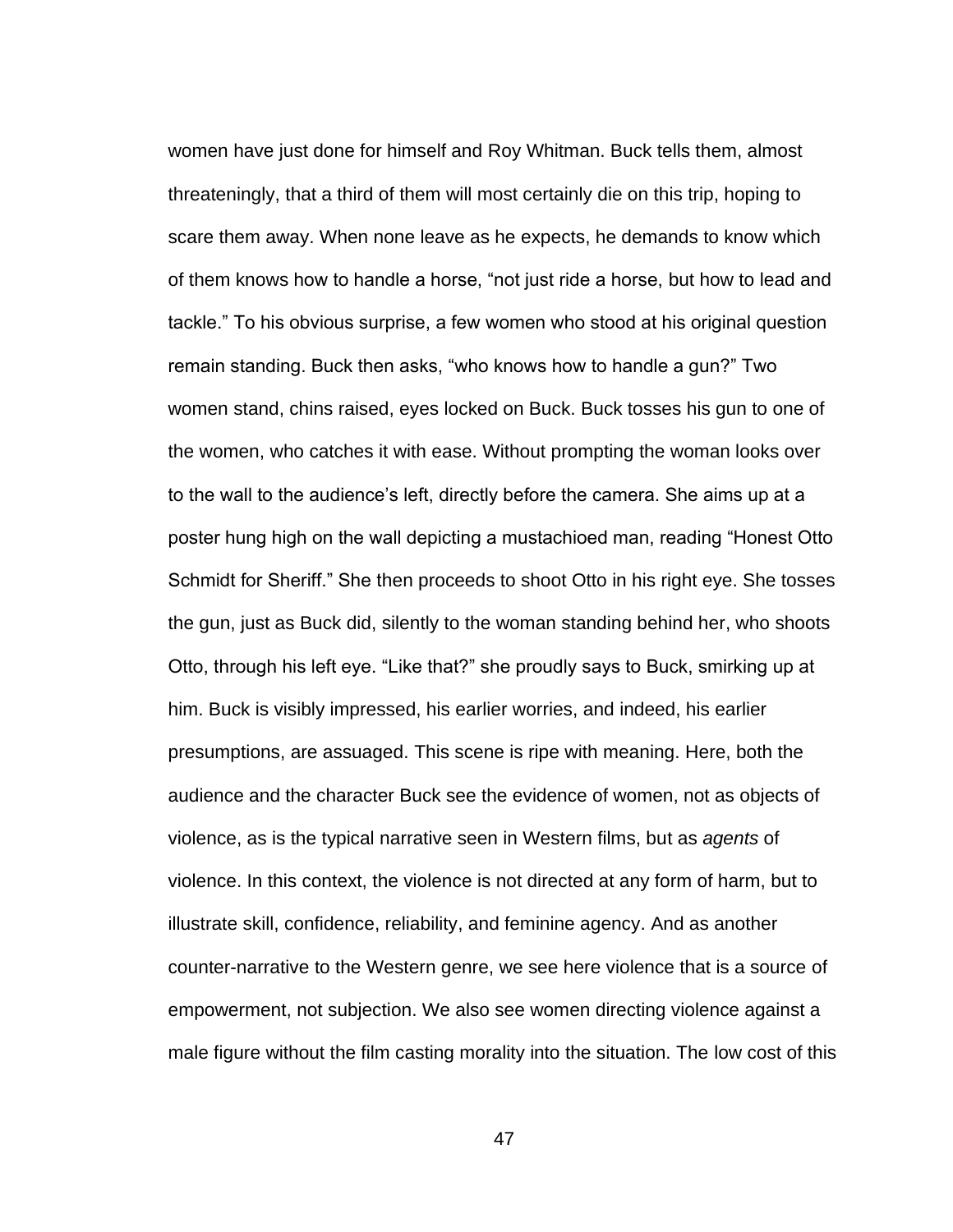violence ensures that the spectacle of the act is not centered, but the dynamic quality these characters possess. There is no vengeance, no crimes committed, just a display of skill. It is also fascinating that in shooting Otto, he is effectively blinded, his view, his masculinized gaze, is blotted out. I read this as "Otto" mirroring Buck in this scene. His view of women is upended and destabilized by an event that disproves his previous way of "seeing" the world.

The significance of this scene is that despite the assumptions of Buck – and by extension, the audience and society as a whole – the *reality* of these women disproves his former misogynistic and homosocial worldview. This is something that occurs again and again in the film. The audience is shown examples of women moving through and occupying, not only spaces that are viewed as the masculinized space of the frontier--something Buck is emphatic about at the beginning of the film--the Western genre's traditional depictions of gender performance become troubled and binaries become upended Due to his view of gender performance within this space – the wagon train, the harsh Western frontier, battles, and back-breaking labor – as being specifically masculine Buck feels his worldview is challenged by the women in not only their willingness to fulfill these roles but their success at them, as well. The camera takes on the gaze of the female audience, looking up at the presence of Buck, which is meant to be commanding as he is set at the front of the room on top of a stage. The reason for this shift is telling, in that the viewer's gaze shifts from the masculine gazes of Roy and Buck as they judge their "recruits," to the feminized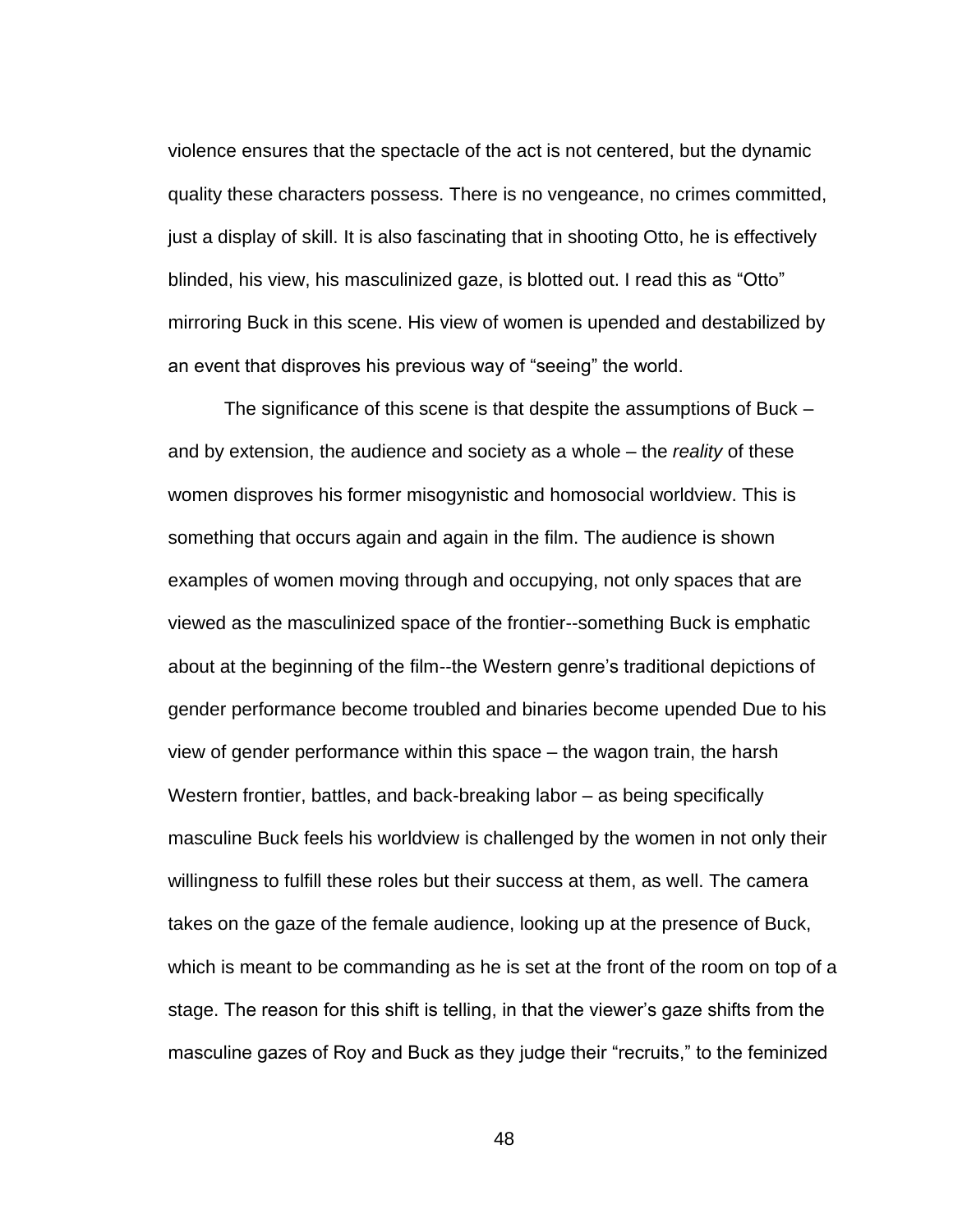gaze of the women, *now* judging Buck and Roy and their reactions to being disproven. As Eyman viewed the shifting perspectives as implying a back and forth, as in a conversation, I view this shift as affording the audiences to become both feminized *and* masculinized in their gazes, and their perspectives. This shifting is in and of itself an alternative space for the viewer, that is neither strictly feminized nor strictly masculinized.

### <span id="page-56-0"></span>CONCLUSION: WHAT DO CONCEPTIONS OF GENDER, SPACE, AND MOVEMENT MEAN FOR SOCIETY AND CULTURE?

Concluding this paper's examination of the topics of gender, space, and movement we might look to the fact that there are often deeply held subconscious preconceptions that inform our views of differing topics; Nevertheless, they are there. In this paper, I am exploring specifically space and gender. In Ellison's text, set in the 1970s during the counter-culture revolution and told within the literary horror genre, gender is understood as being based on narrow Westernized definitions that become troubled when his main character travels from her previous rural surroundings into the urban space. There are dialectical and essentialized notions of femineity as being docile, servile, empathetic, and emotionally fragile that become challenged by the text's depictions of a female-identifying main character who becomes empowered within this urban space, becoming more assertive, emotionally resilient, independent, and enthralled with the spectacle of violence. The narrative of Wellman's film, though set in the nineteenth century and told in the Western film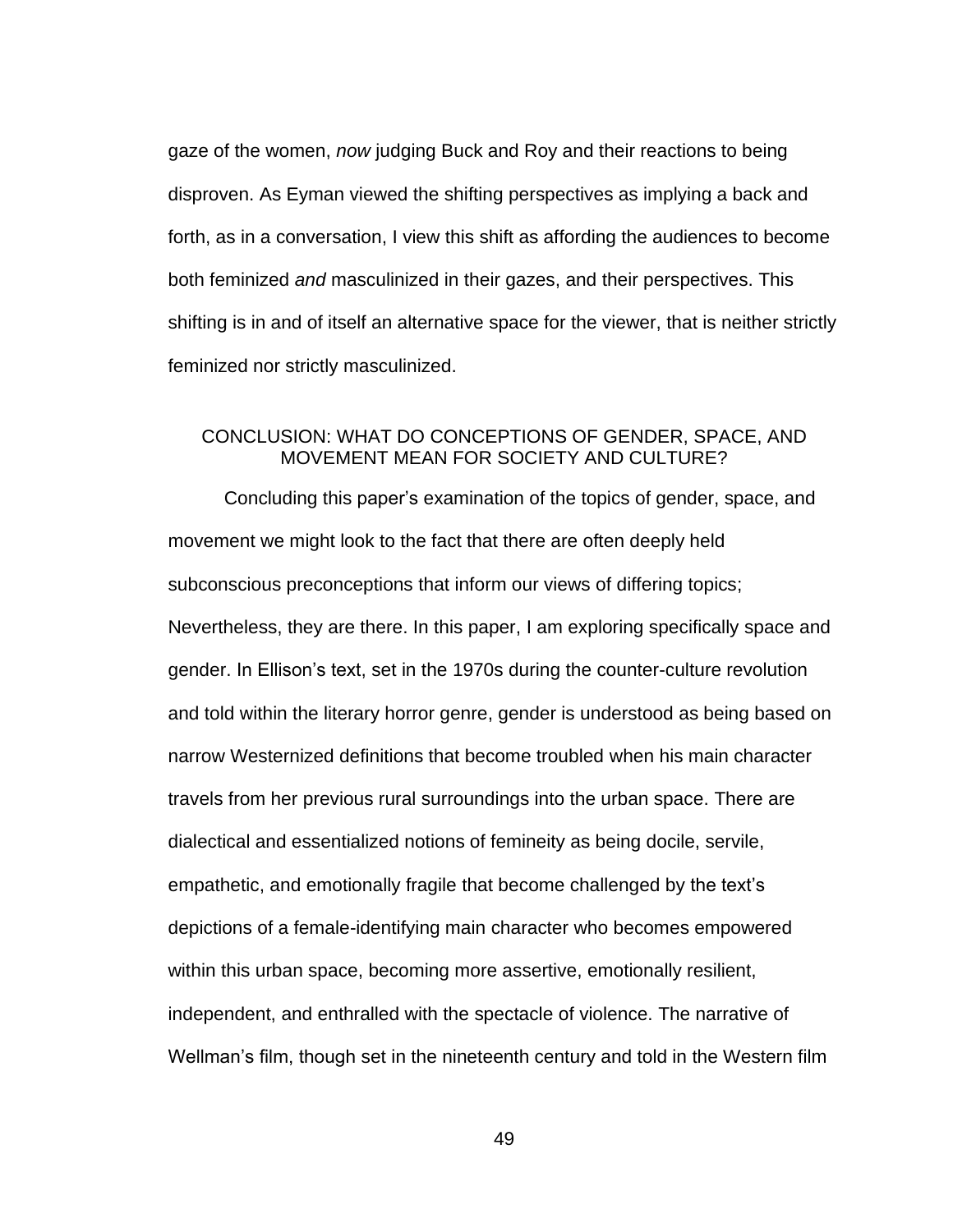genre, portrays a conception of gender that is also grounded in narrow Westernized conceptions that become decentered by the film's actions. In the film, women work together to become more efficient in this new space, challenging previous assumptions about women being able to survive on the frontier.

However gender is described or understood, what becomes clear in both my objects of analysis is that in any given space--be it the frontier or the urban space—we are often unaware of the role that our preconceptions have on our views of space and the ways these preconceptions inform our view of those that can and cannot occupy said spaces. Each of us has in mind a kind of mental formation when one is referring to a particular space, and this is further shaped by the context of this imagining. But can we speak to *how* these formulations came to be? And why is there in both objects of analysis a shared notion that change is necessary when individuals move from one space into another based on the idea of gender?

According to Zhu and Shi, "one of the most typical way of cultural representation of urban space is to focus on textual representations rather than other cultural forms, music, art or film because literary texts not only reveal the writer's reflections on urban space but show the character's *experience* in urban space" (Shi & Zhu 228, emphasis my own). Gender is one such concept affected by space and vice versa because those individuals who are thought to traverse or even cross clear gender distinctions and definitions—of gender roles--based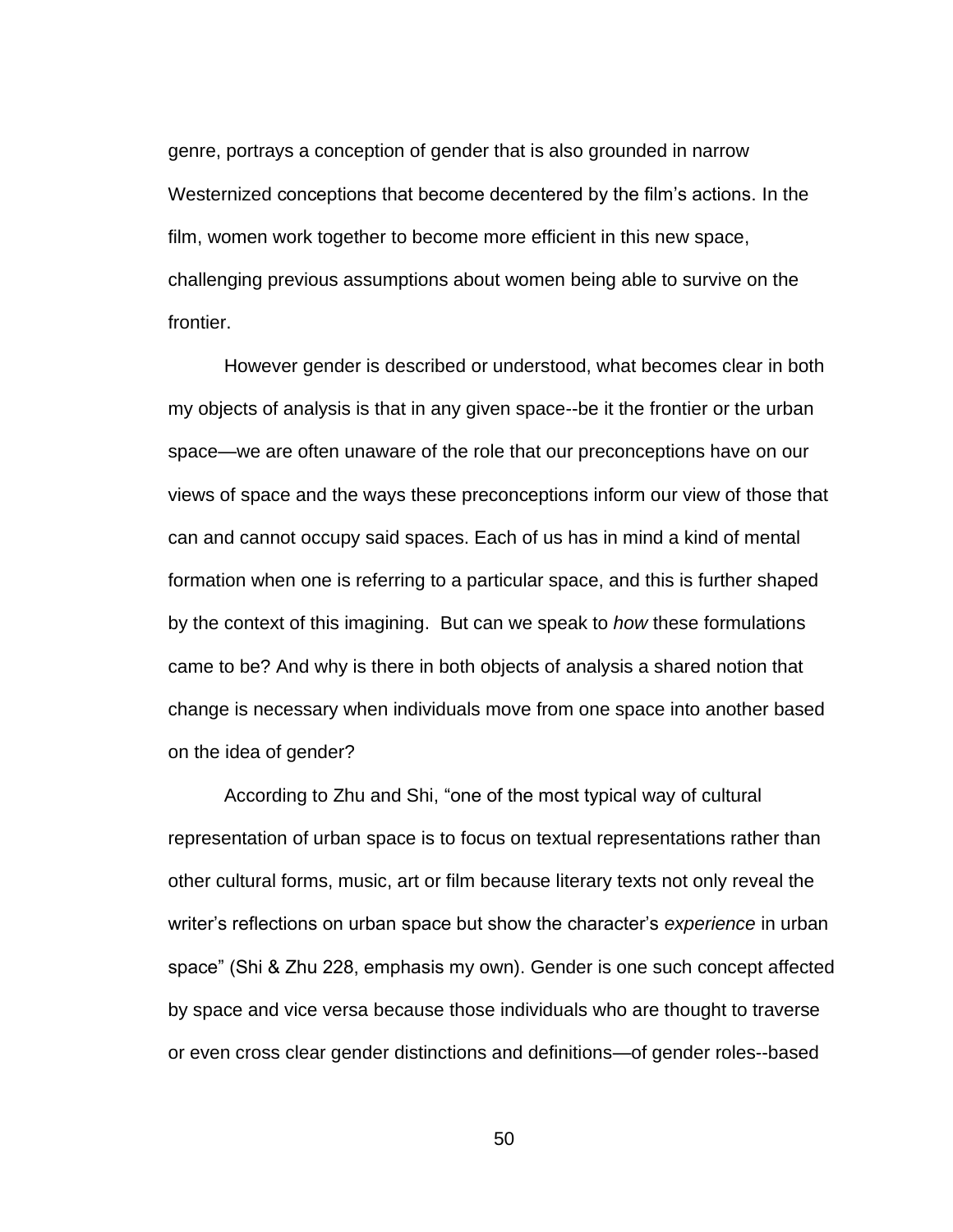on space can have dire consequences. One such consequence is the reactions of others that view those traversing as not belonging. This sense of unbelonging—of being othered within spatializing contexts—is often negative, aggressive, and even violent. There appears to be a persistent notion of belonging and unbelonging when it comes to space. For those that *do* belong, there is an aspect of fear to this anger—a fear of invasion. But what has created this perception of belonging and unbelonging, of separation and dichotomy in the first place?

It is the notion of essentialism, of neutrality, that is attached to the conception of space that has led to this territorial binary. This territoriality can greatly limit mobility, access, and resources within spaces, with the justification being that not only are these conditions monolithic within spaces but that the people that can and cannot exist in space are monolithic (McKittrick & Woods 2- 3). Just as the women of *Westward the Women* were at the mercy of authority to gain access, permission given, to move from one space into another, whole groups of people can often be limited in their mobility based on the essentialized nature of where they are deemed able to exist—where their proper place can be. Gender, race, social status, and more deeply inform the mental formations of this spatialization.

But the concepts of gender, race and ethnicity, culture, etc. are rarely so straightforward as to be made monolithic, in order to consolidate and preserve the status quo and sustain those within a position of power. In other words, there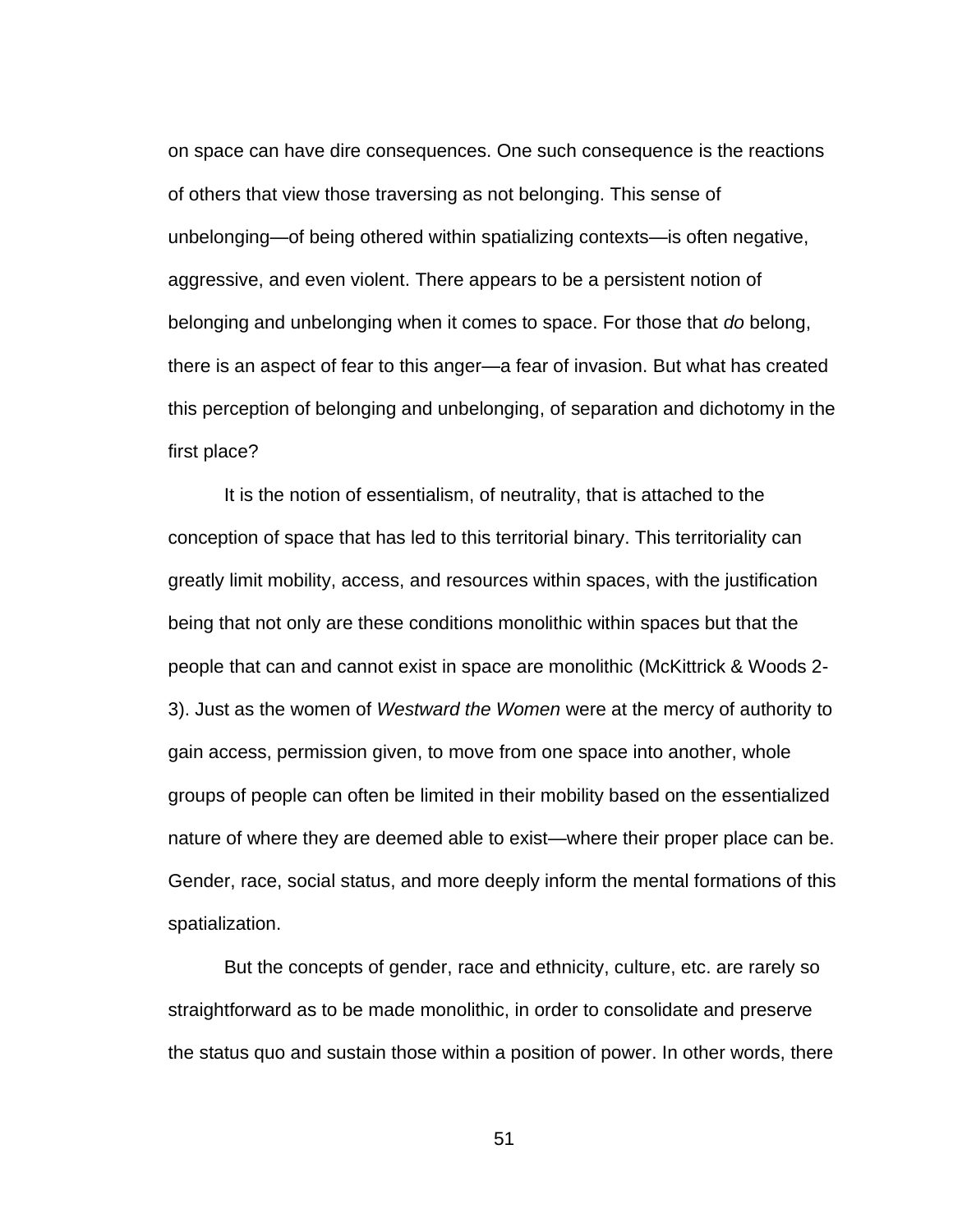is a vetted interest for those within authority to perpetuate the belief that gender can only exist in specific limiting structures in order to keep their positions. The depiction of the feminized as weaker and the masculine as stronger only serves to preserve patriarchal power within society and culture. The intersectional quality of identity might best be understood as an ever-evolving construct, one which is based on personal, experiential, as well as social, and cultural definitions, rather than a prescribed set of "natural" differences. The social model of gender is often informed by the production of knowledge and the attitudes present and popular within a specific time in history and culture and is far from being clear-cut. Space operates in much the same manner.

Although media has linked spaces such as the urban city and frontier space to certain conventions based on genre, there are deep-seated issues with these conventional constructions of space and gender, as is often seen in many structuralist theories. There is a Westernized view inherent in these mental formations of master signs, creating connotations of positive versus negative associations between binaries, and narrowly defined prescriptive discourses. These constructions always stand the risk of propagating a mindset of not just tension, but as we have seen in the violence associated with negotiating movement in "unknown" spaces, of conflict as well.

If we read the troubling of gender dynamics and survival in both Ellison's text as well as in *Westward the Women*, we might conclude that both the film and the short-story are emphasizing a need for non-normative examples of genres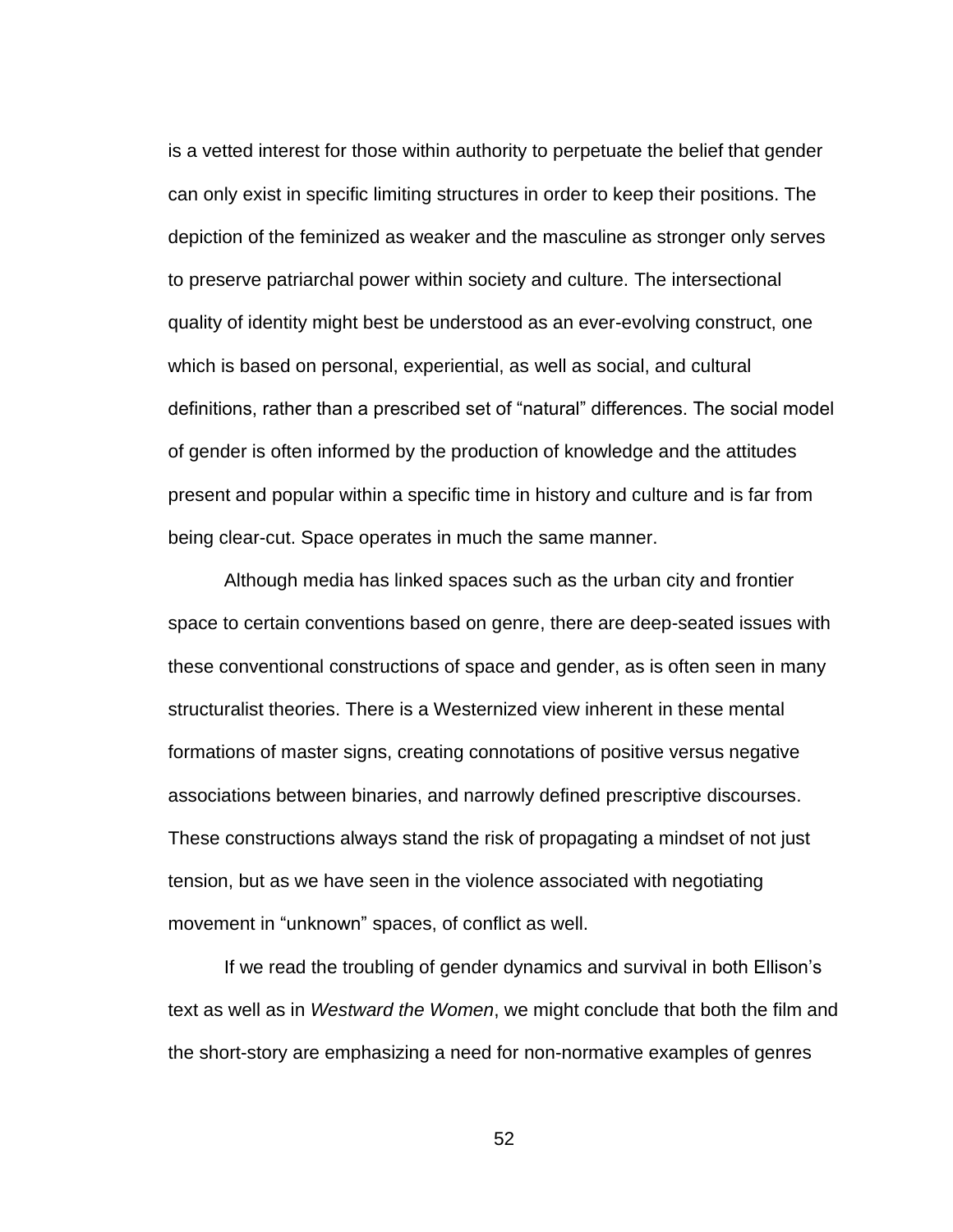such as horror and Western films, which are often responsible for propagating many traditional views of spaces, to center a non-gender-conforming construction of spaces, to reframe a naturalized view of conquest within spaces, that privileges a view of spaces which are marked as othered as being ripe for subjugation. But I would argue that the conclusion of both texts when read against each other foregrounds not only the need for non-normative narratives regarding space but also the need for collectivism versus individualism in our mental formations of space and how best to adapt to them.

At the conclusion of Ellison's text, when Beth successfully avoids death at the hands of her attacker--unlike the attack of Leona Ciarelli at the beginning of the story-- Beth is described as finally *belonging* in New York--embracing that which she has earlier in the text viewed as monstrous, and being empowered by this monstrosity, the violence, the selfishness, and lack of empathy. Beth embodies an extreme form of individualism, not unlike the mythological American Western frontiersman<sup>21</sup>. Beth ascribes her survival, her success, to her conviction that she has done the one thing one must do to survive in the urban space according to the values of Ray Gleeson, and in her mind, the city itself: to survive in the city, and by extension the world, one must only care for yourself- nothing else.

<sup>21</sup> Taken from the introduction to *Ride, Boldly Ride: The Evolution of the American Western*, by authors Mary Lea Bandy and Kevin Stoehr, pages 1-8, specifically page 4.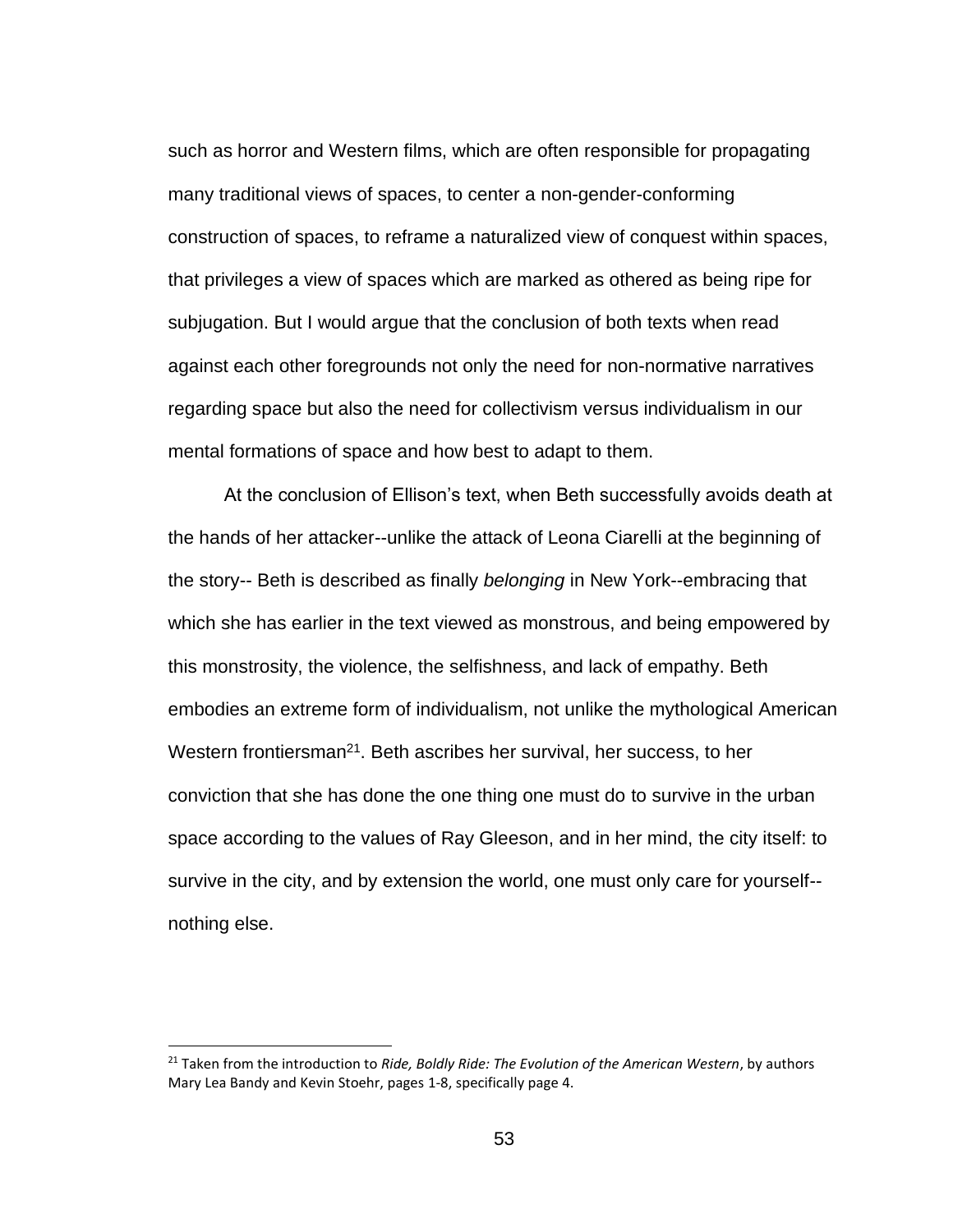This stands in direct opposition to the values being privileged by the conclusion of *Westward the Women*. Akkerman views *empathy,* not apathy be needed to survive the urban space. This is an interesting interpretation of the city space, as it is read against the values of *Westward the Women*, which challenges the values of Ellison's text. In the film, it is the community, the combined strength of the women coming together that creates their success and their ability to survive in an "unknown" space that is earlier thought to be only acceptable by men. Indeed, instead of reading the film's moral as being that women need to become men, we can instead read it as being a community is needed for success in any given space.

This interpretation comes into direct opposition to the conclusion of Ellison's text, where characters that are portrayed as "successful"– Ray Gleeson and Beth – are individuals implied as being antithetical to 'whipped dogs,' and are, in fact, by implication, "strong, meat-eating beasts" (Ellison 131). If we are to take this reading further, although Beth is empowered by this newfound individualism, her status as a "meat-eating beast," she becomes empowered and is no longer afraid—but she is also no longer herself. Beth has had to be fully "reborn" into this space to be there—a concept we've seen in some ways in the film as well. But in *Westward the Women* it is collectivism that leads to the women's success in a new space—not the monstrous individualism that is recommended in Ellison's text. If we are to unpack this a bit, we can see that the connotation of "strong, meat-eating beasts" implies that in the urban city space,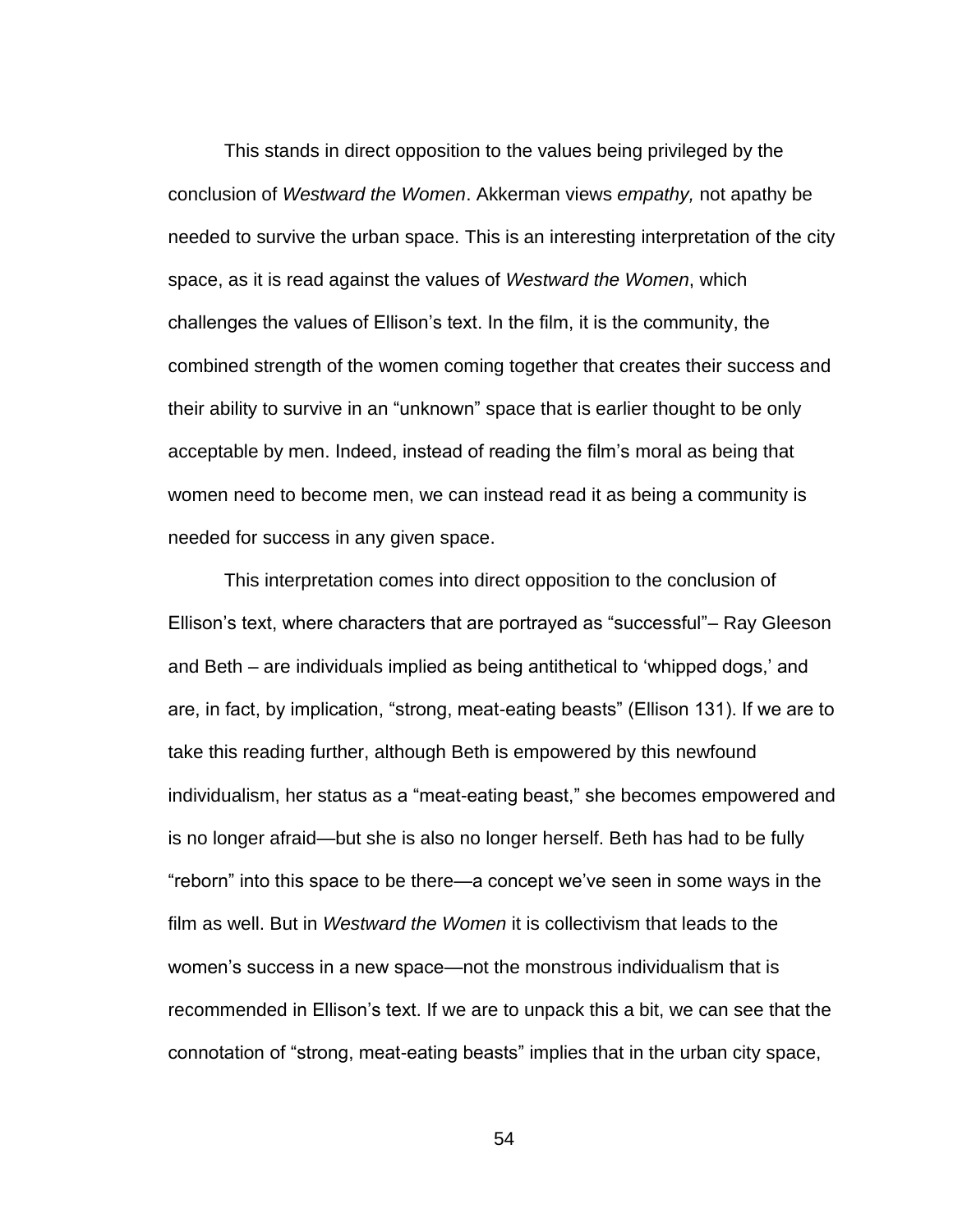one *must* be reduced to the level of a non-human animal to survive – kill or be killed. But the morality of the text implies that this notion of individuality is tied to the destructive forces of conquest, of imperialism. If we are to interpret both texts against each other, then it can be concluded that when moving from one space into another, transformation is necessary for survival. But if so, what *kind* of transformation is required? This is where the issues with the narrow parameters of our mental formations of space become integral.

Acknowledging the arbitrariness of these mental constructions and how they continue to affect not only policy, resources, access, and opportunities for those that traverse geographies of gender, race, culture, etc. is something that we as a society must always be mindful of, and sensitive to, when engaging in any form of consumable media or thought production. This project ultimately seeks to reconcile this fact with how we actively read literary works because the only way to address this reactive response is to represent difference as complex, intersectionally rich, and ultimately dynamic. Ultimately, I feel that there is an absolute need for there to be a recognition of the idea that it is not so much the responsibility of an individual or even a specific group to change in order to gain the ability to move from one space to another, but *society* as a whole must change how we think about ideology, space, and movement.. Thinking that spaces cannot be changed means that society becomes immobile, fixed, and without the ability to develop into something that serves those that occupy spaces. To think that spaces are static and neutral and therefore cannot be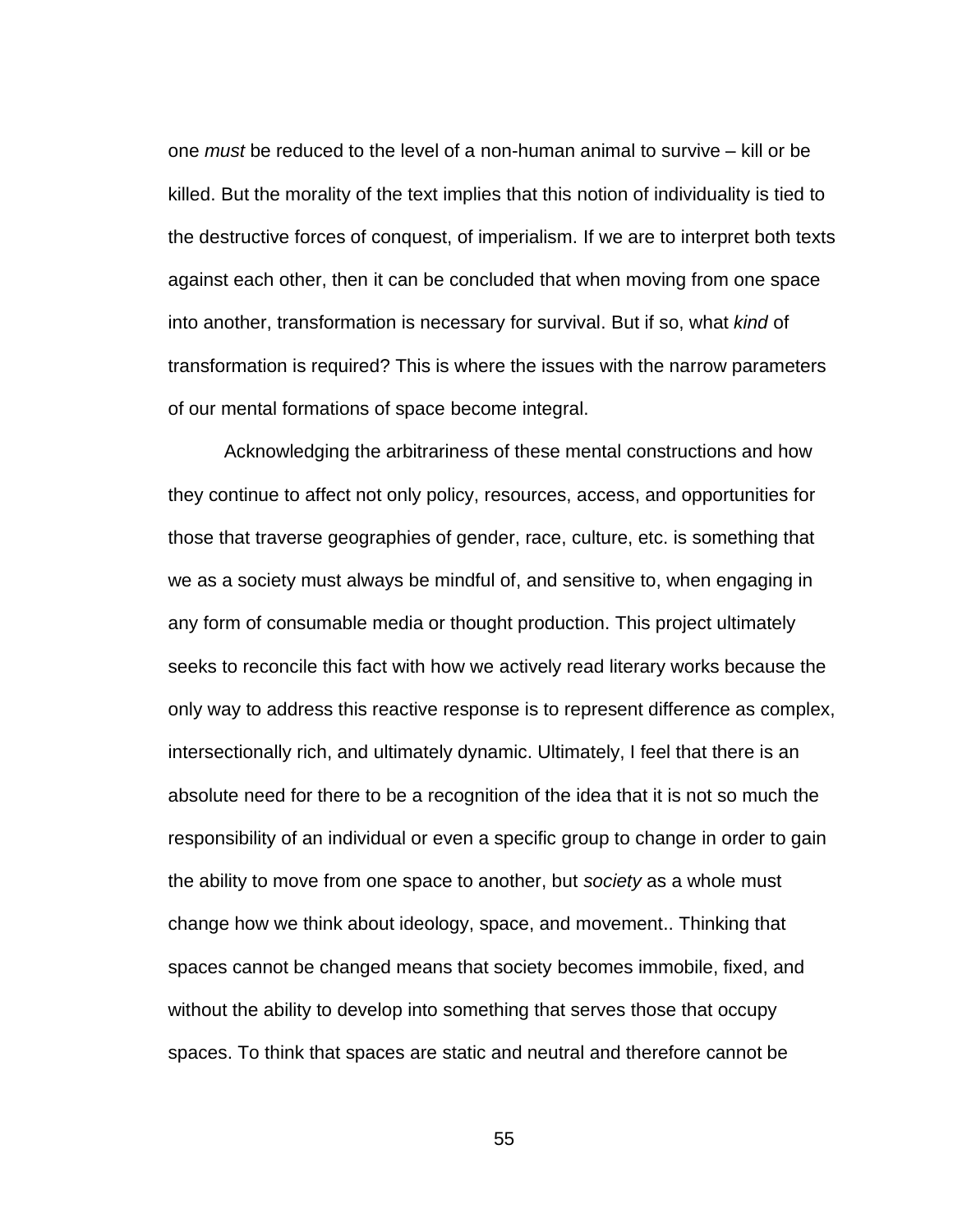improved, cannot be made more equitable, is an impediment to our development as a people and as a society at large.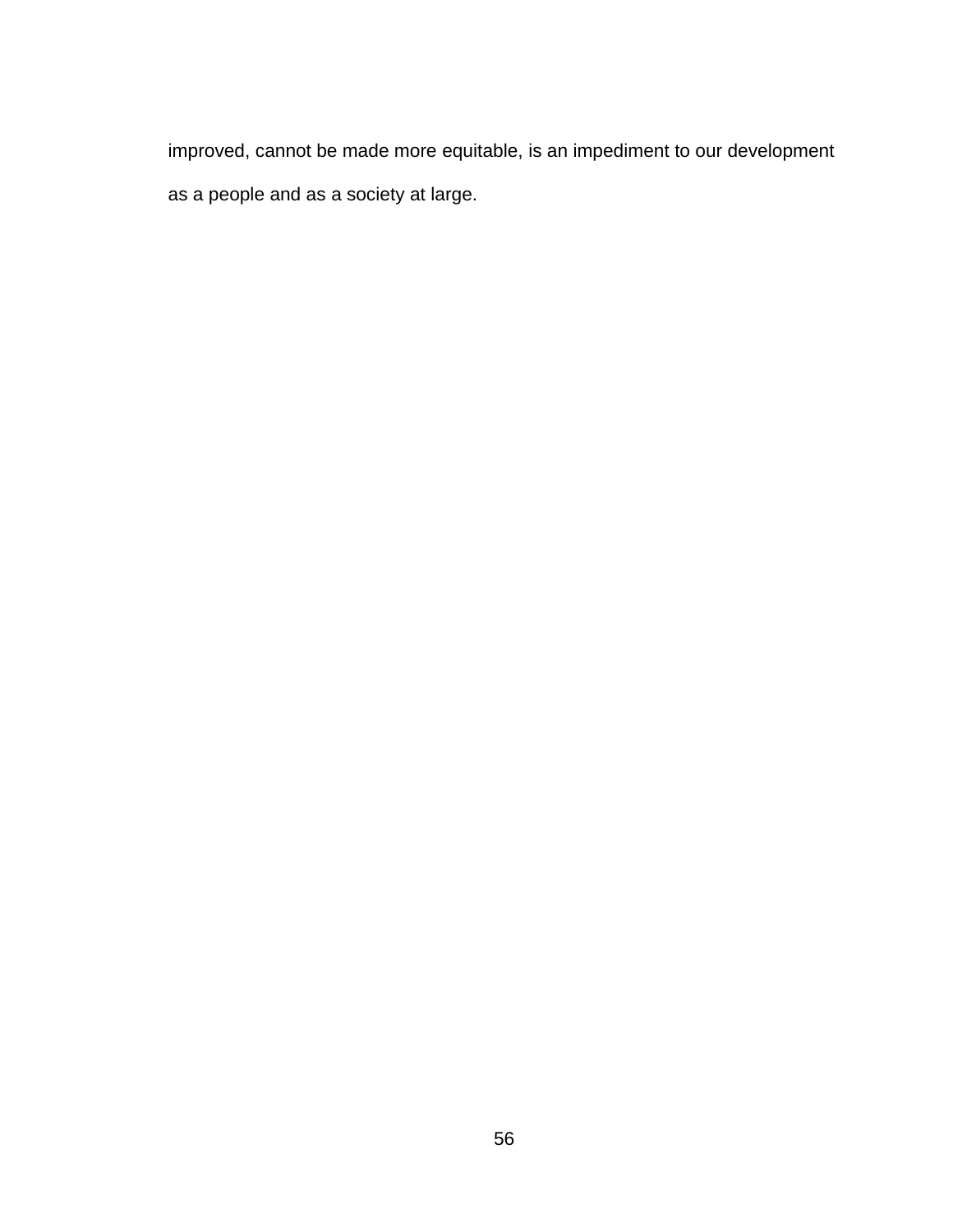### REFERENCES

- <span id="page-64-0"></span>Akkerman, Abraham. "Femininity and Masculinity in the City Form: Philosophical Urbanism as a History of Consciousness." *Human Studies,* Vol. 29, No. 2, 2006, pp. 229-256.
- Bandy, Mary Lea & Stoehr, Kevin. "Introduction," *Ride, Boldly Ride: The Evolution of the*  American Western, 1<sup>st</sup> ed., University of California Press, 2012, pp. 1-8.
- Bandy, Mary Lea & Stoehr, Kevin. "Not at Home on the Range: Women against the Frontier in 'The Wind,'" *Ride, Boldly Ride: The Evolution of the American*  Western, 1<sup>st</sup> ed., University of California Press, 2012, pp.38-58.
- Bondi, Liz. "Gender, Class, and Urban Space: Public and Private Space in Contemporary Urban Landscapes." *Urban Geography,* Vol. 19, No. 2, 1998, pp. 160-185.
- Burman, Jenny. "Deportable or Admissible? Black Women and the Space of 'Removal,'" *Black Geographies and the Politics of Place,* edited by McKittrick, Woods. Between the Lines, 2007, pp. 117-192.
- Cummins, Kathleen. "Feminist Symbolic Frontier Landscapes," *Herstories: Feminist Subversions of Frontier Myths*, Colombia University Press, Wallflower Press, 2020, pp.183-240.
- Doan, Petra. "The Tyranny of Gendered Spaces—Reflections From Beyond the Gender Dichotomy," *A Journal of Feminist Geography*, Vol. 17, No. 5, 2010, pp. 635-654.
- Ellison, Harlan. "The Whimper of Whipped Dogs." *The Dark Descent.* Edited by David G. Hartwell, Tor, 1987, pp.118-131.
- Eyman, Scott. Audio Commentary. *Westward the Women*. Dir. Wellman, William A. Perf. Robert Taylor, Denise Darcel, and Hope Emerson. Warner Bros. Archive, 2012. DVD.
- Foucault, Michel and Miskowiec, Jay. "Of Other Spaces." *Diacritics*, Vol. 16, No. 1, 1986, pp. 22-27.
- Kolodny, Annette. "Letting Go our Grand Obsessions: Notes Toward a New Literary History of the American Frontiers," *American Literature*, Vol. 64, No.1, 1992, pp. 1-18.
- Lerner, Gerda. "Review: Single Women in Nineteenth-Century Society: Pioneers or Deviants?" *Reviews in American History*, Vol. 15, No. 1, 1987, pp. 94-100.